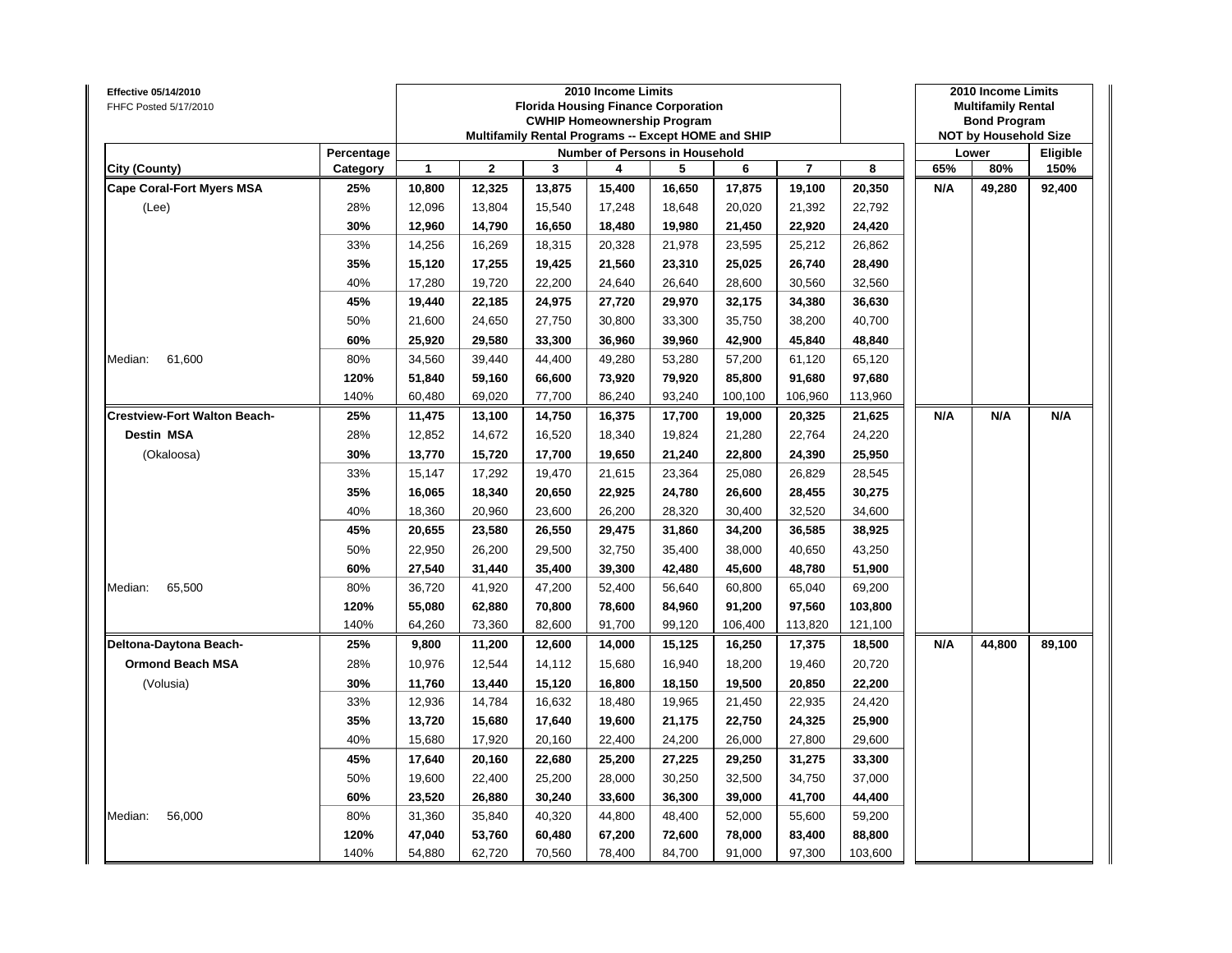| Effective 05/14/2010<br>FHFC Posted 5/17/2010 |            |              |                |        | 2010 Income Limits<br><b>Florida Housing Finance Corporation</b><br><b>CWHIP Homeownership Program</b><br>Multifamily Rental Programs -- Except HOME and SHIP |        |         |                |         |        | 2010 Income Limits<br><b>Multifamily Rental</b><br><b>Bond Program</b><br><b>NOT by Household Size</b> |                 |
|-----------------------------------------------|------------|--------------|----------------|--------|---------------------------------------------------------------------------------------------------------------------------------------------------------------|--------|---------|----------------|---------|--------|--------------------------------------------------------------------------------------------------------|-----------------|
|                                               | Percentage |              |                |        | Number of Persons in Household                                                                                                                                |        |         |                |         |        | Lower                                                                                                  | <b>Eligible</b> |
| City (County)                                 | Category   | $\mathbf{1}$ | $\overline{2}$ | 3      | 4                                                                                                                                                             | 5      | 6       | $\overline{7}$ | 8       | 65%    | 80%                                                                                                    | 150%            |
| <b>Gainesville MSA</b>                        | 25%        | 10,750       | 12,275         | 13,800 | 15,325                                                                                                                                                        | 16,575 | 17,800  | 19,025         | 20,250  | N/A    | 49,040                                                                                                 | 91,950          |
| (Alachua/Gilchrist)                           | 28%        | 12,040       | 13,748         | 15,456 | 17,164                                                                                                                                                        | 18,564 | 19,936  | 21,308         | 22,680  |        |                                                                                                        |                 |
|                                               | 30%        | 12,900       | 14,730         | 16,560 | 18,390                                                                                                                                                        | 19,890 | 21,360  | 22,830         | 24,300  |        |                                                                                                        |                 |
|                                               | 33%        | 14,190       | 16,203         | 18,216 | 20,229                                                                                                                                                        | 21,879 | 23,496  | 25,113         | 26,730  |        |                                                                                                        |                 |
|                                               | 35%        | 15,050       | 17,185         | 19,320 | 21,455                                                                                                                                                        | 23,205 | 24,920  | 26,635         | 28,350  |        |                                                                                                        |                 |
|                                               | 40%        | 17,200       | 19,640         | 22,080 | 24,520                                                                                                                                                        | 26,520 | 28,480  | 30,440         | 32,400  |        |                                                                                                        |                 |
|                                               | 45%        | 19,350       | 22,095         | 24,840 | 27,585                                                                                                                                                        | 29,835 | 32,040  | 34,245         | 36,450  |        |                                                                                                        |                 |
|                                               | 50%        | 21,500       | 24,550         | 27,600 | 30,650                                                                                                                                                        | 33,150 | 35,600  | 38,050         | 40,500  |        |                                                                                                        |                 |
|                                               | 60%        | 25,800       | 29,460         | 33,120 | 36,780                                                                                                                                                        | 39,780 | 42,720  | 45,660         | 48,600  |        |                                                                                                        |                 |
| Median:<br>61,300                             | 80%        | 34,400       | 39,280         | 44,160 | 49,040                                                                                                                                                        | 53,040 | 56,960  | 60,880         | 64,800  |        |                                                                                                        |                 |
|                                               | 120%       | 51,600       | 58,920         | 66,240 | 73,560                                                                                                                                                        | 79,560 | 85,440  | 91,320         | 97,200  |        |                                                                                                        |                 |
|                                               | 140%       | 60,200       | 68,740         | 77,280 | 85,820                                                                                                                                                        | 92,820 | 99,680  | 106,540        | 113,400 |        |                                                                                                        |                 |
| <b>Jacksonville MSA</b>                       |            |              |                |        |                                                                                                                                                               |        |         |                |         |        |                                                                                                        |                 |
| <b>Baker County HMFA</b>                      | 25%        | 9,925        | 11,350         | 12,775 | 14,175                                                                                                                                                        | 15,325 | 16,450  | 17,600         | 18,725  | N/A    | N/A                                                                                                    | N/A             |
|                                               | 28%        | 11,116       | 12,712         | 14,308 | 15,876                                                                                                                                                        | 17,164 | 18,424  | 19,712         | 20,972  |        |                                                                                                        |                 |
|                                               | 30%        | 11,910       | 13,620         | 15,330 | 17,010                                                                                                                                                        | 18,390 | 19,740  | 21,120         | 22,470  |        |                                                                                                        |                 |
|                                               | 33%        | 13,101       | 14,982         | 16,863 | 18,711                                                                                                                                                        | 20,229 | 21,714  | 23,232         | 24,717  |        |                                                                                                        |                 |
|                                               | 35%        | 13,895       | 15,890         | 17,885 | 19,845                                                                                                                                                        | 21,455 | 23,030  | 24,640         | 26,215  |        |                                                                                                        |                 |
|                                               | 40%        | 15,880       | 18,160         | 20,440 | 22,680                                                                                                                                                        | 24,520 | 26,320  | 28,160         | 29,960  |        |                                                                                                        |                 |
|                                               | 45%        | 17,865       | 20,430         | 22,995 | 25,515                                                                                                                                                        | 27,585 | 29,610  | 31,680         | 33,705  |        |                                                                                                        |                 |
|                                               | 50%        | 19,850       | 22,700         | 25,550 | 28,350                                                                                                                                                        | 30,650 | 32,900  | 35,200         | 37,450  |        |                                                                                                        |                 |
|                                               | 60%        | 23,820       | 27,240         | 30,660 | 34,020                                                                                                                                                        | 36,780 | 39,480  | 42,240         | 44,940  |        |                                                                                                        |                 |
| Median:<br>56,700                             | 80%        | 31,760       | 36,320         | 40,880 | 45,360                                                                                                                                                        | 49,040 | 52,640  | 56,320         | 59,920  |        |                                                                                                        |                 |
|                                               | 120%       | 47,640       | 54,480         | 61,320 | 68,040                                                                                                                                                        | 73,560 | 78,960  | 84,480         | 89,880  |        |                                                                                                        |                 |
|                                               | 140%       | 55,580       | 63,560         | 71,540 | 79,380                                                                                                                                                        | 85,820 | 92,120  | 98,560         | 104,860 |        |                                                                                                        |                 |
| <b>Jacksonville HMFA</b>                      | 25%        | 11,525       | 13,175         | 14,825 | 16,450                                                                                                                                                        | 17,775 | 19,100  | 20,400         | 21,725  | 42,770 | 52,640                                                                                                 | 98,700          |
| (Clay/Duval/                                  | 28%        | 12,908       | 14,756         | 16,604 | 18,424                                                                                                                                                        | 19,908 | 21,392  | 22,848         | 24,332  |        |                                                                                                        |                 |
| Nassau/Saint Johns)                           | 30%        | 13,830       | 15,810         | 17,790 | 19,740                                                                                                                                                        | 21,330 | 22,920  | 24,480         | 26,070  |        |                                                                                                        |                 |
|                                               | 33%        | 15,213       | 17,391         | 19,569 | 21,714                                                                                                                                                        | 23,463 | 25,212  | 26,928         | 28,677  |        |                                                                                                        |                 |
|                                               | 35%        | 16,135       | 18,445         | 20,755 | 23,030                                                                                                                                                        | 24,885 | 26,740  | 28,560         | 30,415  |        |                                                                                                        |                 |
|                                               | 40%        | 18,440       | 21,080         | 23,720 | 26,320                                                                                                                                                        | 28,440 | 30,560  | 32,640         | 34,760  |        |                                                                                                        |                 |
|                                               | 45%        | 20,745       | 23,715         | 26,685 | 29,610                                                                                                                                                        | 31,995 | 34,380  | 36,720         | 39,105  |        |                                                                                                        |                 |
|                                               | 50%        | 23,050       | 26,350         | 29,650 | 32,900                                                                                                                                                        | 35,550 | 38,200  | 40,800         | 43,450  |        |                                                                                                        |                 |
|                                               | 60%        | 27,660       | 31,620         | 35,580 | 39,480                                                                                                                                                        | 42,660 | 45,840  | 48,960         | 52,140  |        |                                                                                                        |                 |
| 65,800<br>Median:                             | 80%        | 36,880       | 42,160         | 47,440 | 52,640                                                                                                                                                        | 56,880 | 61,120  | 65,280         | 69,520  |        |                                                                                                        |                 |
|                                               | 120%       | 55,320       | 63,240         | 71,160 | 78,960                                                                                                                                                        | 85,320 | 91,680  | 97,920         | 104,280 |        |                                                                                                        |                 |
|                                               | 140%       | 64,540       | 73,780         | 83,020 | 92,120                                                                                                                                                        | 99,540 | 106,960 | 114,240        | 121,660 |        |                                                                                                        |                 |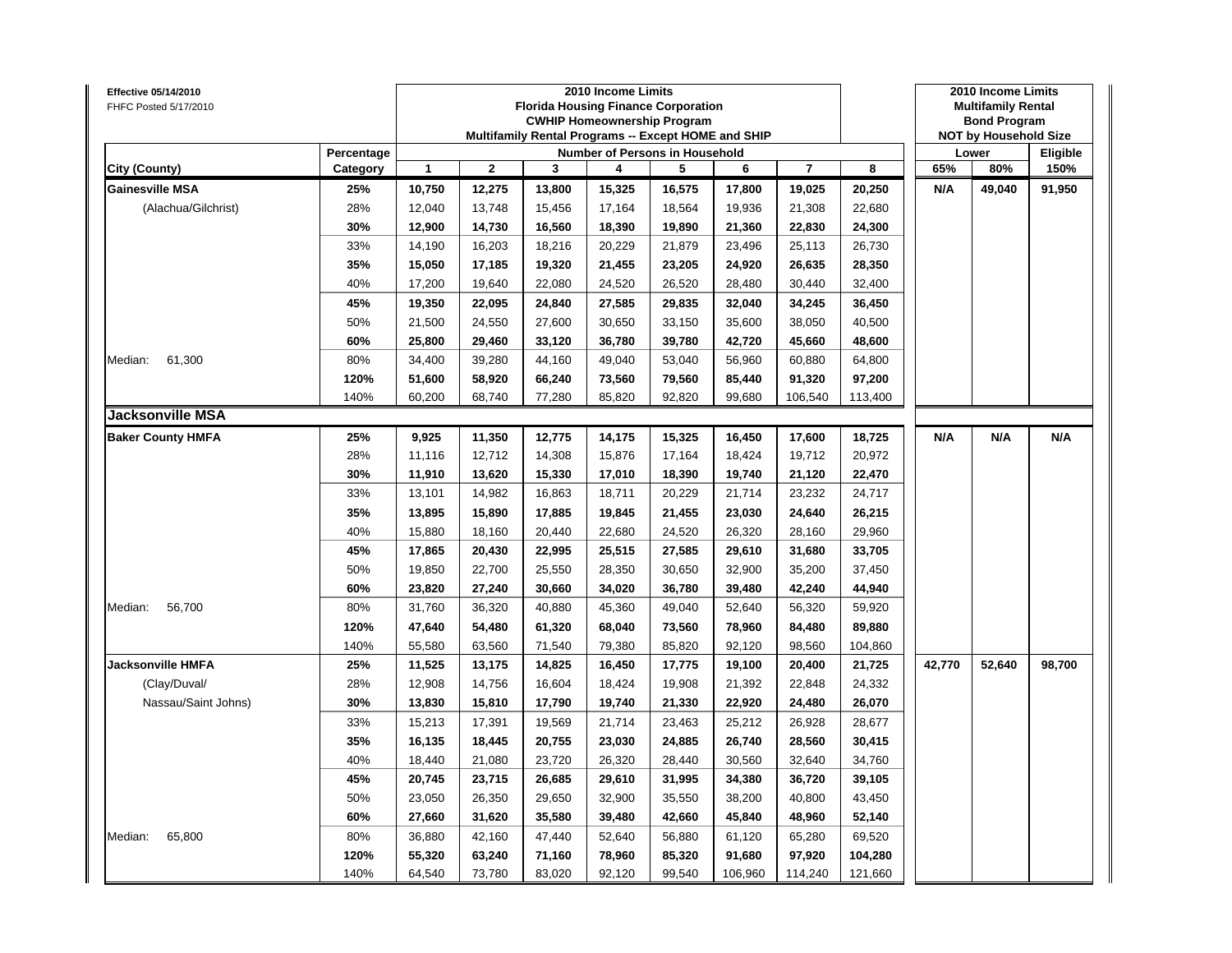| Effective 05/14/2010<br>FHFC Posted 5/17/2010 |                        |        |              |        | 2010 Income Limits<br><b>Florida Housing Finance Corporation</b><br><b>CWHIP Homeownership Program</b><br>Multifamily Rental Programs -- Except HOME and SHIP |         |         |                |         |     | 2010 Income Limits<br><b>Multifamily Rental</b><br><b>Bond Program</b><br><b>NOT by Household Size</b> |                  |
|-----------------------------------------------|------------------------|--------|--------------|--------|---------------------------------------------------------------------------------------------------------------------------------------------------------------|---------|---------|----------------|---------|-----|--------------------------------------------------------------------------------------------------------|------------------|
| City (County)                                 | Percentage<br>Category | 1      | $\mathbf{2}$ | 3      | Number of Persons in Household<br>4                                                                                                                           | 5       | 6       | $\overline{7}$ | 8       | 65% | Lower<br>80%                                                                                           | Eligible<br>150% |
| Lakeland-Winter Haven MSA                     | 25%                    | 9,225  | 10,550       | 11,875 | 13,175                                                                                                                                                        | 14,250  | 15,300  | 16,350         | 17,400  | N/A | N/A                                                                                                    | N/A              |
| (Polk)                                        | 28%                    | 10,332 | 11,816       | 13,300 | 14,756                                                                                                                                                        | 15,960  | 17,136  | 18,312         | 19,488  |     |                                                                                                        |                  |
|                                               | 30%                    | 11,070 | 12,660       | 14,250 | 15,810                                                                                                                                                        | 17,100  | 18,360  | 19,620         | 20,880  |     |                                                                                                        |                  |
|                                               | 33%                    | 12,177 | 13,926       | 15,675 | 17,391                                                                                                                                                        | 18,810  | 20,196  | 21,582         | 22,968  |     |                                                                                                        |                  |
|                                               | 35%                    | 12,915 | 14,770       | 16,625 | 18,445                                                                                                                                                        | 19,950  | 21,420  | 22,890         | 24,360  |     |                                                                                                        |                  |
|                                               | 40%                    | 14,760 | 16,880       | 19,000 | 21,080                                                                                                                                                        | 22,800  | 24,480  | 26,160         | 27,840  |     |                                                                                                        |                  |
|                                               | 45%                    | 16,605 | 18,990       | 21,375 | 23,715                                                                                                                                                        | 25,650  | 27,540  | 29,430         | 31,320  |     |                                                                                                        |                  |
|                                               | 50%                    | 18,450 | 21,100       | 23,750 | 26,350                                                                                                                                                        | 28,500  | 30,600  | 32,700         | 34,800  |     |                                                                                                        |                  |
|                                               | 60%                    | 22,140 | 25,320       | 28,500 | 31,620                                                                                                                                                        | 34,200  | 36,720  | 39,240         | 41,760  |     |                                                                                                        |                  |
| 52,700<br>Median:                             | 80%                    | 29,520 | 33,760       | 38,000 | 42,160                                                                                                                                                        | 45,600  | 48,960  | 52,320         | 55,680  |     |                                                                                                        |                  |
|                                               | 120%                   | 44,280 | 50,640       | 57,000 | 63,240                                                                                                                                                        | 68,400  | 73,440  | 78,480         | 83,520  |     |                                                                                                        |                  |
|                                               | 140%                   | 51,660 | 59,080       | 66,500 | 73,780                                                                                                                                                        | 79,800  | 85,680  | 91,560         | 97,440  |     |                                                                                                        |                  |
| Miami-Fort Lauderdale-Pompano Beach MSA       |                        |        |              |        |                                                                                                                                                               |         |         |                |         |     |                                                                                                        |                  |
| <b>Fort Lauderdale HMFA</b>                   | 25%                    | 13,875 | 15,850       | 17,825 | 19,800                                                                                                                                                        | 21,400  | 22,975  | 24,575         | 26,150  | N/A | 63,360                                                                                                 | 118,800          |
| (Broward)                                     | 28%                    | 15,540 | 17,752       | 19,964 | 22,176                                                                                                                                                        | 23,968  | 25,732  | 27,524         | 29,288  |     |                                                                                                        |                  |
|                                               | 30%                    | 16,650 | 19,020       | 21,390 | 23,760                                                                                                                                                        | 25,680  | 27,570  | 29,490         | 31,380  |     |                                                                                                        |                  |
|                                               | 33%                    | 18,315 | 20,922       | 23,529 | 26,136                                                                                                                                                        | 28,248  | 30,327  | 32,439         | 34,518  |     |                                                                                                        |                  |
|                                               | 35%                    | 19,425 | 22,190       | 24,955 | 27,720                                                                                                                                                        | 29,960  | 32,165  | 34,405         | 36,610  |     |                                                                                                        |                  |
|                                               | 40%                    | 22,200 | 25,360       | 28,520 | 31,680                                                                                                                                                        | 34,240  | 36,760  | 39,320         | 41,840  |     |                                                                                                        |                  |
|                                               | 45%                    | 24,975 | 28,530       | 32,085 | 35,640                                                                                                                                                        | 38,520  | 41,355  | 44,235         | 47,070  |     |                                                                                                        |                  |
|                                               | 50%                    | 27,750 | 31,700       | 35,650 | 39,600                                                                                                                                                        | 42,800  | 45,950  | 49,150         | 52,300  |     |                                                                                                        |                  |
|                                               | 60%                    | 33,300 | 38,040       | 42,780 | 47,520                                                                                                                                                        | 51,360  | 55,140  | 58,980         | 62,760  |     |                                                                                                        |                  |
| 66,200<br>Median:                             | 80%                    | 44,400 | 50,720       | 57,040 | 63,360                                                                                                                                                        | 68,480  | 73,520  | 78,640         | 83,680  |     |                                                                                                        |                  |
|                                               | 120%                   | 66,600 | 76,080       | 85,560 | 95,040                                                                                                                                                        | 102,720 | 110,280 | 117,960        | 125,520 |     |                                                                                                        |                  |
|                                               | 140%                   | 77,700 | 88,760       | 99,820 | 110,880                                                                                                                                                       | 119,840 | 128,660 | 137,620        | 146,440 |     |                                                                                                        |                  |
| Miami-Miami Beach-                            | 25%                    | 12,325 | 14,075       | 15,825 | 17,575                                                                                                                                                        | 19,000  | 20,400  | 21,800         | 23,200  | N/A | N/A                                                                                                    | N/A              |
| <b>Kendall HMFA</b>                           | 28%                    | 13,804 | 15,764       | 17,724 | 19,684                                                                                                                                                        | 21,280  | 22,848  | 24,416         | 25,984  |     |                                                                                                        |                  |
| (Miami-Dade)                                  | 30%                    | 14,790 | 16,890       | 18,990 | 21,090                                                                                                                                                        | 22,800  | 24,480  | 26,160         | 27,840  |     |                                                                                                        |                  |
|                                               | 33%                    | 16,269 | 18,579       | 20,889 | 23,199                                                                                                                                                        | 25,080  | 26,928  | 28,776         | 30,624  |     |                                                                                                        |                  |
|                                               | 35%                    | 17,255 | 19,705       | 22,155 | 24,605                                                                                                                                                        | 26,600  | 28,560  | 30,520         | 32,480  |     |                                                                                                        |                  |
|                                               | 40%                    | 19,720 | 22,520       | 25,320 | 28,120                                                                                                                                                        | 30,400  | 32,640  | 34,880         | 37,120  |     |                                                                                                        |                  |
|                                               | 45%                    | 22,185 | 25,335       | 28,485 | 31,635                                                                                                                                                        | 34,200  | 36,720  | 39,240         | 41,760  |     |                                                                                                        |                  |
|                                               | 50%                    | 24,650 | 28,150       | 31,650 | 35,150                                                                                                                                                        | 38,000  | 40,800  | 43,600         | 46,400  |     |                                                                                                        |                  |
|                                               | 60%                    | 29,580 | 33,780       | 37,980 | 42,180                                                                                                                                                        | 45,600  | 48,960  | 52,320         | 55,680  |     |                                                                                                        |                  |
| 52,200<br>Median:                             | 80%                    | 39,440 | 45,040       | 50,640 | 56,240                                                                                                                                                        | 60,800  | 65,280  | 69,760         | 74,240  |     |                                                                                                        |                  |
|                                               | 120%                   | 59,160 | 67,560       | 75,960 | 84,360                                                                                                                                                        | 91,200  | 97,920  | 104,640        | 111,360 |     |                                                                                                        |                  |
|                                               | 140%                   | 69,020 | 78,820       | 88,620 | 98,420                                                                                                                                                        | 106,400 | 114,240 | 122,080        | 129,920 |     |                                                                                                        |                  |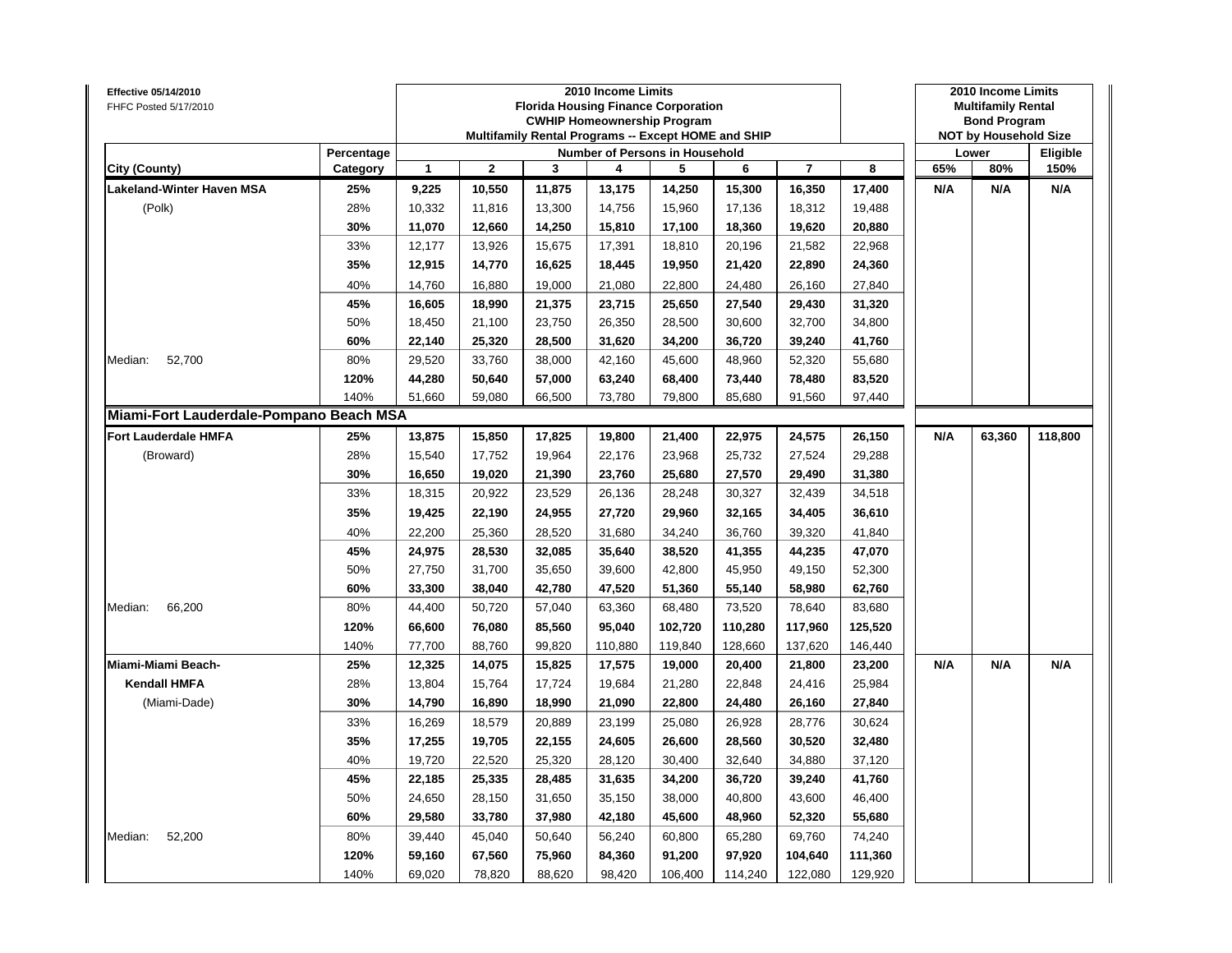| Effective 05/14/2010<br>FHFC Posted 5/17/2010 |            |        |                |        | 2010 Income Limits<br><b>Florida Housing Finance Corporation</b><br><b>CWHIP Homeownership Program</b><br>Multifamily Rental Programs -- Except HOME and SHIP |         |         |                |         |        | 2010 Income Limits<br><b>Multifamily Rental</b><br><b>Bond Program</b><br><b>NOT by Household Size</b> |          |
|-----------------------------------------------|------------|--------|----------------|--------|---------------------------------------------------------------------------------------------------------------------------------------------------------------|---------|---------|----------------|---------|--------|--------------------------------------------------------------------------------------------------------|----------|
|                                               | Percentage |        |                |        | Number of Persons in Household                                                                                                                                |         |         |                |         |        | Lower                                                                                                  | Eligible |
| City (County)                                 | Category   |        | $\overline{2}$ | 3      | 4                                                                                                                                                             | 5       | 6       | $\overline{7}$ | 8       | 65%    | 80%                                                                                                    | 150%     |
| <b>West Palm Beach-</b>                       | 25%        | 12,850 | 14,700         | 16,525 | 18,350                                                                                                                                                        | 19,825  | 21,300  | 22,775         | 24,225  | 47,710 | N/A                                                                                                    | N/A      |
| <b>Boca Raton HMFA</b>                        | 28%        | 14,392 | 16,464         | 18,508 | 20,552                                                                                                                                                        | 22,204  | 23,856  | 25,508         | 27,132  |        |                                                                                                        |          |
| (Palm Beach)                                  | 30%        | 15,420 | 17,640         | 19,830 | 22,020                                                                                                                                                        | 23,790  | 25,560  | 27,330         | 29,070  |        |                                                                                                        |          |
|                                               | 33%        | 16,962 | 19,404         | 21,813 | 24,222                                                                                                                                                        | 26,169  | 28,116  | 30,063         | 31,977  |        |                                                                                                        |          |
|                                               | 35%        | 17,990 | 20,580         | 23,135 | 25,690                                                                                                                                                        | 27,755  | 29,820  | 31,885         | 33,915  |        |                                                                                                        |          |
|                                               | 40%        | 20,560 | 23,520         | 26,440 | 29,360                                                                                                                                                        | 31,720  | 34,080  | 36,440         | 38,760  |        |                                                                                                        |          |
|                                               | 45%        | 23,130 | 26,460         | 29,745 | 33,030                                                                                                                                                        | 35,685  | 38,340  | 40,995         | 43,605  |        |                                                                                                        |          |
|                                               | 50%        | 25,700 | 29,400         | 33,050 | 36,700                                                                                                                                                        | 39,650  | 42,600  | 45,550         | 48,450  |        |                                                                                                        |          |
|                                               | 60%        | 30,840 | 35,280         | 39,660 | 44,040                                                                                                                                                        | 47,580  | 51,120  | 54,660         | 58,140  |        |                                                                                                        |          |
| 67,600<br>Median:                             | 80%        | 41,120 | 47,040         | 52,880 | 58,720                                                                                                                                                        | 63,440  | 68,160  | 72,880         | 77,520  |        |                                                                                                        |          |
|                                               | 120%       | 61,680 | 70,560         | 79,320 | 88,080                                                                                                                                                        | 95,160  | 102,240 | 109,320        | 116,280 |        |                                                                                                        |          |
|                                               | 140%       | 71,960 | 82,320         | 92,540 | 102,760                                                                                                                                                       | 111,020 | 119,280 | 127,540        | 135,660 |        |                                                                                                        |          |
| <b>HERA Special Limits</b>                    | 25% - HS   | 13,200 | 15,075         | 16,975 | 18,850                                                                                                                                                        | 20,350  | 21,875  | 23,375         | 24,875  |        |                                                                                                        |          |
| per Section 142(d)(2)(E)                      | 28% - HS   | 14.784 | 16,884         | 19.012 | 21,112                                                                                                                                                        | 22,792  | 24.500  | 26,180         | 27,860  |        |                                                                                                        |          |
| (est. 2010)                                   | 30% - HS   | 15,840 | 18,090         | 20,370 | 22,620                                                                                                                                                        | 24,420  | 26,250  | 28,050         | 29,850  |        |                                                                                                        |          |
|                                               | 33% - HS   | 17,424 | 19,899         | 22,407 | 24,882                                                                                                                                                        | 26,862  | 28,875  | 30,855         | 32,835  |        |                                                                                                        |          |
|                                               | 35% - HS   | 18,480 | 21,105         | 23,765 | 26,390                                                                                                                                                        | 28,490  | 30,625  | 32,725         | 34,825  |        |                                                                                                        |          |
|                                               | 40% - HS   | 21,120 | 24,120         | 27,160 | 30,160                                                                                                                                                        | 32,560  | 35.000  | 37,400         | 39,800  |        |                                                                                                        |          |
|                                               | 45% - HS   | 23,760 | 27,135         | 30,555 | 33,930                                                                                                                                                        | 36,630  | 39.375  | 42,075         | 44,775  |        |                                                                                                        |          |
|                                               | 50% - HS   | 26,400 | 30,150         | 33,950 | 37,700                                                                                                                                                        | 40,700  | 43,750  | 46,750         | 49,750  |        |                                                                                                        |          |
|                                               | 60% - HS   | 31,680 | 36,180         | 40,740 | 45,240                                                                                                                                                        | 48,840  | 52,500  | 56,100         | 59,700  |        |                                                                                                        |          |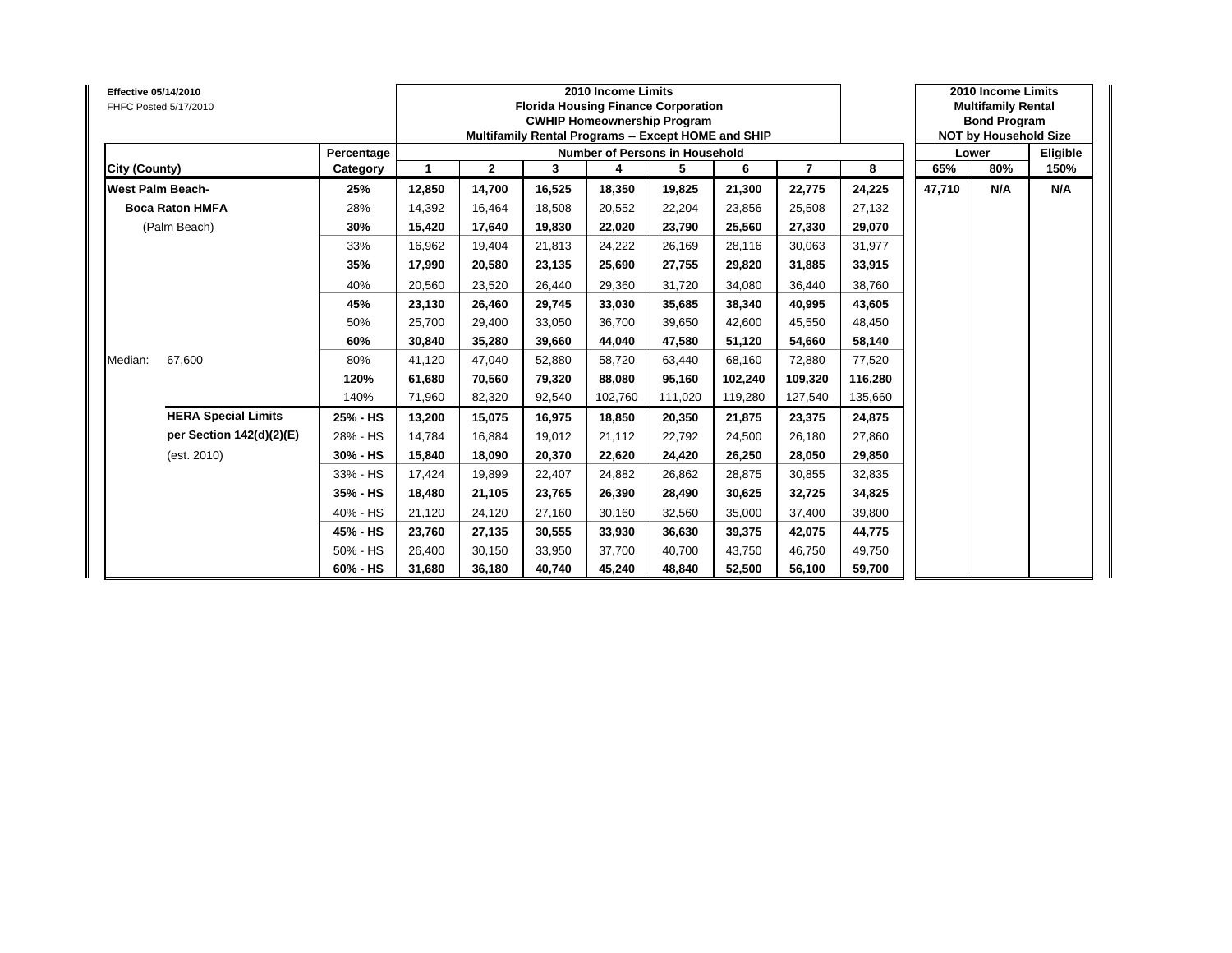| Effective 05/14/2010<br>FHFC Posted 5/17/2010 |                                |            |        |                |        | 2010 Income Limits<br><b>Florida Housing Finance Corporation</b><br><b>CWHIP Homeownership Program</b><br>Multifamily Rental Programs -- Except HOME and SHIP |         |         |                |         |     | 2010 Income Limits<br><b>Multifamily Rental</b><br><b>Bond Program</b><br><b>NOT by Household Size</b> |          |
|-----------------------------------------------|--------------------------------|------------|--------|----------------|--------|---------------------------------------------------------------------------------------------------------------------------------------------------------------|---------|---------|----------------|---------|-----|--------------------------------------------------------------------------------------------------------|----------|
|                                               |                                | Percentage |        |                |        | Number of Persons in Household                                                                                                                                |         |         |                |         |     | Lower                                                                                                  | Eligible |
| City (County)                                 |                                | Category   | 1      | $\overline{2}$ | 3      | 4                                                                                                                                                             | 5       | 6       | $\overline{7}$ | 8       | 65% | 80%                                                                                                    | 150%     |
|                                               | <b>Naples-Marco Island MSA</b> | 25%        | 12,675 | 14,475         | 16,275 | 18,075                                                                                                                                                        | 19,525  | 20,975  | 22,425         | 23,875  | N/A | N/A                                                                                                    | N/A      |
| (Collier)                                     |                                | 28%        | 14,196 | 16,212         | 18,228 | 20,244                                                                                                                                                        | 21,868  | 23,492  | 25,116         | 26,740  |     |                                                                                                        |          |
|                                               |                                | 30%        | 15,210 | 17,370         | 19,530 | 21,690                                                                                                                                                        | 23,430  | 25,170  | 26,910         | 28,650  |     |                                                                                                        |          |
|                                               |                                | 33%        | 16,731 | 19,107         | 21,483 | 23,859                                                                                                                                                        | 25,773  | 27,687  | 29,601         | 31,515  |     |                                                                                                        |          |
|                                               |                                | 35%        | 17,745 | 20,265         | 22,785 | 25,305                                                                                                                                                        | 27,335  | 29,365  | 31,395         | 33,425  |     |                                                                                                        |          |
|                                               |                                | 40%        | 20,280 | 23,160         | 26,040 | 28,920                                                                                                                                                        | 31,240  | 33,560  | 35,880         | 38,200  |     |                                                                                                        |          |
|                                               |                                | 45%        | 22,815 | 26,055         | 29,295 | 32,535                                                                                                                                                        | 35,145  | 37,755  | 40,365         | 42,975  |     |                                                                                                        |          |
|                                               |                                | 50%        | 25,350 | 28,950         | 32,550 | 36,150                                                                                                                                                        | 39,050  | 41,950  | 44,850         | 47,750  |     |                                                                                                        |          |
|                                               |                                | 60%        | 30,420 | 34,740         | 39,060 | 43,380                                                                                                                                                        | 46,860  | 50,340  | 53,820         | 57,300  |     |                                                                                                        |          |
| Median:                                       | 72,300                         | 80%        | 40,560 | 46,320         | 52,080 | 57,840                                                                                                                                                        | 62,480  | 67,120  | 71,760         | 76,400  |     |                                                                                                        |          |
|                                               |                                | 120%       | 60,840 | 69,480         | 78,120 | 86,760                                                                                                                                                        | 93,720  | 100,680 | 107,640        | 114,600 |     |                                                                                                        |          |
|                                               |                                | 140%       | 70,980 | 81,060         | 91,140 | 101,220                                                                                                                                                       | 109,340 | 117,460 | 125,580        | 133,700 |     |                                                                                                        |          |
|                                               | <b>HERA Special Limits</b>     | 25% - HS   | 12,750 | 14,575         | 16,400 | 18,225                                                                                                                                                        | 19,675  | 21,150  | 22,600         | 24,050  |     |                                                                                                        |          |
|                                               | per Section 142(d)(2)(E)       | 28% - HS   | 14,280 | 16,324         | 18,368 | 20,412                                                                                                                                                        | 22,036  | 23,688  | 25,312         | 26,936  |     |                                                                                                        |          |
|                                               | (est. 2009)                    | 30% - HS   | 15,300 | 17,490         | 19,680 | 21,870                                                                                                                                                        | 23,610  | 25,380  | 27,120         | 28,860  |     |                                                                                                        |          |
|                                               |                                | 33% - HS   | 16,830 | 19,239         | 21,648 | 24,057                                                                                                                                                        | 25,971  | 27,918  | 29,832         | 31,746  |     |                                                                                                        |          |
|                                               |                                | 35% - HS   | 17,850 | 20,405         | 22,960 | 25,515                                                                                                                                                        | 27,545  | 29,610  | 31,640         | 33,670  |     |                                                                                                        |          |
|                                               |                                | 40% - HS   | 20,400 | 23,320         | 26,240 | 29,160                                                                                                                                                        | 31,480  | 33,840  | 36,160         | 38,480  |     |                                                                                                        |          |
|                                               |                                | 45% - HS   | 22,950 | 26,235         | 29,520 | 32,805                                                                                                                                                        | 35,415  | 38,070  | 40,680         | 43,290  |     |                                                                                                        |          |
|                                               |                                | 50% - HS   | 25,500 | 29,150         | 32,800 | 36,450                                                                                                                                                        | 39,350  | 42,300  | 45,200         | 48,100  |     |                                                                                                        |          |
|                                               |                                | 60% - HS   | 30,600 | 34,980         | 39,360 | 43,740                                                                                                                                                        | 47,220  | 50,760  | 54,240         | 57,720  |     |                                                                                                        |          |
|                                               | North Port-Bradenton-          | 25%        | 11,450 | 13,100         | 14,725 | 16,350                                                                                                                                                        | 17,675  | 18,975  | 20,275         | 21,600  | N/A | 52,320                                                                                                 | 98,100   |
| Sarasota MSA                                  |                                | 28%        | 12,824 | 14,672         | 16,492 | 18,312                                                                                                                                                        | 19,796  | 21,252  | 22,708         | 24,192  |     |                                                                                                        |          |
|                                               | (Manatee/Sarasota)             | 30%        | 13,740 | 15,720         | 17,670 | 19,620                                                                                                                                                        | 21,210  | 22,770  | 24,330         | 25,920  |     |                                                                                                        |          |
|                                               |                                | 33%        | 15,114 | 17,292         | 19,437 | 21,582                                                                                                                                                        | 23,331  | 25,047  | 26,763         | 28,512  |     |                                                                                                        |          |
|                                               |                                | 35%        | 16,030 | 18,340         | 20,615 | 22,890                                                                                                                                                        | 24,745  | 26,565  | 28,385         | 30,240  |     |                                                                                                        |          |
|                                               |                                | 40%        | 18,320 | 20,960         | 23,560 | 26,160                                                                                                                                                        | 28,280  | 30,360  | 32,440         | 34,560  |     |                                                                                                        |          |
|                                               |                                | 45%        | 20,610 | 23,580         | 26,505 | 29,430                                                                                                                                                        | 31,815  | 34,155  | 36,495         | 38,880  |     |                                                                                                        |          |
|                                               |                                | 50%        | 22,900 | 26,200         | 29,450 | 32,700                                                                                                                                                        | 35,350  | 37,950  | 40,550         | 43,200  |     |                                                                                                        |          |
|                                               |                                | 60%        | 27,480 | 31,440         | 35,340 | 39,240                                                                                                                                                        | 42,420  | 45,540  | 48,660         | 51,840  |     |                                                                                                        |          |
| Median:                                       | 62,200                         | 80%        | 36,640 | 41,920         | 47,120 | 52,320                                                                                                                                                        | 56,560  | 60,720  | 64,880         | 69,120  |     |                                                                                                        |          |
|                                               |                                | 120%       | 54,960 | 62,880         | 70,680 | 78,480                                                                                                                                                        | 84,840  | 91,080  | 97,320         | 103,680 |     |                                                                                                        |          |
|                                               |                                | 140%       | 64,120 | 73,360         | 82,460 | 91,560                                                                                                                                                        | 98,980  | 106,260 | 113,540        | 120,960 |     |                                                                                                        |          |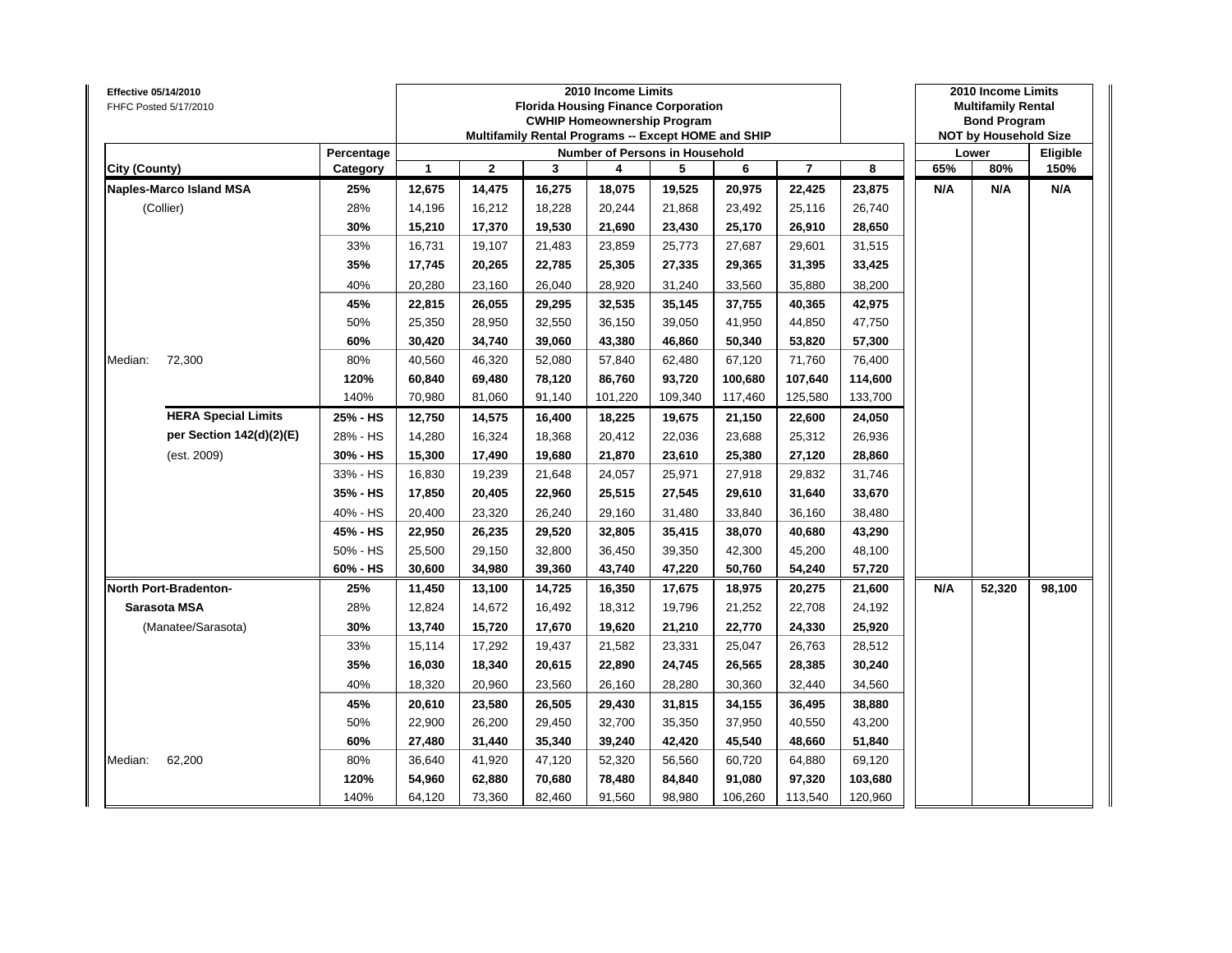| <b>Effective 05/14/2010</b> | FHFC Posted 5/17/2010  |            |              |              | <b>Florida Housing Finance Corporation</b><br>Multifamily Rental Programs -- Except HOME and SHIP | 2010 Income Limits | <b>CWHIP Homeownership Program</b> |        |                |         |     | 2010 Income Limits<br><b>Multifamily Rental</b><br><b>Bond Program</b><br><b>NOT by Household Size</b> |          |
|-----------------------------|------------------------|------------|--------------|--------------|---------------------------------------------------------------------------------------------------|--------------------|------------------------------------|--------|----------------|---------|-----|--------------------------------------------------------------------------------------------------------|----------|
|                             |                        | Percentage |              |              |                                                                                                   |                    | Number of Persons in Household     |        |                |         |     | Lower                                                                                                  | Eligible |
| City (County)               |                        | Category   | $\mathbf{1}$ | $\mathbf{2}$ | 3                                                                                                 | 4                  | 5                                  | 6      | $\overline{7}$ | 8       | 65% | 80%                                                                                                    | 150%     |
| <b>Ocala MSA</b>            |                        | 25%        | 8,700        | 9,950        | 11,200                                                                                            | 12,425             | 13,425                             | 14,425 | 15,425         | 16,425  | N/A | N/A                                                                                                    | N/A      |
|                             | (Marion)               | 28%        | 9,744        | 11,144       | 12,544                                                                                            | 13,916             | 15,036                             | 16,156 | 17,276         | 18,396  |     |                                                                                                        |          |
|                             |                        | 30%        | 10,440       | 11,940       | 13,440                                                                                            | 14,910             | 16,110                             | 17,310 | 18,510         | 19,710  |     |                                                                                                        |          |
|                             |                        | 33%        | 11,484       | 13,134       | 14,784                                                                                            | 16,401             | 17,721                             | 19,041 | 20,361         | 21,681  |     |                                                                                                        |          |
|                             |                        | 35%        | 12,180       | 13,930       | 15,680                                                                                            | 17,395             | 18,795                             | 20,195 | 21,595         | 22,995  |     |                                                                                                        |          |
|                             |                        | 40%        | 13,920       | 15,920       | 17,920                                                                                            | 19,880             | 21,480                             | 23,080 | 24,680         | 26,280  |     |                                                                                                        |          |
|                             |                        | 45%        | 15,660       | 17,910       | 20,160                                                                                            | 22,365             | 24,165                             | 25,965 | 27,765         | 29,565  |     |                                                                                                        |          |
|                             |                        | 50%        | 17,400       | 19,900       | 22,400                                                                                            | 24,850             | 26,850                             | 28,850 | 30,850         | 32,850  |     |                                                                                                        |          |
|                             |                        | 60%        | 20,880       | 23,880       | 26,880                                                                                            | 29,820             | 32,220                             | 34,620 | 37,020         | 39,420  |     |                                                                                                        |          |
| Median:                     | 49,700                 | 80%        | 27,840       | 31,840       | 35,840                                                                                            | 39,760             | 42,960                             | 46,160 | 49,360         | 52,560  |     |                                                                                                        |          |
|                             |                        | 120%       | 41,760       | 47,760       | 53,760                                                                                            | 59,640             | 64,440                             | 69,240 | 74,040         | 78,840  |     |                                                                                                        |          |
|                             |                        | 140%       | 48,720       | 55,720       | 62,720                                                                                            | 69,580             | 75,180                             | 80,780 | 86,380         | 91,980  |     |                                                                                                        |          |
|                             | <b>USDA-Eligible</b>   | 25% - R    | 9,025        | 10,325       | 11,600                                                                                            | 12,900             | 13,925                             | 14,975 | 16,000         | 17,025  |     |                                                                                                        |          |
|                             | <b>Rural Addresses</b> | 28% - R    | 10,108       | 11,564       | 12,992                                                                                            | 14,448             | 15,596                             | 16,772 | 17,920         | 19,068  |     |                                                                                                        |          |
|                             | per Section 42(i)(8)   | 30% - R    | 10,830       | 12,390       | 13,920                                                                                            | 15,480             | 16,710                             | 17,970 | 19,200         | 20,430  |     |                                                                                                        |          |
|                             |                        | 33% - R    | 11,913       | 13,629       | 15,312                                                                                            | 17,028             | 18,381                             | 19,767 | 21,120         | 22,473  |     |                                                                                                        |          |
|                             |                        | 35% - R    | 12,635       | 14,455       | 16,240                                                                                            | 18,060             | 19,495                             | 20,965 | 22,400         | 23,835  |     |                                                                                                        |          |
|                             |                        | 40% - R    | 14,440       | 16,520       | 18,560                                                                                            | 20,640             | 22,280                             | 23,960 | 25,600         | 27,240  |     |                                                                                                        |          |
|                             |                        | 45% - R    | 16,245       | 18,585       | 20,880                                                                                            | 23,220             | 25,065                             | 26,955 | 28,800         | 30,645  |     |                                                                                                        |          |
|                             |                        | $50% - R$  | 18,050       | 20,650       | 23,200                                                                                            | 25,800             | 27,850                             | 29,950 | 32,000         | 34,050  |     |                                                                                                        |          |
|                             |                        | $60% - R$  | 21,660       | 24,780       | 27,840                                                                                            | 30,960             | 33,420                             | 35,940 | 38,400         | 40,860  |     |                                                                                                        |          |
|                             | Orlando-Kissimmee-     | 25%        | 10,750       | 12,275       | 13,800                                                                                            | 15,325             | 16,575                             | 17,800 | 19,025         | 20,250  | N/A | 49,040                                                                                                 | 91,950   |
|                             | <b>Sanford MSA</b>     | 28%        | 12,040       | 13,748       | 15,456                                                                                            | 17,164             | 18,564                             | 19,936 | 21,308         | 22,680  |     |                                                                                                        |          |
|                             | (Lake/Orange/          | 30%        | 12,900       | 14,730       | 16,560                                                                                            | 18,390             | 19,890                             | 21,360 | 22,830         | 24,300  |     |                                                                                                        |          |
|                             | Osceola/Seminole)      | 33%        | 14,190       | 16,203       | 18,216                                                                                            | 20,229             | 21,879                             | 23,496 | 25,113         | 26,730  |     |                                                                                                        |          |
|                             |                        | 35%        | 15,050       | 17,185       | 19,320                                                                                            | 21,455             | 23,205                             | 24,920 | 26,635         | 28,350  |     |                                                                                                        |          |
|                             |                        | 40%        | 17,200       | 19,640       | 22,080                                                                                            | 24,520             | 26,520                             | 28,480 | 30,440         | 32,400  |     |                                                                                                        |          |
|                             |                        | 45%        | 19,350       | 22,095       | 24,840                                                                                            | 27,585             | 29,835                             | 32,040 | 34,245         | 36,450  |     |                                                                                                        |          |
|                             |                        | 50%        | 21,500       | 24,550       | 27,600                                                                                            | 30,650             | 33,150                             | 35,600 | 38,050         | 40,500  |     |                                                                                                        |          |
|                             |                        | 55%        | 23,650       | 27,005       | 30,360                                                                                            | 33,715             | 36,465                             | 39,160 | 41,855         | 44,550  |     |                                                                                                        |          |
|                             |                        | 60%        | 25,800       | 29,460       | 33,120                                                                                            | 36,780             | 39,780                             | 42,720 | 45,660         | 48,600  |     |                                                                                                        |          |
| Median:                     | 60,900                 | 80%        | 34,400       | 39,280       | 44,160                                                                                            | 49,040             | 53,040                             | 56,960 | 60,880         | 64,800  |     |                                                                                                        |          |
|                             |                        | 120%       | 51,600       | 58,920       | 66,240                                                                                            | 73,560             | 79,560                             | 85,440 | 91,320         | 97,200  |     |                                                                                                        |          |
|                             |                        | 140%       | 60,200       | 68,740       | 77,280                                                                                            | 85,820             | 92,820                             | 99,680 | 106,540        | 113,400 |     |                                                                                                        |          |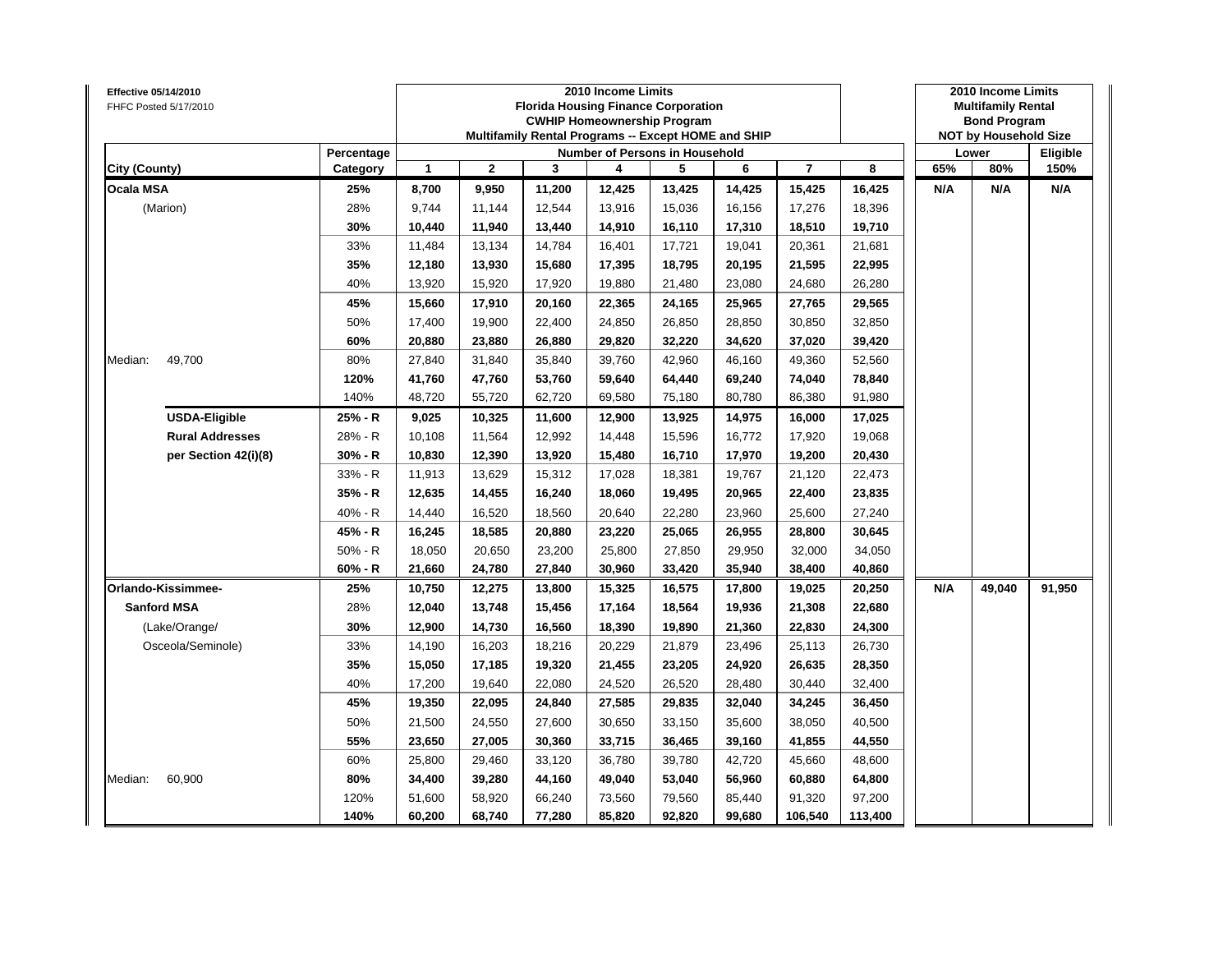| Effective 05/14/2010<br>FHFC Posted 5/17/2010 |                        |        |             |        | 2010 Income Limits | <b>Florida Housing Finance Corporation</b><br><b>CWHIP Homeownership Program</b><br>Multifamily Rental Programs -- Except HOME and SHIP |         |                |         |     | 2010 Income Limits<br><b>Multifamily Rental</b><br><b>Bond Program</b><br><b>NOT by Household Size</b> |                  |
|-----------------------------------------------|------------------------|--------|-------------|--------|--------------------|-----------------------------------------------------------------------------------------------------------------------------------------|---------|----------------|---------|-----|--------------------------------------------------------------------------------------------------------|------------------|
| City (County)                                 | Percentage<br>Category | 1      | $\mathbf 2$ | 3      | 4                  | Number of Persons in Household<br>5                                                                                                     | 6       | $\overline{7}$ | 8       | 65% | Lower<br>80%                                                                                           | Eligible<br>150% |
| Palm Bay-Melbourne-                           | 25%                    | 11,025 | 12,600      | 14,175 | 15,725             | 17,000                                                                                                                                  | 18,250  | 19,500         | 20,775  | N/A | N/A                                                                                                    | N/A              |
| <b>Titusville MSA</b>                         | 28%                    | 12,348 | 14,112      | 15,876 | 17,612             | 19,040                                                                                                                                  | 20,440  | 21,840         | 23,268  |     |                                                                                                        |                  |
| (Brevard)                                     | 30%                    | 13,230 | 15,120      | 17,010 | 18,870             | 20,400                                                                                                                                  | 21,900  | 23,400         | 24,930  |     |                                                                                                        |                  |
|                                               | 33%                    | 14,553 | 16,632      | 18,711 | 20,757             | 22,440                                                                                                                                  | 24,090  | 25,740         | 27,423  |     |                                                                                                        |                  |
|                                               | 35%                    | 15,435 | 17,640      | 19,845 | 22,015             | 23,800                                                                                                                                  | 25,550  | 27,300         | 29,085  |     |                                                                                                        |                  |
|                                               | 40%                    | 17,640 | 20,160      | 22,680 | 25,160             | 27,200                                                                                                                                  | 29,200  | 31,200         | 33,240  |     |                                                                                                        |                  |
|                                               | 45%                    | 19,845 | 22,680      | 25,515 | 28,305             | 30,600                                                                                                                                  | 32,850  | 35,100         | 37,395  |     |                                                                                                        |                  |
|                                               | 50%                    | 22,050 | 25,200      | 28,350 | 31,450             | 34,000                                                                                                                                  | 36,500  | 39,000         | 41,550  |     |                                                                                                        |                  |
|                                               | 60%                    | 26,460 | 30,240      | 34,020 | 37,740             | 40,800                                                                                                                                  | 43,800  | 46,800         | 49,860  |     |                                                                                                        |                  |
| 62,900<br>Median:                             | 80%                    | 35,280 | 40,320      | 45,360 | 50,320             | 54,400                                                                                                                                  | 58,400  | 62,400         | 66,480  |     |                                                                                                        |                  |
|                                               | 120%                   | 52,920 | 60,480      | 68,040 | 75,480             | 81,600                                                                                                                                  | 87,600  | 93,600         | 99,720  |     |                                                                                                        |                  |
|                                               | 140%                   | 61,740 | 70,560      | 79,380 | 88,060             | 95,200                                                                                                                                  | 102,200 | 109,200        | 116,340 |     |                                                                                                        |                  |
| <b>Palm Coast MSA</b>                         | 25%                    | 10,350 | 11,825      | 13,300 | 14,775             | 15,975                                                                                                                                  | 17,150  | 18,325         | 19,525  | N/A | N/A                                                                                                    | N/A              |
| (Flagler)                                     | 28%                    | 11,592 | 13,244      | 14,896 | 16,548             | 17,892                                                                                                                                  | 19,208  | 20,524         | 21,868  |     |                                                                                                        |                  |
|                                               | 30%                    | 12,420 | 14,190      | 15,960 | 17,730             | 19,170                                                                                                                                  | 20,580  | 21,990         | 23,430  |     |                                                                                                        |                  |
|                                               | 33%                    | 13,662 | 15,609      | 17,556 | 19,503             | 21,087                                                                                                                                  | 22,638  | 24,189         | 25,773  |     |                                                                                                        |                  |
|                                               | 35%                    | 14,490 | 16,555      | 18,620 | 20,685             | 22,365                                                                                                                                  | 24,010  | 25,655         | 27,335  |     |                                                                                                        |                  |
|                                               | 40%                    | 16,560 | 18,920      | 21,280 | 23,640             | 25,560                                                                                                                                  | 27,440  | 29,320         | 31,240  |     |                                                                                                        |                  |
|                                               | 45%                    | 18,630 | 21,285      | 23,940 | 26,595             | 28,755                                                                                                                                  | 30,870  | 32,985         | 35,145  |     |                                                                                                        |                  |
|                                               | 50%                    | 20,700 | 23,650      | 26,600 | 29,550             | 31,950                                                                                                                                  | 34,300  | 36,650         | 39,050  |     |                                                                                                        |                  |
|                                               | 60%                    | 24,840 | 28,380      | 31,920 | 35,460             | 38,340                                                                                                                                  | 41,160  | 43,980         | 46,860  |     |                                                                                                        |                  |
| Median:<br>56,300                             | 80%                    | 33,120 | 37,840      | 42,560 | 47,280             | 51,120                                                                                                                                  | 54,880  | 58,640         | 62,480  |     |                                                                                                        |                  |
|                                               | 120%                   | 49,680 | 56,760      | 63,840 | 70,920             | 76,680                                                                                                                                  | 82,320  | 87,960         | 93,720  |     |                                                                                                        |                  |
|                                               | 140%                   | 57,960 | 66,220      | 74,480 | 82,740             | 89,460                                                                                                                                  | 96,040  | 102,620        | 109,340 |     |                                                                                                        |                  |
| Panama City-Lynn Haven-                       | 25%                    | 10,050 | 11,500      | 12,925 | 14,350             | 15,500                                                                                                                                  | 16,650  | 17,800         | 18,950  | N/A | N/A                                                                                                    | N/A              |
| <b>Panama City Beach MSA</b>                  | 28%                    | 11,256 | 12,880      | 14,476 | 16,072             | 17,360                                                                                                                                  | 18,648  | 19,936         | 21,224  |     |                                                                                                        |                  |
| (Bay)                                         | 30%                    | 12,060 | 13,800      | 15,510 | 17,220             | 18,600                                                                                                                                  | 19,980  | 21,360         | 22,740  |     |                                                                                                        |                  |
|                                               | 33%                    | 13,266 | 15,180      | 17,061 | 18,942             | 20,460                                                                                                                                  | 21,978  | 23,496         | 25,014  |     |                                                                                                        |                  |
|                                               | 35%                    | 14,070 | 16,100      | 18,095 | 20,090             | 21,700                                                                                                                                  | 23,310  | 24,920         | 26,530  |     |                                                                                                        |                  |
|                                               | 40%                    | 16,080 | 18,400      | 20,680 | 22,960             | 24,800                                                                                                                                  | 26,640  | 28,480         | 30,320  |     |                                                                                                        |                  |
|                                               | 45%                    | 18,090 | 20,700      | 23,265 | 25,830             | 27,900                                                                                                                                  | 29,970  | 32,040         | 34,110  |     |                                                                                                        |                  |
|                                               | 50%                    | 20,100 | 23,000      | 25,850 | 28,700             | 31,000                                                                                                                                  | 33,300  | 35,600         | 37,900  |     |                                                                                                        |                  |
|                                               | 60%                    | 24,120 | 27,600      | 31,020 | 34,440             | 37,200                                                                                                                                  | 39,960  | 42,720         | 45,480  |     |                                                                                                        |                  |
| Median:<br>57,400                             | 80%                    | 32,160 | 36,800      | 41,360 | 45,920             | 49,600                                                                                                                                  | 53,280  | 56,960         | 60,640  |     |                                                                                                        |                  |
|                                               | 120%                   | 48,240 | 55,200      | 62,040 | 68,880             | 74,400                                                                                                                                  | 79,920  | 85,440         | 90,960  |     |                                                                                                        |                  |
|                                               | 140%                   | 56,280 | 64,400      | 72,380 | 80,360             | 86,800                                                                                                                                  | 93,240  | 99,680         | 106,120 |     |                                                                                                        |                  |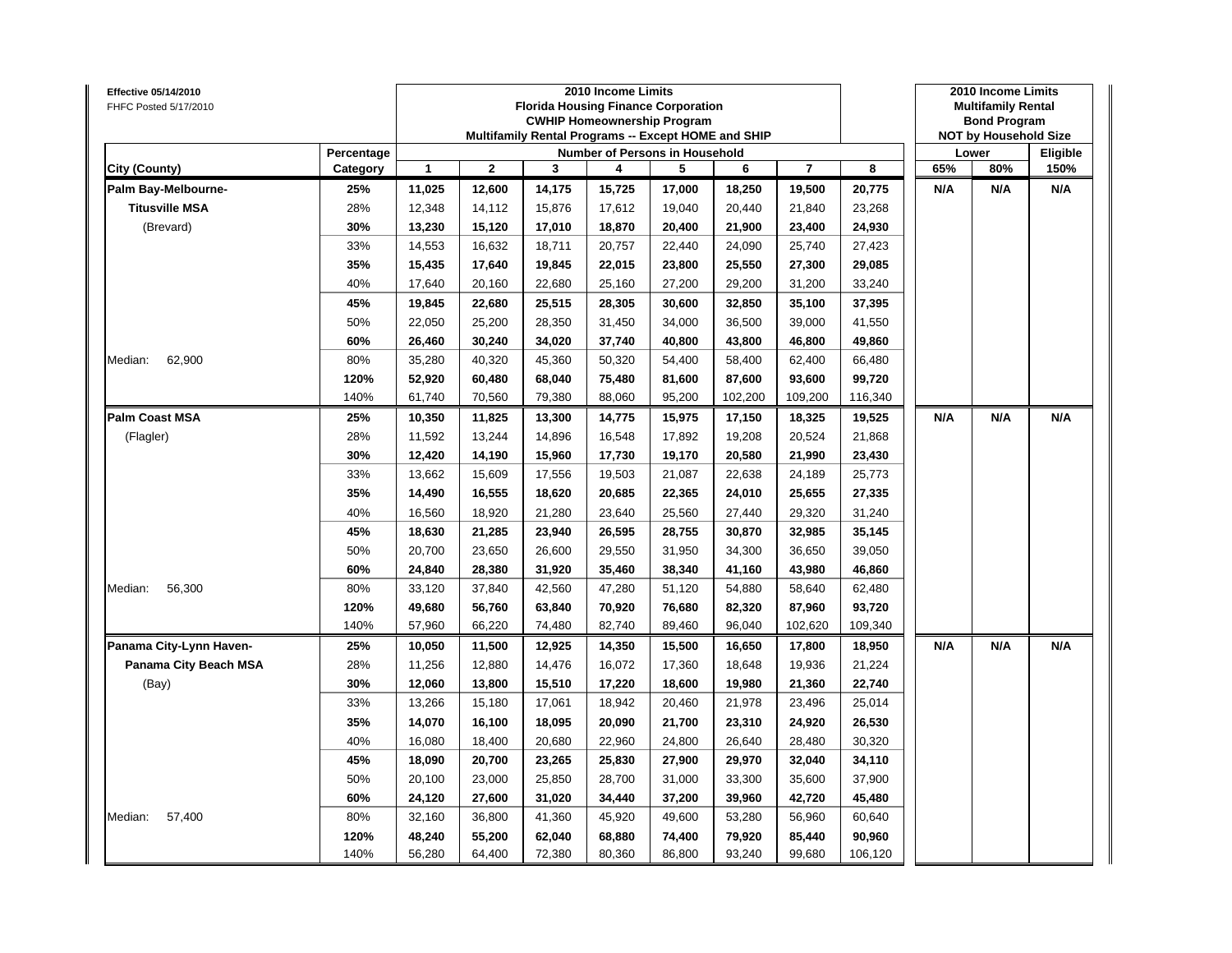| Effective 05/14/2010<br>FHFC Posted 5/17/2010 |            |        |              |              | 2010 Income Limits | <b>Florida Housing Finance Corporation</b><br><b>CWHIP Homeownership Program</b><br>Multifamily Rental Programs -- Except HOME and SHIP |        |                |         |     | 2010 Income Limits<br><b>Multifamily Rental</b><br><b>Bond Program</b><br><b>NOT by Household Size</b> |          |
|-----------------------------------------------|------------|--------|--------------|--------------|--------------------|-----------------------------------------------------------------------------------------------------------------------------------------|--------|----------------|---------|-----|--------------------------------------------------------------------------------------------------------|----------|
|                                               | Percentage |        |              |              |                    | Number of Persons in Household                                                                                                          |        |                |         |     | Lower                                                                                                  | Eligible |
| City (County)                                 | Category   | 1      | $\mathbf{2}$ | $\mathbf{3}$ | 4                  | 5                                                                                                                                       | 6      | $\overline{7}$ | 8       | 65% | 80%                                                                                                    | 150%     |
| Pensacola-Ferry Pass-                         | 25%        | 10,075 | 11,500       | 12,950       | 14,375             | 15,525                                                                                                                                  | 16,675 | 17,825         | 18,975  | N/A | N/A                                                                                                    | N/A      |
| <b>Brent MSA</b>                              | 28%        | 11,284 | 12,880       | 14,504       | 16,100             | 17,388                                                                                                                                  | 18,676 | 19,964         | 21,252  |     |                                                                                                        |          |
| (Escambia/Santa Rosa)                         | 30%        | 12,090 | 13,800       | 15,540       | 17,250             | 18,630                                                                                                                                  | 20,010 | 21,390         | 22,770  |     |                                                                                                        |          |
|                                               | 33%        | 13,299 | 15,180       | 17,094       | 18,975             | 20,493                                                                                                                                  | 22,011 | 23,529         | 25,047  |     |                                                                                                        |          |
|                                               | 35%        | 14,105 | 16,100       | 18,130       | 20,125             | 21,735                                                                                                                                  | 23,345 | 24,955         | 26,565  |     |                                                                                                        |          |
|                                               | 40%        | 16,120 | 18,400       | 20,720       | 23,000             | 24,840                                                                                                                                  | 26,680 | 28,520         | 30,360  |     |                                                                                                        |          |
|                                               | 45%        | 18,135 | 20,700       | 23,310       | 25,875             | 27,945                                                                                                                                  | 30,015 | 32,085         | 34,155  |     |                                                                                                        |          |
|                                               | 50%        | 20,150 | 23,000       | 25,900       | 28,750             | 31,050                                                                                                                                  | 33,350 | 35,650         | 37,950  |     |                                                                                                        |          |
|                                               | 60%        | 24,180 | 27,600       | 31,080       | 34,500             | 37,260                                                                                                                                  | 40,020 | 42,780         | 45,540  |     |                                                                                                        |          |
| 57,500<br>Median:                             | 80%        | 32,240 | 36,800       | 41,440       | 46,000             | 49,680                                                                                                                                  | 53,360 | 57,040         | 60,720  |     |                                                                                                        |          |
|                                               | 120%       | 48,360 | 55.200       | 62,160       | 69,000             | 74,520                                                                                                                                  | 80,040 | 85,560         | 91,080  |     |                                                                                                        |          |
|                                               | 140%       | 56,420 | 64,400       | 72,520       | 80,500             | 86,940                                                                                                                                  | 93,380 | 99,820         | 106,260 |     |                                                                                                        |          |
| <b>Port Saint Lucie MSA</b>                   | 25%        | 10,450 | 11,925       | 13,425       | 14,900             | 16,100                                                                                                                                  | 17,300 | 18,500         | 19,675  | N/A | N/A                                                                                                    | N/A      |
| (Martin/Saint Lucie)                          | 28%        | 11,704 | 13,356       | 15,036       | 16,688             | 18,032                                                                                                                                  | 19,376 | 20,720         | 22,036  |     |                                                                                                        |          |
|                                               | 30%        | 12,540 | 14,310       | 16,110       | 17,880             | 19,320                                                                                                                                  | 20,760 | 22,200         | 23,610  |     |                                                                                                        |          |
|                                               | 33%        | 13,794 | 15,741       | 17,721       | 19,668             | 21,252                                                                                                                                  | 22,836 | 24,420         | 25,971  |     |                                                                                                        |          |
|                                               | 35%        | 14,630 | 16,695       | 18,795       | 20,860             | 22,540                                                                                                                                  | 24,220 | 25,900         | 27,545  |     |                                                                                                        |          |
|                                               | 40%        | 16,720 | 19,080       | 21,480       | 23,840             | 25,760                                                                                                                                  | 27,680 | 29,600         | 31,480  |     |                                                                                                        |          |
|                                               | 45%        | 18,810 | 21,465       | 24,165       | 26,820             | 28,980                                                                                                                                  | 31,140 | 33,300         | 35,415  |     |                                                                                                        |          |
|                                               | 50%        | 20,900 | 23,850       | 26,850       | 29,800             | 32,200                                                                                                                                  | 34,600 | 37,000         | 39,350  |     |                                                                                                        |          |
|                                               | 60%        | 25,080 | 28,620       | 32,220       | 35,760             | 38,640                                                                                                                                  | 41,520 | 44,400         | 47,220  |     |                                                                                                        |          |
| 59,600<br>Median:                             | 80%        | 33,440 | 38,160       | 42,960       | 47,680             | 51,520                                                                                                                                  | 55,360 | 59,200         | 62,960  |     |                                                                                                        |          |
|                                               | 120%       | 50,160 | 57,240       | 64,440       | 71,520             | 77,280                                                                                                                                  | 83,040 | 88,800         | 94,440  |     |                                                                                                        |          |
|                                               | 140%       | 58,520 | 66,780       | 75,180       | 83,440             | 90,160                                                                                                                                  | 96,880 | 103,600        | 110,180 |     |                                                                                                        |          |
| <b>HERA Special Limits</b>                    | 25% - HS   | 10,475 | 11,950       | 13,450       | 14,950             | 16,150                                                                                                                                  | 17,350 | 18,550         | 19,725  |     |                                                                                                        |          |
| per Section 142(d)(2)(E)                      | 28% - HS   | 11,732 | 13,384       | 15,064       | 16,744             | 18,088                                                                                                                                  | 19,432 | 20,776         | 22,092  |     |                                                                                                        |          |
| (est. 2010)                                   | 30% - HS   | 12,570 | 14,340       | 16,140       | 17,940             | 19,380                                                                                                                                  | 20,820 | 22,260         | 23,670  |     |                                                                                                        |          |
|                                               | 33% - HS   | 13,827 | 15,774       | 17,754       | 19,734             | 21,318                                                                                                                                  | 22,902 | 24,486         | 26,037  |     |                                                                                                        |          |
|                                               | 35% - HS   | 14,665 | 16,730       | 18,830       | 20,930             | 22,610                                                                                                                                  | 24,290 | 25,970         | 27,615  |     |                                                                                                        |          |
|                                               | 40% - HS   | 16,760 | 19,120       | 21,520       | 23,920             | 25,840                                                                                                                                  | 27,760 | 29,680         | 31,560  |     |                                                                                                        |          |
|                                               | 45% - HS   | 18,855 | 21,510       | 24,210       | 26,910             | 29,070                                                                                                                                  | 31,230 | 33,390         | 35,505  |     |                                                                                                        |          |
|                                               | 50% - HS   | 20,950 | 23,900       | 26,900       | 29,900             | 32,300                                                                                                                                  | 34,700 | 37,100         | 39,450  |     |                                                                                                        |          |
|                                               | 60% - HS   | 25,140 | 28,680       | 32,280       | 35,880             | 38,760                                                                                                                                  | 41,640 | 44,520         | 47,340  |     |                                                                                                        |          |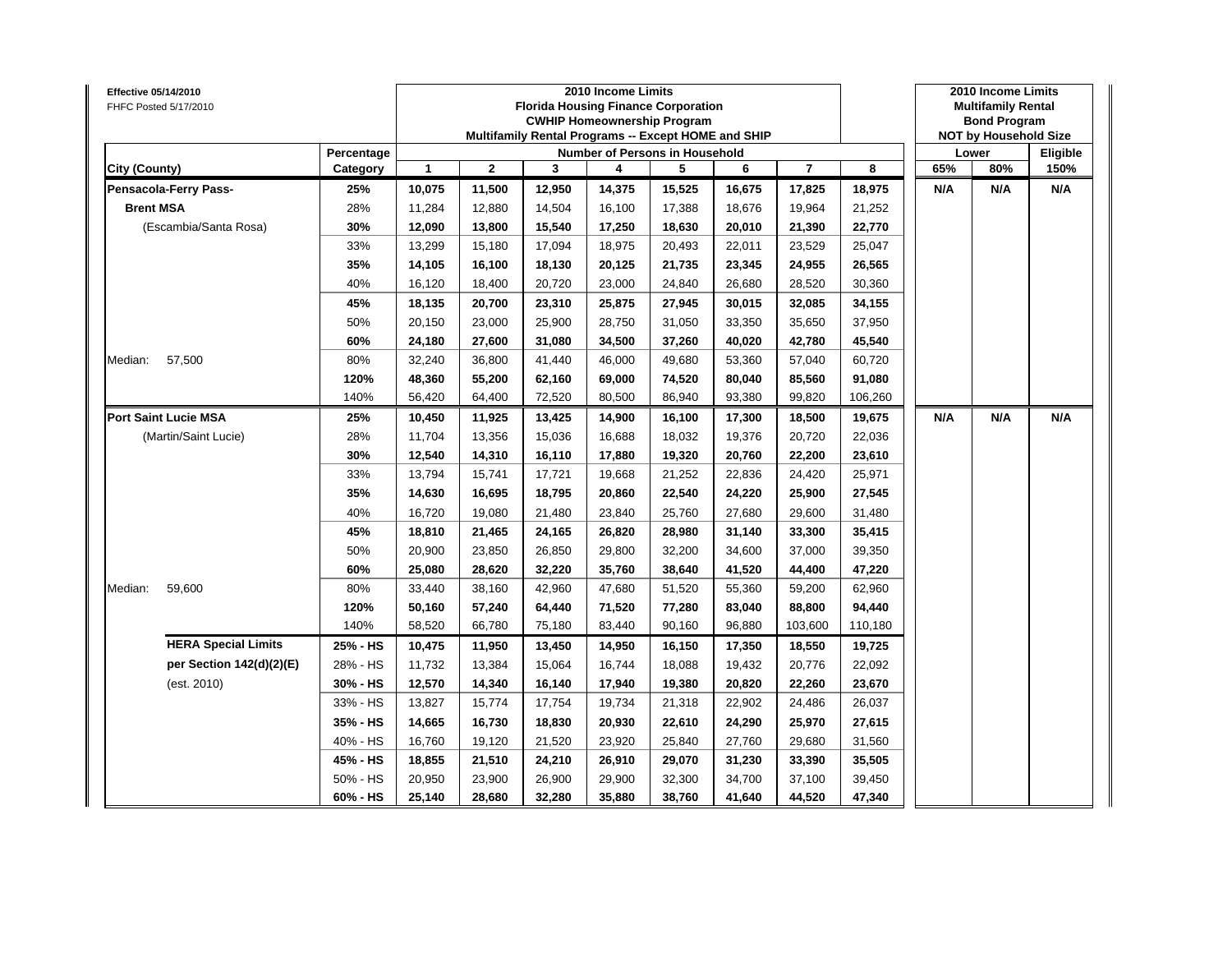| <b>Effective 05/14/2010</b><br>FHFC Posted 5/17/2010 |            |        |              | <b>Florida Housing Finance Corporation</b><br>Multifamily Rental Programs -- Except HOME and SHIP | 2010 Income Limits | <b>CWHIP Homeownership Program</b> |        |                |         |     | 2010 Income Limits<br><b>Multifamily Rental</b><br><b>Bond Program</b><br><b>NOT by Household Size</b> |          |
|------------------------------------------------------|------------|--------|--------------|---------------------------------------------------------------------------------------------------|--------------------|------------------------------------|--------|----------------|---------|-----|--------------------------------------------------------------------------------------------------------|----------|
|                                                      | Percentage |        |              |                                                                                                   |                    | Number of Persons in Household     |        |                |         |     | Lower                                                                                                  | Eligible |
| City (County)                                        | Category   | 1      | $\mathbf{2}$ | 3                                                                                                 | 4                  | 5                                  | 6      | $\overline{7}$ | 8       | 65% | 80%                                                                                                    | 150%     |
| <b>Punta Gorda MSA</b>                               | 25%        | 9,550  | 10,900       | 12,275                                                                                            | 13,625             | 14,725                             | 15,825 | 16,900         | 18,000  | N/A | N/A                                                                                                    | N/A      |
| (Charlotte)                                          | 28%        | 10,696 | 12,208       | 13,748                                                                                            | 15,260             | 16,492                             | 17,724 | 18,928         | 20,160  |     |                                                                                                        |          |
|                                                      | 30%        | 11,460 | 13,080       | 14,730                                                                                            | 16,350             | 17,670                             | 18,990 | 20,280         | 21,600  |     |                                                                                                        |          |
|                                                      | 33%        | 12,606 | 14,388       | 16,203                                                                                            | 17,985             | 19,437                             | 20,889 | 22,308         | 23,760  |     |                                                                                                        |          |
|                                                      | 35%        | 13,370 | 15,260       | 17,185                                                                                            | 19,075             | 20,615                             | 22,155 | 23,660         | 25,200  |     |                                                                                                        |          |
|                                                      | 40%        | 15,280 | 17,440       | 19,640                                                                                            | 21,800             | 23,560                             | 25,320 | 27,040         | 28,800  |     |                                                                                                        |          |
|                                                      | 45%        | 17,190 | 19,620       | 22,095                                                                                            | 24,525             | 26,505                             | 28,485 | 30,420         | 32,400  |     |                                                                                                        |          |
|                                                      | 50%        | 19,100 | 21,800       | 24,550                                                                                            | 27,250             | 29,450                             | 31,650 | 33,800         | 36,000  |     |                                                                                                        |          |
|                                                      | 60%        | 22,920 | 26,160       | 29,460                                                                                            | 32,700             | 35,340                             | 37,980 | 40,560         | 43,200  |     |                                                                                                        |          |
| Median:<br>54,500                                    | 80%        | 30,560 | 34,880       | 39,280                                                                                            | 43,600             | 47,120                             | 50,640 | 54,080         | 57,600  |     |                                                                                                        |          |
|                                                      | 120%       | 45,840 | 52,320       | 58,920                                                                                            | 65,400             | 70,680                             | 75,960 | 81,120         | 86,400  |     |                                                                                                        |          |
|                                                      | 140%       | 53,480 | 61,040       | 68,740                                                                                            | 76,300             | 82,460                             | 88,620 | 94,640         | 100,800 |     |                                                                                                        |          |
| Sebastian-Vero Beach MSA                             | 25%        | 10,450 | 11,925       | 13,425                                                                                            | 14,900             | 16,100                             | 17,300 | 18,500         | 19,675  | N/A | N/A                                                                                                    | N/A      |
| (Indian River)                                       | 28%        | 11,704 | 13,356       | 15,036                                                                                            | 16,688             | 18,032                             | 19,376 | 20,720         | 22,036  |     |                                                                                                        |          |
|                                                      | 30%        | 12,540 | 14,310       | 16,110                                                                                            | 17,880             | 19,320                             | 20,760 | 22,200         | 23,610  |     |                                                                                                        |          |
|                                                      | 33%        | 13,794 | 15,741       | 17,721                                                                                            | 19,668             | 21,252                             | 22,836 | 24,420         | 25,971  |     |                                                                                                        |          |
|                                                      | 35%        | 14,630 | 16,695       | 18,795                                                                                            | 20,860             | 22,540                             | 24,220 | 25,900         | 27,545  |     |                                                                                                        |          |
|                                                      | 40%        | 16,720 | 19,080       | 21,480                                                                                            | 23,840             | 25,760                             | 27,680 | 29,600         | 31,480  |     |                                                                                                        |          |
|                                                      | 45%        | 18,810 | 21,465       | 24,165                                                                                            | 26,820             | 28,980                             | 31,140 | 33,300         | 35,415  |     |                                                                                                        |          |
|                                                      | 50%        | 20,900 | 23,850       | 26,850                                                                                            | 29,800             | 32,200                             | 34,600 | 37,000         | 39,350  |     |                                                                                                        |          |
|                                                      | 55%        | 22,990 | 26,235       | 29,535                                                                                            | 32,780             | 35,420                             | 38,060 | 40,700         | 43,285  |     |                                                                                                        |          |
|                                                      | 60%        | 25,080 | 28,620       | 32,220                                                                                            | 35,760             | 38,640                             | 41,520 | 44,400         | 47,220  |     |                                                                                                        |          |
| 59,600<br>Median:                                    | 80%        | 33,440 | 38,160       | 42,960                                                                                            | 47,680             | 51,520                             | 55,360 | 59,200         | 62,960  |     |                                                                                                        |          |
|                                                      | 120%       | 50,160 | 57,240       | 64,440                                                                                            | 71,520             | 77,280                             | 83,040 | 88,800         | 94,440  |     |                                                                                                        |          |
|                                                      | 140%       | 58,520 | 66,780       | 75,180                                                                                            | 83,440             | 90,160                             | 96,880 | 103,600        | 110,180 |     |                                                                                                        |          |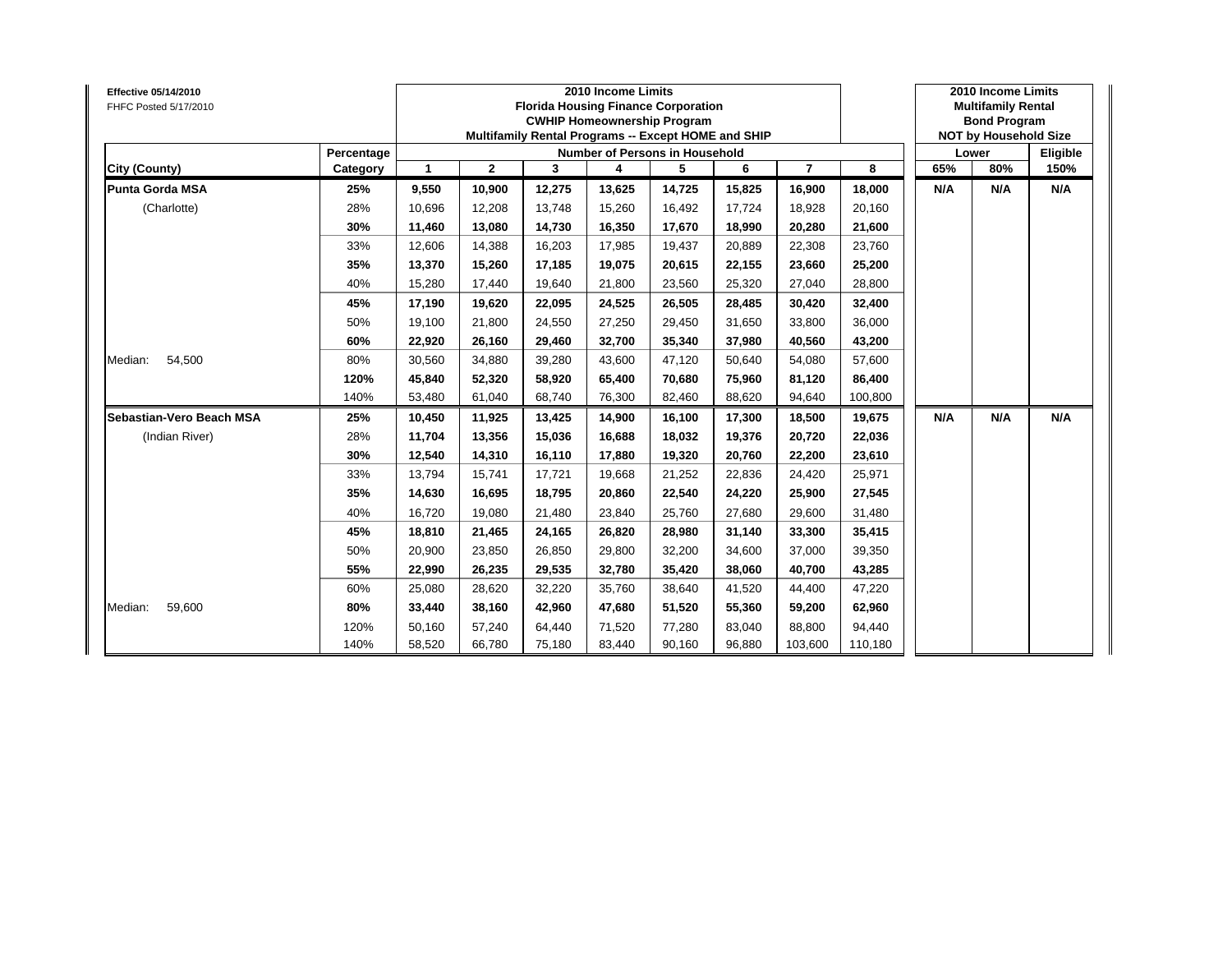| Effective 05/14/2010<br>FHFC Posted 5/17/2010 |                            |                        |        |              |        | 2010 Income Limits<br><b>Florida Housing Finance Corporation</b><br><b>CWHIP Homeownership Program</b><br>Multifamily Rental Programs -- Except HOME and SHIP |        |         |                |         |     | 2010 Income Limits<br><b>Multifamily Rental</b><br><b>Bond Program</b><br><b>NOT by Household Size</b> |                  |
|-----------------------------------------------|----------------------------|------------------------|--------|--------------|--------|---------------------------------------------------------------------------------------------------------------------------------------------------------------|--------|---------|----------------|---------|-----|--------------------------------------------------------------------------------------------------------|------------------|
| City (County)                                 |                            | Percentage<br>Category | 1      | $\mathbf{2}$ | 3      | Number of Persons in Household<br>4                                                                                                                           | 5      | 6       | $\overline{7}$ | 8       | 65% | Lower<br>80%                                                                                           | Eligible<br>150% |
|                                               | <b>Tallahassee MSA</b>     |                        |        |              |        |                                                                                                                                                               |        |         |                |         |     |                                                                                                        |                  |
| <b>Tallahassee HMFA</b>                       |                            | 25%                    | 11,150 | 12,750       | 14,350 | 15,925                                                                                                                                                        | 17,200 | 18,475  | 19,750         | 21,025  | N/A | N/A                                                                                                    | 95,550           |
|                                               | (Gadsden/Leon/             | 28%                    | 12,488 | 14,280       | 16,072 | 17,836                                                                                                                                                        | 19,264 | 20.692  | 22,120         | 23,548  |     |                                                                                                        |                  |
|                                               | Jefferson)                 | 30%                    | 13,380 | 15,300       | 17,220 | 19,110                                                                                                                                                        | 20,640 | 22,170  | 23,700         | 25,230  |     |                                                                                                        |                  |
|                                               |                            | 33%                    | 14,718 | 16,830       | 18,942 | 21,021                                                                                                                                                        | 22,704 | 24,387  | 26,070         | 27,753  |     |                                                                                                        |                  |
|                                               |                            | 35%                    | 15,610 | 17,850       | 20,090 | 22,295                                                                                                                                                        | 24,080 | 25,865  | 27,650         | 29,435  |     |                                                                                                        |                  |
|                                               |                            | 40%                    | 17,840 | 20,400       | 22,960 | 25,480                                                                                                                                                        | 27,520 | 29,560  | 31,600         | 33,640  |     |                                                                                                        |                  |
|                                               |                            | 45%                    | 20,070 | 22,950       | 25,830 | 28,665                                                                                                                                                        | 30,960 | 33,255  | 35,550         | 37,845  |     |                                                                                                        |                  |
|                                               |                            | 50%                    | 22,300 | 25,500       | 28,700 | 31,850                                                                                                                                                        | 34,400 | 36,950  | 39,500         | 42,050  |     |                                                                                                        |                  |
|                                               |                            | 60%                    | 26,760 | 30,600       | 34,440 | 38,220                                                                                                                                                        | 41,280 | 44,340  | 47,400         | 50,460  |     |                                                                                                        |                  |
| Median:                                       | 63,700                     | 80%                    | 35,680 | 40,800       | 45,920 | 50,960                                                                                                                                                        | 55,040 | 59,120  | 63,200         | 67,280  |     |                                                                                                        |                  |
|                                               |                            | 120%                   | 53,520 | 61,200       | 68,880 | 76,440                                                                                                                                                        | 82,560 | 88,680  | 94,800         | 100,920 |     |                                                                                                        |                  |
|                                               |                            | 140%                   | 62,440 | 71,400       | 80,360 | 89,180                                                                                                                                                        | 96,320 | 103,460 | 110,600        | 117,740 |     |                                                                                                        |                  |
|                                               | <b>Wakulla County HMFA</b> | 25%                    | 9,975  | 11,400       | 12,825 | 14,250                                                                                                                                                        | 15,400 | 16,550  | 17,675         | 18,825  | N/A | N/A                                                                                                    | N/A              |
|                                               |                            | 28%                    | 11,172 | 12,768       | 14,364 | 15,960                                                                                                                                                        | 17,248 | 18,536  | 19,796         | 21,084  |     |                                                                                                        |                  |
|                                               |                            | 30%                    | 11,970 | 13,680       | 15,390 | 17,100                                                                                                                                                        | 18,480 | 19,860  | 21,210         | 22,590  |     |                                                                                                        |                  |
|                                               |                            | 33%                    | 13,167 | 15,048       | 16,929 | 18,810                                                                                                                                                        | 20,328 | 21,846  | 23,331         | 24,849  |     |                                                                                                        |                  |
|                                               |                            | 35%                    | 13,965 | 15,960       | 17,955 | 19,950                                                                                                                                                        | 21,560 | 23,170  | 24,745         | 26,355  |     |                                                                                                        |                  |
|                                               |                            | 40%                    | 15,960 | 18,240       | 20,520 | 22,800                                                                                                                                                        | 24,640 | 26,480  | 28,280         | 30,120  |     |                                                                                                        |                  |
|                                               |                            | 45%                    | 17,955 | 20,520       | 23,085 | 25,650                                                                                                                                                        | 27,720 | 29,790  | 31,815         | 33,885  |     |                                                                                                        |                  |
|                                               |                            | 50%                    | 19,950 | 22,800       | 25,650 | 28,500                                                                                                                                                        | 30,800 | 33,100  | 35,350         | 37,650  |     |                                                                                                        |                  |
|                                               |                            | 60%                    | 23,940 | 27,360       | 30,780 | 34,200                                                                                                                                                        | 36,960 | 39,720  | 42,420         | 45,180  |     |                                                                                                        |                  |
| Median:                                       | 57,000                     | 80%                    | 31,920 | 36,480       | 41,040 | 45,600                                                                                                                                                        | 49,280 | 52,960  | 56,560         | 60,240  |     |                                                                                                        |                  |
|                                               |                            | 120%                   | 47,880 | 54,720       | 61,560 | 68,400                                                                                                                                                        | 73,920 | 79,440  | 84,840         | 90,360  |     |                                                                                                        |                  |
|                                               |                            | 140%                   | 55,860 | 63,840       | 71,820 | 79,800                                                                                                                                                        | 86,240 | 92,680  | 98,980         | 105,420 |     |                                                                                                        |                  |
|                                               | <b>HERA Special Limits</b> | 25% - HS               | 10,375 | 11,850       | 13,350 | 14,825                                                                                                                                                        | 16,000 | 17,200  | 18,375         | 19,575  |     |                                                                                                        |                  |
|                                               | per Section 142(d)(2)(E)   | 28% - HS               | 11,620 | 13,272       | 14,952 | 16,604                                                                                                                                                        | 17,920 | 19,264  | 20,580         | 21,924  |     |                                                                                                        |                  |
|                                               | (est. 2010)                | 30% - HS               | 12,450 | 14,220       | 16,020 | 17,790                                                                                                                                                        | 19,200 | 20,640  | 22,050         | 23,490  |     |                                                                                                        |                  |
|                                               |                            | 33% - HS               | 13,695 | 15,642       | 17,622 | 19,569                                                                                                                                                        | 21,120 | 22,704  | 24,255         | 25,839  |     |                                                                                                        |                  |
|                                               |                            | 35% - HS               | 14,525 | 16,590       | 18,690 | 20,755                                                                                                                                                        | 22,400 | 24,080  | 25,725         | 27,405  |     |                                                                                                        |                  |
|                                               |                            | 40% - HS               | 16,600 | 18,960       | 21,360 | 23,720                                                                                                                                                        | 25,600 | 27,520  | 29,400         | 31,320  |     |                                                                                                        |                  |
|                                               |                            | 45% - HS               | 18,675 | 21,330       | 24,030 | 26,685                                                                                                                                                        | 28,800 | 30,960  | 33,075         | 35,235  |     |                                                                                                        |                  |
|                                               |                            | 50% - HS               | 20,750 | 23,700       | 26,700 | 29,650                                                                                                                                                        | 32,000 | 34,400  | 36,750         | 39,150  |     |                                                                                                        |                  |
|                                               |                            | 60% - HS               | 24,900 | 28,440       | 32,040 | 35,580                                                                                                                                                        | 38,400 | 41,280  | 44,100         | 46,980  |     |                                                                                                        |                  |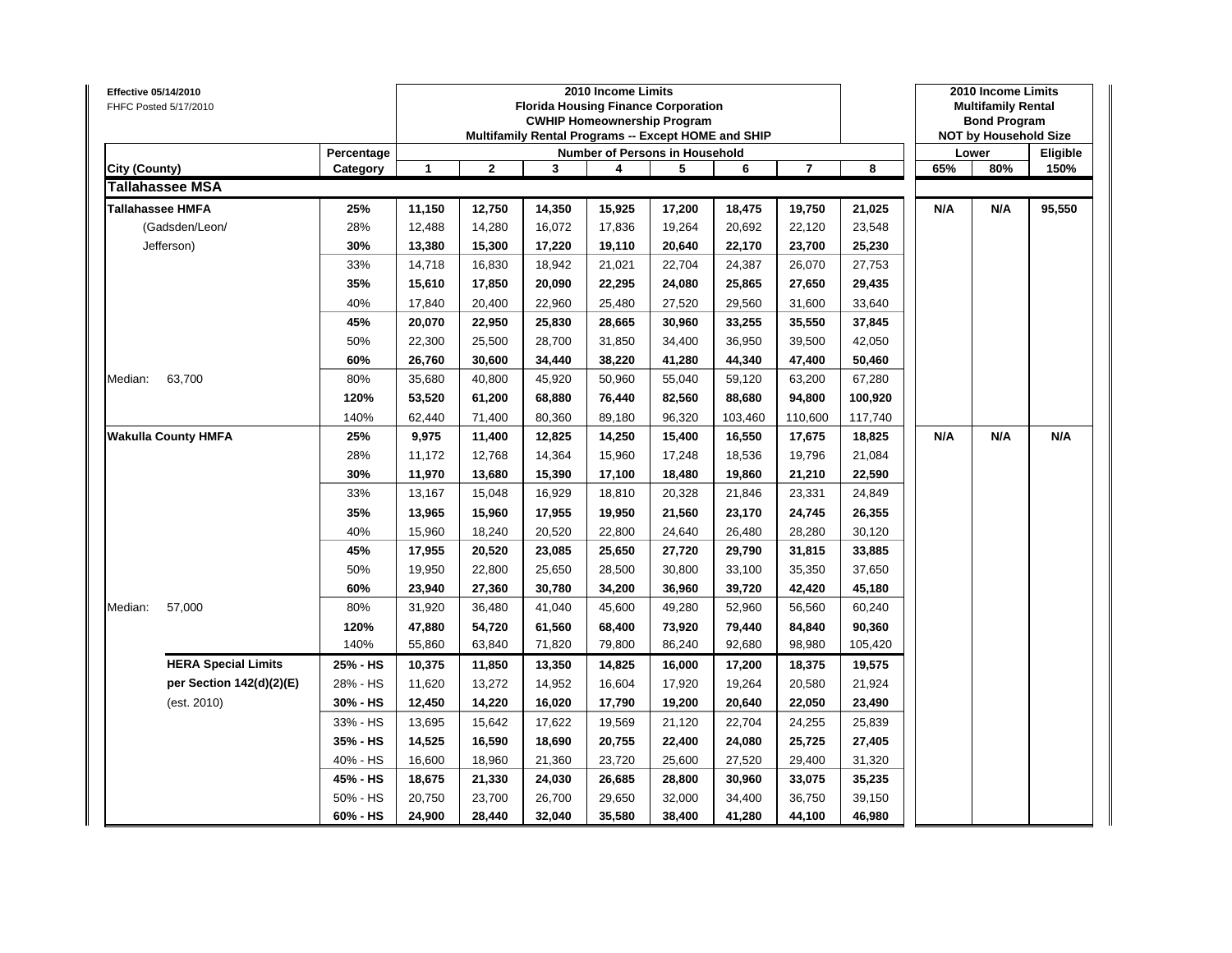| Number of Persons in Household<br>Percentage<br>Lower<br>$\mathbf{1}$<br>$\mathbf{2}$<br>3<br>6<br>$\overline{7}$<br>8<br>65%<br>80%<br>City (County)<br>Category<br>4<br>5<br>150%<br>20%<br>9,520<br>10,700<br>11,880<br>12,840<br>13,800<br>15,700<br>N/A<br>47,520<br>Tampa-St.Petersburg-<br>8,320<br>14,740<br>89,100<br><b>Clearwater MSA</b><br>25%<br>11,900<br>13,375<br>16,050<br>19,625<br>10,400<br>14,850<br>17,250<br>18,425<br>28%<br>(Hernando/Hillsborough/<br>13,328<br>14,980<br>17,976<br>19,320<br>20,636<br>21,980<br>11,648<br>16,632<br>Pasco/Pinellas)<br>30%<br>12,480<br>14,280<br>16,050<br>17,820<br>19,260<br>20,700<br>22,110<br>23,550<br>33%<br>25,905<br>13,728<br>15,708<br>17,655<br>19,602<br>21,186<br>22,770<br>24,321<br>35%<br>27,475<br>14,560<br>16,660<br>18,725<br>20,790<br>22,470<br>24,150<br>25,795<br>40%<br>16,640<br>19,040<br>21,400<br>23,760<br>25,680<br>27,600<br>29,480<br>31,400<br>45%<br>18,720<br>21,420<br>24,075<br>26,730<br>28,890<br>31,050<br>33,165<br>35,325<br>50%<br>23,800<br>26,750<br>29,700<br>32,100<br>39,250<br>20,800<br>34,500<br>36,850<br>60%<br>28,560<br>32,100<br>35,640<br>38,520<br>41,400<br>44,220<br>47,100<br>24,960<br>80%<br>33,280<br>38,080<br>42,800<br>47,520<br>51,360<br>55,200<br>58,960<br>62,800<br>Median:<br>59,400<br>120%<br>49,920<br>57,120<br>64,200<br>71,280<br>77,040<br>82,800<br>88,440<br>94,200<br>140%<br>58,240<br>66,640<br>74,900<br>83,160<br>89,880<br>96,600<br>103,180<br>109,900<br>25%<br>8,975<br>13,825<br>16,900<br>N/A<br>N/A<br><b>Bradford County</b><br>10,250<br>11,525<br>12,800<br>14,850<br>15,875<br>N/A<br>28%<br>12,908<br>15,484<br>17,780<br>18,928<br>10,052<br>11,480<br>14,336<br>16,632<br>30%<br>10,770<br>12,300<br>13,830<br>15,360<br>16,590<br>17,820<br>19,050<br>20,280<br>33%<br>11,847<br>13,530<br>15,213<br>18,249<br>20,955<br>22,308<br>16,896<br>19,602<br>35%<br>12,565<br>14,350<br>16,135<br>17,920<br>19,355<br>20,790<br>22,225<br>23,660<br>40%<br>27,040<br>14,360<br>16,400<br>18,440<br>20,480<br>22,120<br>23,760<br>25,400<br>45%<br>30,420<br>16,155<br>18,450<br>20,745<br>23,040<br>24,885<br>26,730<br>28,575<br>50%<br>17,950<br>20,500<br>23,050<br>25,600<br>27,650<br>29,700<br>31,750<br>33,800<br>60%<br>21,540<br>24,600<br>27,660<br>30,720<br>33,180<br>35,640<br>38,100<br>40,560<br>51,200<br>44,240<br>54,080<br>Median:<br>80%<br>28,720<br>32,800<br>36,880<br>40,960<br>47,520<br>50,800<br>120%<br>49,200<br>55,320<br>81,120<br>43,080<br>61,440<br>66,360<br>71,280<br>76,200<br>140%<br>50,260<br>64,540<br>71,680<br>77,420<br>83,160<br>88,900<br>94,640<br>57,400<br><b>USDA-Eligible</b><br>25% - R<br>9,025<br>10,325<br>12,900<br>13,925<br>17,025<br>11,600<br>14,975<br>16,000<br><b>Rural Addresses</b><br>28% - R<br>10,108<br>11,564<br>12,992<br>14,448<br>15,596<br>16,772<br>17,920<br>19,068<br>30% - R<br>10,830<br>16,710<br>per Section 42(i)(8)<br>12,390<br>13,920<br>15,480<br>17,970<br>19,200<br>20,430<br>33% - R<br>15,312<br>19,767<br>22,473<br>11,913<br>13,629<br>17,028<br>18,381<br>21,120<br>$35% - R$<br>12,635<br>14,455<br>16,240<br>18,060<br>19,495<br>20,965<br>22,400<br>23,835<br>40% - R<br>16,520<br>18,560<br>20,640<br>22,280<br>23,960<br>25,600<br>27,240<br>14,440<br>45% - R<br>18,585<br>30,645<br>16,245<br>20,880<br>23,220<br>25,065<br>26,955<br>28,800<br>$50% - R$<br>27,850<br>34,050<br>18,050<br>20,650<br>23,200<br>25,800<br>29,950<br>32,000 | Effective 05/14/2010<br>FHFC Posted 5/17/2010 |         |        |        |        | 2010 Income Limits<br><b>Florida Housing Finance Corporation</b><br><b>CWHIP Homeownership Program</b><br>Multifamily Rental Programs -- Except HOME and SHIP |        |        |        |        | 2010 Income Limits<br><b>Multifamily Rental</b><br><b>Bond Program</b><br><b>NOT by Household Size</b> |          |
|---------------------------------------------------------------------------------------------------------------------------------------------------------------------------------------------------------------------------------------------------------------------------------------------------------------------------------------------------------------------------------------------------------------------------------------------------------------------------------------------------------------------------------------------------------------------------------------------------------------------------------------------------------------------------------------------------------------------------------------------------------------------------------------------------------------------------------------------------------------------------------------------------------------------------------------------------------------------------------------------------------------------------------------------------------------------------------------------------------------------------------------------------------------------------------------------------------------------------------------------------------------------------------------------------------------------------------------------------------------------------------------------------------------------------------------------------------------------------------------------------------------------------------------------------------------------------------------------------------------------------------------------------------------------------------------------------------------------------------------------------------------------------------------------------------------------------------------------------------------------------------------------------------------------------------------------------------------------------------------------------------------------------------------------------------------------------------------------------------------------------------------------------------------------------------------------------------------------------------------------------------------------------------------------------------------------------------------------------------------------------------------------------------------------------------------------------------------------------------------------------------------------------------------------------------------------------------------------------------------------------------------------------------------------------------------------------------------------------------------------------------------------------------------------------------------------------------------------------------------------------------------------------------------------------------------------------------------------------------------------------------------------------------------------------------------------------------------------------------------------------------------------------------------------------------------------------------------------------------------------------------------------------------------------------------------------------------------------------------------------------------------------------------------------------------------------------------------------------------------------------------------|-----------------------------------------------|---------|--------|--------|--------|---------------------------------------------------------------------------------------------------------------------------------------------------------------|--------|--------|--------|--------|--------------------------------------------------------------------------------------------------------|----------|
|                                                                                                                                                                                                                                                                                                                                                                                                                                                                                                                                                                                                                                                                                                                                                                                                                                                                                                                                                                                                                                                                                                                                                                                                                                                                                                                                                                                                                                                                                                                                                                                                                                                                                                                                                                                                                                                                                                                                                                                                                                                                                                                                                                                                                                                                                                                                                                                                                                                                                                                                                                                                                                                                                                                                                                                                                                                                                                                                                                                                                                                                                                                                                                                                                                                                                                                                                                                                                                                                                                               |                                               |         |        |        |        |                                                                                                                                                               |        |        |        |        |                                                                                                        | Eligible |
|                                                                                                                                                                                                                                                                                                                                                                                                                                                                                                                                                                                                                                                                                                                                                                                                                                                                                                                                                                                                                                                                                                                                                                                                                                                                                                                                                                                                                                                                                                                                                                                                                                                                                                                                                                                                                                                                                                                                                                                                                                                                                                                                                                                                                                                                                                                                                                                                                                                                                                                                                                                                                                                                                                                                                                                                                                                                                                                                                                                                                                                                                                                                                                                                                                                                                                                                                                                                                                                                                                               |                                               |         |        |        |        |                                                                                                                                                               |        |        |        |        |                                                                                                        |          |
|                                                                                                                                                                                                                                                                                                                                                                                                                                                                                                                                                                                                                                                                                                                                                                                                                                                                                                                                                                                                                                                                                                                                                                                                                                                                                                                                                                                                                                                                                                                                                                                                                                                                                                                                                                                                                                                                                                                                                                                                                                                                                                                                                                                                                                                                                                                                                                                                                                                                                                                                                                                                                                                                                                                                                                                                                                                                                                                                                                                                                                                                                                                                                                                                                                                                                                                                                                                                                                                                                                               |                                               |         |        |        |        |                                                                                                                                                               |        |        |        |        |                                                                                                        |          |
|                                                                                                                                                                                                                                                                                                                                                                                                                                                                                                                                                                                                                                                                                                                                                                                                                                                                                                                                                                                                                                                                                                                                                                                                                                                                                                                                                                                                                                                                                                                                                                                                                                                                                                                                                                                                                                                                                                                                                                                                                                                                                                                                                                                                                                                                                                                                                                                                                                                                                                                                                                                                                                                                                                                                                                                                                                                                                                                                                                                                                                                                                                                                                                                                                                                                                                                                                                                                                                                                                                               |                                               |         |        |        |        |                                                                                                                                                               |        |        |        |        |                                                                                                        |          |
|                                                                                                                                                                                                                                                                                                                                                                                                                                                                                                                                                                                                                                                                                                                                                                                                                                                                                                                                                                                                                                                                                                                                                                                                                                                                                                                                                                                                                                                                                                                                                                                                                                                                                                                                                                                                                                                                                                                                                                                                                                                                                                                                                                                                                                                                                                                                                                                                                                                                                                                                                                                                                                                                                                                                                                                                                                                                                                                                                                                                                                                                                                                                                                                                                                                                                                                                                                                                                                                                                                               |                                               |         |        |        |        |                                                                                                                                                               |        |        |        |        |                                                                                                        |          |
|                                                                                                                                                                                                                                                                                                                                                                                                                                                                                                                                                                                                                                                                                                                                                                                                                                                                                                                                                                                                                                                                                                                                                                                                                                                                                                                                                                                                                                                                                                                                                                                                                                                                                                                                                                                                                                                                                                                                                                                                                                                                                                                                                                                                                                                                                                                                                                                                                                                                                                                                                                                                                                                                                                                                                                                                                                                                                                                                                                                                                                                                                                                                                                                                                                                                                                                                                                                                                                                                                                               |                                               |         |        |        |        |                                                                                                                                                               |        |        |        |        |                                                                                                        |          |
|                                                                                                                                                                                                                                                                                                                                                                                                                                                                                                                                                                                                                                                                                                                                                                                                                                                                                                                                                                                                                                                                                                                                                                                                                                                                                                                                                                                                                                                                                                                                                                                                                                                                                                                                                                                                                                                                                                                                                                                                                                                                                                                                                                                                                                                                                                                                                                                                                                                                                                                                                                                                                                                                                                                                                                                                                                                                                                                                                                                                                                                                                                                                                                                                                                                                                                                                                                                                                                                                                                               |                                               |         |        |        |        |                                                                                                                                                               |        |        |        |        |                                                                                                        |          |
|                                                                                                                                                                                                                                                                                                                                                                                                                                                                                                                                                                                                                                                                                                                                                                                                                                                                                                                                                                                                                                                                                                                                                                                                                                                                                                                                                                                                                                                                                                                                                                                                                                                                                                                                                                                                                                                                                                                                                                                                                                                                                                                                                                                                                                                                                                                                                                                                                                                                                                                                                                                                                                                                                                                                                                                                                                                                                                                                                                                                                                                                                                                                                                                                                                                                                                                                                                                                                                                                                                               |                                               |         |        |        |        |                                                                                                                                                               |        |        |        |        |                                                                                                        |          |
|                                                                                                                                                                                                                                                                                                                                                                                                                                                                                                                                                                                                                                                                                                                                                                                                                                                                                                                                                                                                                                                                                                                                                                                                                                                                                                                                                                                                                                                                                                                                                                                                                                                                                                                                                                                                                                                                                                                                                                                                                                                                                                                                                                                                                                                                                                                                                                                                                                                                                                                                                                                                                                                                                                                                                                                                                                                                                                                                                                                                                                                                                                                                                                                                                                                                                                                                                                                                                                                                                                               |                                               |         |        |        |        |                                                                                                                                                               |        |        |        |        |                                                                                                        |          |
|                                                                                                                                                                                                                                                                                                                                                                                                                                                                                                                                                                                                                                                                                                                                                                                                                                                                                                                                                                                                                                                                                                                                                                                                                                                                                                                                                                                                                                                                                                                                                                                                                                                                                                                                                                                                                                                                                                                                                                                                                                                                                                                                                                                                                                                                                                                                                                                                                                                                                                                                                                                                                                                                                                                                                                                                                                                                                                                                                                                                                                                                                                                                                                                                                                                                                                                                                                                                                                                                                                               |                                               |         |        |        |        |                                                                                                                                                               |        |        |        |        |                                                                                                        |          |
|                                                                                                                                                                                                                                                                                                                                                                                                                                                                                                                                                                                                                                                                                                                                                                                                                                                                                                                                                                                                                                                                                                                                                                                                                                                                                                                                                                                                                                                                                                                                                                                                                                                                                                                                                                                                                                                                                                                                                                                                                                                                                                                                                                                                                                                                                                                                                                                                                                                                                                                                                                                                                                                                                                                                                                                                                                                                                                                                                                                                                                                                                                                                                                                                                                                                                                                                                                                                                                                                                                               |                                               |         |        |        |        |                                                                                                                                                               |        |        |        |        |                                                                                                        |          |
|                                                                                                                                                                                                                                                                                                                                                                                                                                                                                                                                                                                                                                                                                                                                                                                                                                                                                                                                                                                                                                                                                                                                                                                                                                                                                                                                                                                                                                                                                                                                                                                                                                                                                                                                                                                                                                                                                                                                                                                                                                                                                                                                                                                                                                                                                                                                                                                                                                                                                                                                                                                                                                                                                                                                                                                                                                                                                                                                                                                                                                                                                                                                                                                                                                                                                                                                                                                                                                                                                                               |                                               |         |        |        |        |                                                                                                                                                               |        |        |        |        |                                                                                                        |          |
|                                                                                                                                                                                                                                                                                                                                                                                                                                                                                                                                                                                                                                                                                                                                                                                                                                                                                                                                                                                                                                                                                                                                                                                                                                                                                                                                                                                                                                                                                                                                                                                                                                                                                                                                                                                                                                                                                                                                                                                                                                                                                                                                                                                                                                                                                                                                                                                                                                                                                                                                                                                                                                                                                                                                                                                                                                                                                                                                                                                                                                                                                                                                                                                                                                                                                                                                                                                                                                                                                                               |                                               |         |        |        |        |                                                                                                                                                               |        |        |        |        |                                                                                                        |          |
|                                                                                                                                                                                                                                                                                                                                                                                                                                                                                                                                                                                                                                                                                                                                                                                                                                                                                                                                                                                                                                                                                                                                                                                                                                                                                                                                                                                                                                                                                                                                                                                                                                                                                                                                                                                                                                                                                                                                                                                                                                                                                                                                                                                                                                                                                                                                                                                                                                                                                                                                                                                                                                                                                                                                                                                                                                                                                                                                                                                                                                                                                                                                                                                                                                                                                                                                                                                                                                                                                                               |                                               |         |        |        |        |                                                                                                                                                               |        |        |        |        |                                                                                                        |          |
|                                                                                                                                                                                                                                                                                                                                                                                                                                                                                                                                                                                                                                                                                                                                                                                                                                                                                                                                                                                                                                                                                                                                                                                                                                                                                                                                                                                                                                                                                                                                                                                                                                                                                                                                                                                                                                                                                                                                                                                                                                                                                                                                                                                                                                                                                                                                                                                                                                                                                                                                                                                                                                                                                                                                                                                                                                                                                                                                                                                                                                                                                                                                                                                                                                                                                                                                                                                                                                                                                                               |                                               |         |        |        |        |                                                                                                                                                               |        |        |        |        |                                                                                                        |          |
|                                                                                                                                                                                                                                                                                                                                                                                                                                                                                                                                                                                                                                                                                                                                                                                                                                                                                                                                                                                                                                                                                                                                                                                                                                                                                                                                                                                                                                                                                                                                                                                                                                                                                                                                                                                                                                                                                                                                                                                                                                                                                                                                                                                                                                                                                                                                                                                                                                                                                                                                                                                                                                                                                                                                                                                                                                                                                                                                                                                                                                                                                                                                                                                                                                                                                                                                                                                                                                                                                                               |                                               |         |        |        |        |                                                                                                                                                               |        |        |        |        |                                                                                                        |          |
|                                                                                                                                                                                                                                                                                                                                                                                                                                                                                                                                                                                                                                                                                                                                                                                                                                                                                                                                                                                                                                                                                                                                                                                                                                                                                                                                                                                                                                                                                                                                                                                                                                                                                                                                                                                                                                                                                                                                                                                                                                                                                                                                                                                                                                                                                                                                                                                                                                                                                                                                                                                                                                                                                                                                                                                                                                                                                                                                                                                                                                                                                                                                                                                                                                                                                                                                                                                                                                                                                                               |                                               |         |        |        |        |                                                                                                                                                               |        |        |        |        |                                                                                                        |          |
|                                                                                                                                                                                                                                                                                                                                                                                                                                                                                                                                                                                                                                                                                                                                                                                                                                                                                                                                                                                                                                                                                                                                                                                                                                                                                                                                                                                                                                                                                                                                                                                                                                                                                                                                                                                                                                                                                                                                                                                                                                                                                                                                                                                                                                                                                                                                                                                                                                                                                                                                                                                                                                                                                                                                                                                                                                                                                                                                                                                                                                                                                                                                                                                                                                                                                                                                                                                                                                                                                                               |                                               |         |        |        |        |                                                                                                                                                               |        |        |        |        |                                                                                                        |          |
|                                                                                                                                                                                                                                                                                                                                                                                                                                                                                                                                                                                                                                                                                                                                                                                                                                                                                                                                                                                                                                                                                                                                                                                                                                                                                                                                                                                                                                                                                                                                                                                                                                                                                                                                                                                                                                                                                                                                                                                                                                                                                                                                                                                                                                                                                                                                                                                                                                                                                                                                                                                                                                                                                                                                                                                                                                                                                                                                                                                                                                                                                                                                                                                                                                                                                                                                                                                                                                                                                                               |                                               |         |        |        |        |                                                                                                                                                               |        |        |        |        |                                                                                                        |          |
|                                                                                                                                                                                                                                                                                                                                                                                                                                                                                                                                                                                                                                                                                                                                                                                                                                                                                                                                                                                                                                                                                                                                                                                                                                                                                                                                                                                                                                                                                                                                                                                                                                                                                                                                                                                                                                                                                                                                                                                                                                                                                                                                                                                                                                                                                                                                                                                                                                                                                                                                                                                                                                                                                                                                                                                                                                                                                                                                                                                                                                                                                                                                                                                                                                                                                                                                                                                                                                                                                                               |                                               |         |        |        |        |                                                                                                                                                               |        |        |        |        |                                                                                                        |          |
|                                                                                                                                                                                                                                                                                                                                                                                                                                                                                                                                                                                                                                                                                                                                                                                                                                                                                                                                                                                                                                                                                                                                                                                                                                                                                                                                                                                                                                                                                                                                                                                                                                                                                                                                                                                                                                                                                                                                                                                                                                                                                                                                                                                                                                                                                                                                                                                                                                                                                                                                                                                                                                                                                                                                                                                                                                                                                                                                                                                                                                                                                                                                                                                                                                                                                                                                                                                                                                                                                                               |                                               |         |        |        |        |                                                                                                                                                               |        |        |        |        |                                                                                                        |          |
|                                                                                                                                                                                                                                                                                                                                                                                                                                                                                                                                                                                                                                                                                                                                                                                                                                                                                                                                                                                                                                                                                                                                                                                                                                                                                                                                                                                                                                                                                                                                                                                                                                                                                                                                                                                                                                                                                                                                                                                                                                                                                                                                                                                                                                                                                                                                                                                                                                                                                                                                                                                                                                                                                                                                                                                                                                                                                                                                                                                                                                                                                                                                                                                                                                                                                                                                                                                                                                                                                                               |                                               |         |        |        |        |                                                                                                                                                               |        |        |        |        |                                                                                                        |          |
|                                                                                                                                                                                                                                                                                                                                                                                                                                                                                                                                                                                                                                                                                                                                                                                                                                                                                                                                                                                                                                                                                                                                                                                                                                                                                                                                                                                                                                                                                                                                                                                                                                                                                                                                                                                                                                                                                                                                                                                                                                                                                                                                                                                                                                                                                                                                                                                                                                                                                                                                                                                                                                                                                                                                                                                                                                                                                                                                                                                                                                                                                                                                                                                                                                                                                                                                                                                                                                                                                                               |                                               |         |        |        |        |                                                                                                                                                               |        |        |        |        |                                                                                                        |          |
|                                                                                                                                                                                                                                                                                                                                                                                                                                                                                                                                                                                                                                                                                                                                                                                                                                                                                                                                                                                                                                                                                                                                                                                                                                                                                                                                                                                                                                                                                                                                                                                                                                                                                                                                                                                                                                                                                                                                                                                                                                                                                                                                                                                                                                                                                                                                                                                                                                                                                                                                                                                                                                                                                                                                                                                                                                                                                                                                                                                                                                                                                                                                                                                                                                                                                                                                                                                                                                                                                                               |                                               |         |        |        |        |                                                                                                                                                               |        |        |        |        |                                                                                                        |          |
|                                                                                                                                                                                                                                                                                                                                                                                                                                                                                                                                                                                                                                                                                                                                                                                                                                                                                                                                                                                                                                                                                                                                                                                                                                                                                                                                                                                                                                                                                                                                                                                                                                                                                                                                                                                                                                                                                                                                                                                                                                                                                                                                                                                                                                                                                                                                                                                                                                                                                                                                                                                                                                                                                                                                                                                                                                                                                                                                                                                                                                                                                                                                                                                                                                                                                                                                                                                                                                                                                                               |                                               |         |        |        |        |                                                                                                                                                               |        |        |        |        |                                                                                                        |          |
|                                                                                                                                                                                                                                                                                                                                                                                                                                                                                                                                                                                                                                                                                                                                                                                                                                                                                                                                                                                                                                                                                                                                                                                                                                                                                                                                                                                                                                                                                                                                                                                                                                                                                                                                                                                                                                                                                                                                                                                                                                                                                                                                                                                                                                                                                                                                                                                                                                                                                                                                                                                                                                                                                                                                                                                                                                                                                                                                                                                                                                                                                                                                                                                                                                                                                                                                                                                                                                                                                                               |                                               |         |        |        |        |                                                                                                                                                               |        |        |        |        |                                                                                                        |          |
|                                                                                                                                                                                                                                                                                                                                                                                                                                                                                                                                                                                                                                                                                                                                                                                                                                                                                                                                                                                                                                                                                                                                                                                                                                                                                                                                                                                                                                                                                                                                                                                                                                                                                                                                                                                                                                                                                                                                                                                                                                                                                                                                                                                                                                                                                                                                                                                                                                                                                                                                                                                                                                                                                                                                                                                                                                                                                                                                                                                                                                                                                                                                                                                                                                                                                                                                                                                                                                                                                                               |                                               |         |        |        |        |                                                                                                                                                               |        |        |        |        |                                                                                                        |          |
|                                                                                                                                                                                                                                                                                                                                                                                                                                                                                                                                                                                                                                                                                                                                                                                                                                                                                                                                                                                                                                                                                                                                                                                                                                                                                                                                                                                                                                                                                                                                                                                                                                                                                                                                                                                                                                                                                                                                                                                                                                                                                                                                                                                                                                                                                                                                                                                                                                                                                                                                                                                                                                                                                                                                                                                                                                                                                                                                                                                                                                                                                                                                                                                                                                                                                                                                                                                                                                                                                                               |                                               |         |        |        |        |                                                                                                                                                               |        |        |        |        |                                                                                                        |          |
|                                                                                                                                                                                                                                                                                                                                                                                                                                                                                                                                                                                                                                                                                                                                                                                                                                                                                                                                                                                                                                                                                                                                                                                                                                                                                                                                                                                                                                                                                                                                                                                                                                                                                                                                                                                                                                                                                                                                                                                                                                                                                                                                                                                                                                                                                                                                                                                                                                                                                                                                                                                                                                                                                                                                                                                                                                                                                                                                                                                                                                                                                                                                                                                                                                                                                                                                                                                                                                                                                                               |                                               |         |        |        |        |                                                                                                                                                               |        |        |        |        |                                                                                                        |          |
|                                                                                                                                                                                                                                                                                                                                                                                                                                                                                                                                                                                                                                                                                                                                                                                                                                                                                                                                                                                                                                                                                                                                                                                                                                                                                                                                                                                                                                                                                                                                                                                                                                                                                                                                                                                                                                                                                                                                                                                                                                                                                                                                                                                                                                                                                                                                                                                                                                                                                                                                                                                                                                                                                                                                                                                                                                                                                                                                                                                                                                                                                                                                                                                                                                                                                                                                                                                                                                                                                                               |                                               |         |        |        |        |                                                                                                                                                               |        |        |        |        |                                                                                                        |          |
|                                                                                                                                                                                                                                                                                                                                                                                                                                                                                                                                                                                                                                                                                                                                                                                                                                                                                                                                                                                                                                                                                                                                                                                                                                                                                                                                                                                                                                                                                                                                                                                                                                                                                                                                                                                                                                                                                                                                                                                                                                                                                                                                                                                                                                                                                                                                                                                                                                                                                                                                                                                                                                                                                                                                                                                                                                                                                                                                                                                                                                                                                                                                                                                                                                                                                                                                                                                                                                                                                                               |                                               |         |        |        |        |                                                                                                                                                               |        |        |        |        |                                                                                                        |          |
|                                                                                                                                                                                                                                                                                                                                                                                                                                                                                                                                                                                                                                                                                                                                                                                                                                                                                                                                                                                                                                                                                                                                                                                                                                                                                                                                                                                                                                                                                                                                                                                                                                                                                                                                                                                                                                                                                                                                                                                                                                                                                                                                                                                                                                                                                                                                                                                                                                                                                                                                                                                                                                                                                                                                                                                                                                                                                                                                                                                                                                                                                                                                                                                                                                                                                                                                                                                                                                                                                                               |                                               |         |        |        |        |                                                                                                                                                               |        |        |        |        |                                                                                                        |          |
|                                                                                                                                                                                                                                                                                                                                                                                                                                                                                                                                                                                                                                                                                                                                                                                                                                                                                                                                                                                                                                                                                                                                                                                                                                                                                                                                                                                                                                                                                                                                                                                                                                                                                                                                                                                                                                                                                                                                                                                                                                                                                                                                                                                                                                                                                                                                                                                                                                                                                                                                                                                                                                                                                                                                                                                                                                                                                                                                                                                                                                                                                                                                                                                                                                                                                                                                                                                                                                                                                                               |                                               |         |        |        |        |                                                                                                                                                               |        |        |        |        |                                                                                                        |          |
|                                                                                                                                                                                                                                                                                                                                                                                                                                                                                                                                                                                                                                                                                                                                                                                                                                                                                                                                                                                                                                                                                                                                                                                                                                                                                                                                                                                                                                                                                                                                                                                                                                                                                                                                                                                                                                                                                                                                                                                                                                                                                                                                                                                                                                                                                                                                                                                                                                                                                                                                                                                                                                                                                                                                                                                                                                                                                                                                                                                                                                                                                                                                                                                                                                                                                                                                                                                                                                                                                                               |                                               |         |        |        |        |                                                                                                                                                               |        |        |        |        |                                                                                                        |          |
|                                                                                                                                                                                                                                                                                                                                                                                                                                                                                                                                                                                                                                                                                                                                                                                                                                                                                                                                                                                                                                                                                                                                                                                                                                                                                                                                                                                                                                                                                                                                                                                                                                                                                                                                                                                                                                                                                                                                                                                                                                                                                                                                                                                                                                                                                                                                                                                                                                                                                                                                                                                                                                                                                                                                                                                                                                                                                                                                                                                                                                                                                                                                                                                                                                                                                                                                                                                                                                                                                                               |                                               |         |        |        |        |                                                                                                                                                               |        |        |        |        |                                                                                                        |          |
|                                                                                                                                                                                                                                                                                                                                                                                                                                                                                                                                                                                                                                                                                                                                                                                                                                                                                                                                                                                                                                                                                                                                                                                                                                                                                                                                                                                                                                                                                                                                                                                                                                                                                                                                                                                                                                                                                                                                                                                                                                                                                                                                                                                                                                                                                                                                                                                                                                                                                                                                                                                                                                                                                                                                                                                                                                                                                                                                                                                                                                                                                                                                                                                                                                                                                                                                                                                                                                                                                                               |                                               | 60% - R | 21,660 | 24,780 | 27,840 | 30,960                                                                                                                                                        | 33,420 | 35,940 | 38,400 | 40,860 |                                                                                                        |          |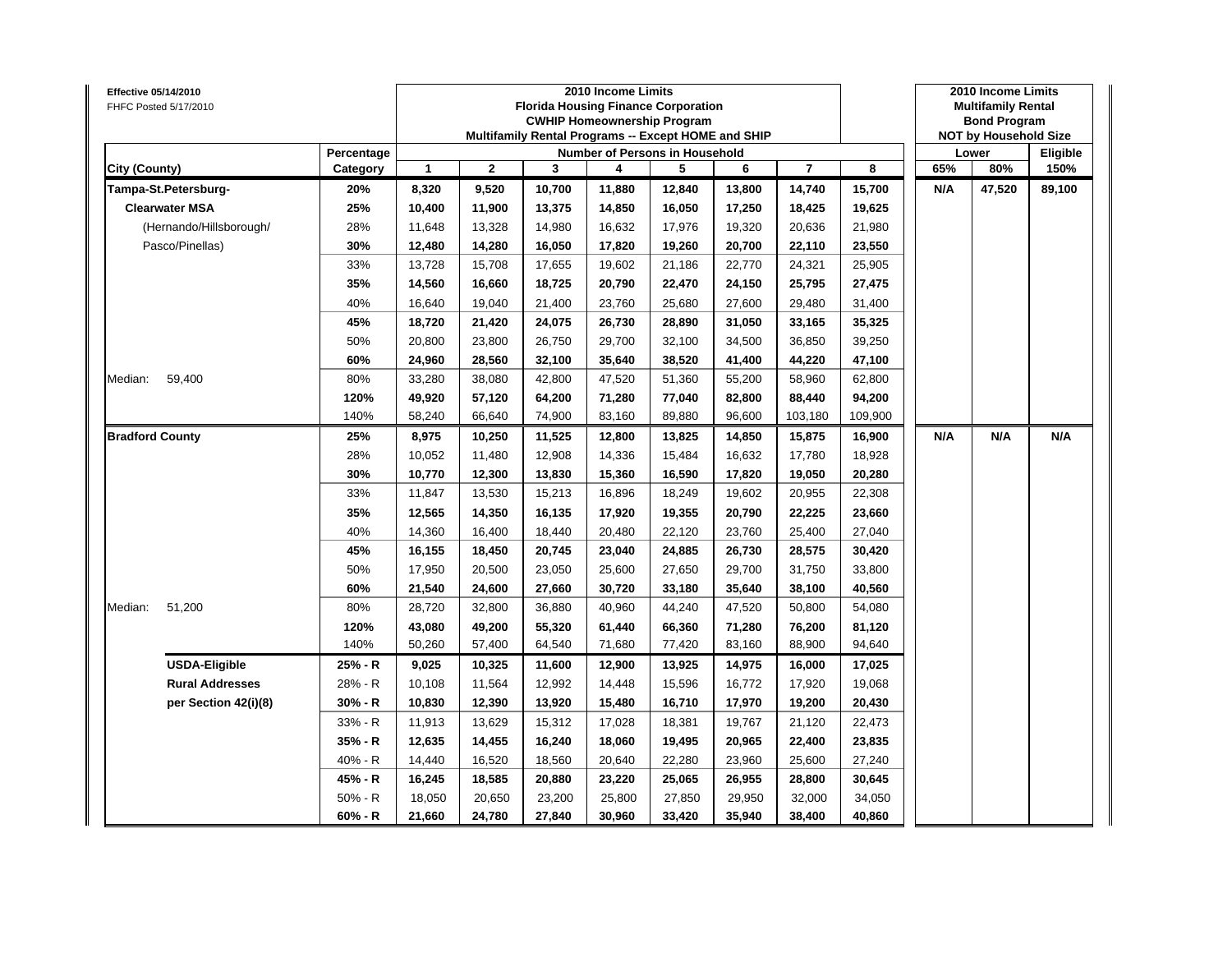| Effective 05/14/2010  | FHFC Posted 5/17/2010      |            |              |              |        | 2010 Income Limits<br><b>Florida Housing Finance Corporation</b><br><b>CWHIP Homeownership Program</b><br>Multifamily Rental Programs -- Except HOME and SHIP |        |        |                |        |     | 2010 Income Limits<br><b>Multifamily Rental</b><br><b>Bond Program</b><br><b>NOT by Household Size</b> |          |
|-----------------------|----------------------------|------------|--------------|--------------|--------|---------------------------------------------------------------------------------------------------------------------------------------------------------------|--------|--------|----------------|--------|-----|--------------------------------------------------------------------------------------------------------|----------|
|                       |                            | Percentage |              |              |        | Number of Persons in Household                                                                                                                                |        |        |                |        |     | Lower                                                                                                  | Eligible |
| City (County)         |                            | Category   | $\mathbf{1}$ | $\mathbf{2}$ | 3      | 4                                                                                                                                                             | 5      | 6      | $\overline{7}$ | 8      | 65% | 80%                                                                                                    | 150%     |
| <b>Calhoun County</b> |                            | 25%        | 8,275        | 9,450        | 10,625 | 11,800                                                                                                                                                        | 12,750 | 13,700 | 14,650         | 15,600 | N/A | N/A                                                                                                    | N/A      |
|                       |                            | 28%        | 9,268        | 10,584       | 11,900 | 13,216                                                                                                                                                        | 14,280 | 15,344 | 16,408         | 17,472 |     |                                                                                                        |          |
|                       |                            | 30%        | 9,930        | 11,340       | 12,750 | 14,160                                                                                                                                                        | 15,300 | 16,440 | 17,580         | 18,720 |     |                                                                                                        |          |
|                       |                            | 33%        | 10,923       | 12,474       | 14,025 | 15,576                                                                                                                                                        | 16,830 | 18,084 | 19,338         | 20,592 |     |                                                                                                        |          |
|                       |                            | 35%        | 11,585       | 13,230       | 14,875 | 16,520                                                                                                                                                        | 17,850 | 19,180 | 20,510         | 21,840 |     |                                                                                                        |          |
|                       |                            | 40%        | 13,240       | 15,120       | 17,000 | 18,880                                                                                                                                                        | 20,400 | 21,920 | 23,440         | 24,960 |     |                                                                                                        |          |
|                       |                            | 45%        | 14,895       | 17,010       | 19,125 | 21,240                                                                                                                                                        | 22,950 | 24,660 | 26,370         | 28,080 |     |                                                                                                        |          |
|                       |                            | 50%        | 16,550       | 18,900       | 21,250 | 23,600                                                                                                                                                        | 25,500 | 27,400 | 29,300         | 31,200 |     |                                                                                                        |          |
|                       |                            | 60%        | 19,860       | 22,680       | 25,500 | 28,320                                                                                                                                                        | 30,600 | 32,880 | 35,160         | 37,440 |     |                                                                                                        |          |
| Median:               | 42,800                     | 80%        | 26,480       | 30,240       | 34,000 | 37,760                                                                                                                                                        | 40,800 | 43,840 | 46,880         | 49,920 |     |                                                                                                        |          |
|                       |                            | 120%       | 39,720       | 45,360       | 51,000 | 56,640                                                                                                                                                        | 61,200 | 65,760 | 70,320         | 74,880 |     |                                                                                                        |          |
|                       |                            | 140%       | 46,340       | 52,920       | 59,500 | 66,080                                                                                                                                                        | 71,400 | 76,720 | 82,040         | 87,360 |     |                                                                                                        |          |
|                       | <b>HERA Special Limits</b> | 25% - HS   | 8,500        | 9,700        | 10,925 | 12,125                                                                                                                                                        | 13,100 | 14,075 | 15,025         | 16,000 |     |                                                                                                        |          |
|                       | per Section 142(d)(2)(E)   | 28% - HS   | 9,520        | 10,864       | 12,236 | 13,580                                                                                                                                                        | 14,672 | 15.764 | 16,828         | 17,920 |     |                                                                                                        |          |
|                       | (est. 2009)                | 30% - HS   | 10,200       | 11,640       | 13,110 | 14,550                                                                                                                                                        | 15,720 | 16,890 | 18,030         | 19,200 |     |                                                                                                        |          |
|                       |                            | 33% - HS   | 11,220       | 12,804       | 14,421 | 16,005                                                                                                                                                        | 17,292 | 18,579 | 19,833         | 21,120 |     |                                                                                                        |          |
|                       |                            | 35% - HS   | 11,900       | 13,580       | 15,295 | 16,975                                                                                                                                                        | 18,340 | 19,705 | 21,035         | 22,400 |     |                                                                                                        |          |
|                       |                            | 40% - HS   | 13,600       | 15,520       | 17,480 | 19,400                                                                                                                                                        | 20,960 | 22,520 | 24,040         | 25,600 |     |                                                                                                        |          |
|                       |                            | 45% - HS   | 15,300       | 17,460       | 19,665 | 21,825                                                                                                                                                        | 23,580 | 25,335 | 27,045         | 28,800 |     |                                                                                                        |          |
|                       |                            | 50% - HS   | 17,000       | 19,400       | 21,850 | 24,250                                                                                                                                                        | 26,200 | 28,150 | 30,050         | 32,000 |     |                                                                                                        |          |
|                       |                            | 60% - HS   | 20,400       | 23,280       | 26,220 | 29,100                                                                                                                                                        | 31,440 | 33,780 | 36,060         | 38,400 |     |                                                                                                        |          |
|                       | <b>USDA-Eligible</b>       | 25% - R    | 9,025        | 10,325       | 11,600 | 12,900                                                                                                                                                        | 13,925 | 14,975 | 16,000         | 17,025 |     |                                                                                                        |          |
|                       | <b>Rural Addresses</b>     | 28% - R    | 10,108       | 11,564       | 12,992 | 14,448                                                                                                                                                        | 15,596 | 16,772 | 17,920         | 19,068 |     |                                                                                                        |          |
|                       | per Section 42(i)(8)       | 30% - R    | 10,830       | 12,390       | 13,920 | 15,480                                                                                                                                                        | 16,710 | 17,970 | 19,200         | 20,430 |     |                                                                                                        |          |
|                       |                            | 33% - R    | 11,913       | 13,629       | 15,312 | 17,028                                                                                                                                                        | 18,381 | 19,767 | 21,120         | 22,473 |     |                                                                                                        |          |
|                       |                            | $35% - R$  | 12,635       | 14,455       | 16,240 | 18,060                                                                                                                                                        | 19,495 | 20,965 | 22,400         | 23,835 |     |                                                                                                        |          |
|                       |                            | 40% - R    | 14,440       | 16,520       | 18,560 | 20,640                                                                                                                                                        | 22,280 | 23,960 | 25,600         | 27,240 |     |                                                                                                        |          |
|                       |                            | 45% - R    | 16,245       | 18,585       | 20,880 | 23,220                                                                                                                                                        | 25,065 | 26,955 | 28,800         | 30,645 |     |                                                                                                        |          |
|                       |                            | $50% - R$  | 18,050       | 20,650       | 23,200 | 25,800                                                                                                                                                        | 27,850 | 29,950 | 32,000         | 34,050 |     |                                                                                                        |          |
|                       |                            | $60% - R$  | 21,660       | 24,780       | 27,840 | 30,960                                                                                                                                                        | 33,420 | 35,940 | 38,400         | 40,860 |     |                                                                                                        |          |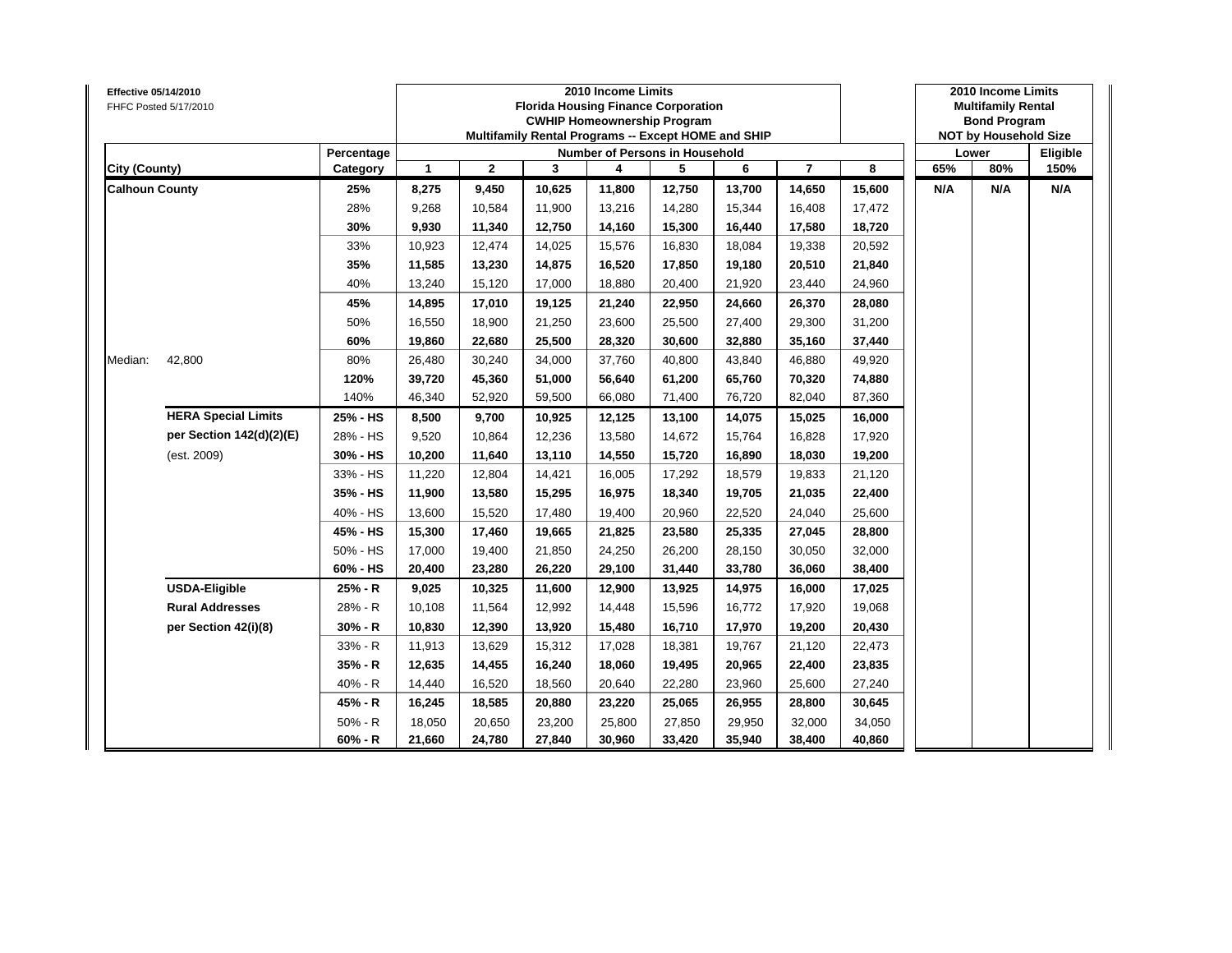| <b>Effective 05/14/2010</b> | FHFC Posted 5/17/2010  |            |        |              |        | 2010 Income Limits<br><b>Florida Housing Finance Corporation</b><br><b>CWHIP Homeownership Program</b><br>Multifamily Rental Programs -- Except HOME and SHIP |        |        |                |        |     | 2010 Income Limits<br><b>Multifamily Rental</b><br><b>Bond Program</b><br><b>NOT by Household Size</b> |          |
|-----------------------------|------------------------|------------|--------|--------------|--------|---------------------------------------------------------------------------------------------------------------------------------------------------------------|--------|--------|----------------|--------|-----|--------------------------------------------------------------------------------------------------------|----------|
|                             |                        | Percentage |        |              |        | <b>Number of Persons in Household</b>                                                                                                                         |        |        |                |        |     | Lower                                                                                                  | Eligible |
| City (County)               |                        | Category   | 1      | $\mathbf{2}$ | 3      | 4                                                                                                                                                             | 5      | 6      | $\overline{7}$ | 8      | 65% | 80%                                                                                                    | 150%     |
| <b>Citrus County</b>        |                        | 25%        | 8,275  | 9,450        | 10,625 | 11,800                                                                                                                                                        | 12,750 | 13,700 | 14,650         | 15,600 | N/A | N/A                                                                                                    | N/A      |
|                             |                        | 28%        | 9,268  | 10,584       | 11,900 | 13,216                                                                                                                                                        | 14,280 | 15,344 | 16,408         | 17,472 |     |                                                                                                        |          |
|                             |                        | 30%        | 9,930  | 11,340       | 12,750 | 14,160                                                                                                                                                        | 15,300 | 16,440 | 17,580         | 18,720 |     |                                                                                                        |          |
|                             |                        | 33%        | 10,923 | 12,474       | 14,025 | 15,576                                                                                                                                                        | 16,830 | 18,084 | 19,338         | 20,592 |     |                                                                                                        |          |
|                             |                        | 35%        | 11,585 | 13,230       | 14.875 | 16,520                                                                                                                                                        | 17,850 | 19.180 | 20,510         | 21,840 |     |                                                                                                        |          |
|                             |                        | 40%        | 13,240 | 15,120       | 17,000 | 18,880                                                                                                                                                        | 20,400 | 21,920 | 23,440         | 24,960 |     |                                                                                                        |          |
|                             |                        | 45%        | 14,895 | 17,010       | 19,125 | 21,240                                                                                                                                                        | 22,950 | 24,660 | 26,370         | 28,080 |     |                                                                                                        |          |
|                             |                        | 50%        | 16,550 | 18,900       | 21,250 | 23,600                                                                                                                                                        | 25,500 | 27,400 | 29,300         | 31,200 |     |                                                                                                        |          |
|                             |                        | 60%        | 19,860 | 22,680       | 25,500 | 28,320                                                                                                                                                        | 30,600 | 32,880 | 35,160         | 37,440 |     |                                                                                                        |          |
| Median:                     | 46,900                 | 80%        | 26,480 | 30,240       | 34,000 | 37,760                                                                                                                                                        | 40,800 | 43.840 | 46,880         | 49,920 |     |                                                                                                        |          |
|                             |                        | 120%       | 39,720 | 45,360       | 51.000 | 56,640                                                                                                                                                        | 61,200 | 65.760 | 70,320         | 74,880 |     |                                                                                                        |          |
|                             |                        | 140%       | 46,340 | 52,920       | 59,500 | 66,080                                                                                                                                                        | 71,400 | 76,720 | 82,040         | 87,360 |     |                                                                                                        |          |
|                             | <b>USDA-Eligible</b>   | 25% - R    | 9,025  | 10,325       | 11,600 | 12,900                                                                                                                                                        | 13,925 | 14,975 | 16,000         | 17,025 |     |                                                                                                        |          |
|                             | <b>Rural Addresses</b> | 28% - R    | 10,108 | 11,564       | 12,992 | 14,448                                                                                                                                                        | 15,596 | 16,772 | 17,920         | 19,068 |     |                                                                                                        |          |
|                             | per Section 42(i)(8)   | $30% - R$  | 10,830 | 12,390       | 13.920 | 15,480                                                                                                                                                        | 16,710 | 17.970 | 19,200         | 20,430 |     |                                                                                                        |          |
|                             |                        | 33% - R    | 11,913 | 13,629       | 15,312 | 17,028                                                                                                                                                        | 18,381 | 19,767 | 21,120         | 22,473 |     |                                                                                                        |          |
|                             |                        | 35% - R    | 12,635 | 14,455       | 16,240 | 18,060                                                                                                                                                        | 19,495 | 20,965 | 22,400         | 23,835 |     |                                                                                                        |          |
|                             |                        | 40% - R    | 14,440 | 16,520       | 18,560 | 20,640                                                                                                                                                        | 22,280 | 23,960 | 25,600         | 27,240 |     |                                                                                                        |          |
|                             |                        | 45% - R    | 16,245 | 18,585       | 20,880 | 23,220                                                                                                                                                        | 25,065 | 26,955 | 28,800         | 30,645 |     |                                                                                                        |          |
|                             |                        | $50% - R$  | 18,050 | 20,650       | 23,200 | 25,800                                                                                                                                                        | 27,850 | 29,950 | 32,000         | 34,050 |     |                                                                                                        |          |
|                             |                        | $60% - R$  | 21,660 | 24,780       | 27,840 | 30,960                                                                                                                                                        | 33,420 | 35,940 | 38,400         | 40,860 |     |                                                                                                        |          |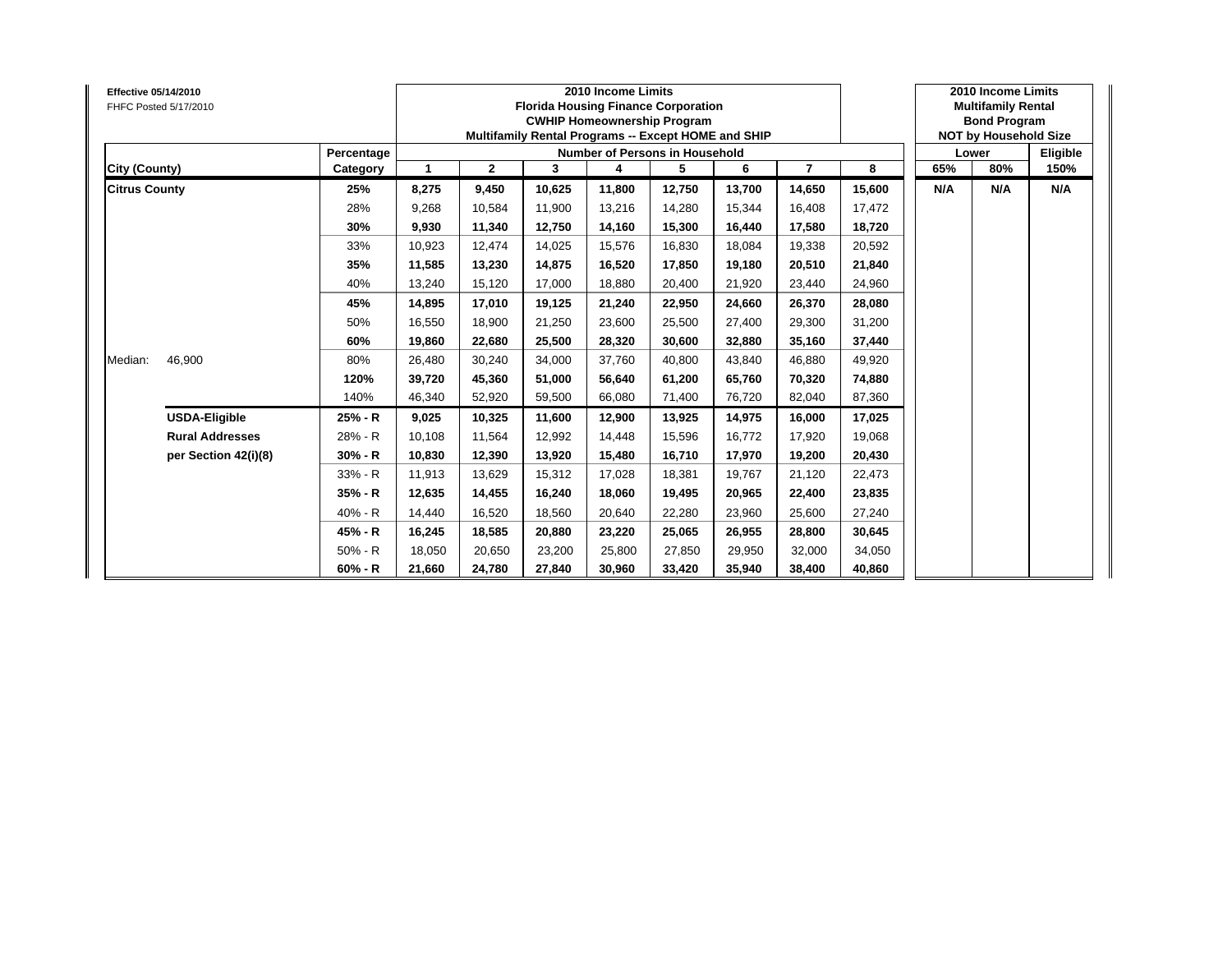| Effective 05/14/2010   | FHFC Posted 5/17/2010      |            |              |              |        | 2010 Income Limits<br><b>Florida Housing Finance Corporation</b><br><b>CWHIP Homeownership Program</b><br>Multifamily Rental Programs -- Except HOME and SHIP |        |        |                |        |     | 2010 Income Limits<br><b>Multifamily Rental</b><br><b>Bond Program</b><br><b>NOT by Household Size</b><br>80%<br>N/A |          |
|------------------------|----------------------------|------------|--------------|--------------|--------|---------------------------------------------------------------------------------------------------------------------------------------------------------------|--------|--------|----------------|--------|-----|----------------------------------------------------------------------------------------------------------------------|----------|
|                        |                            | Percentage |              |              |        | Number of Persons in Household                                                                                                                                |        |        |                |        |     | Lower                                                                                                                | Eligible |
| City (County)          |                            | Category   | $\mathbf{1}$ | $\mathbf{2}$ | 3      | 4                                                                                                                                                             | 5      | 6      | $\overline{7}$ | 8      | 65% |                                                                                                                      | 150%     |
| <b>Columbia County</b> |                            | 25%        | 8,275        | 9,450        | 10,625 | 11,800                                                                                                                                                        | 12,750 | 13,700 | 14,650         | 15,600 | N/A |                                                                                                                      | N/A      |
|                        |                            | 28%        | 9,268        | 10,584       | 11,900 | 13,216                                                                                                                                                        | 14,280 | 15,344 | 16,408         | 17,472 |     |                                                                                                                      |          |
|                        |                            | 30%        | 9,930        | 11,340       | 12,750 | 14,160                                                                                                                                                        | 15,300 | 16,440 | 17,580         | 18,720 |     |                                                                                                                      |          |
|                        |                            | 33%        | 10,923       | 12,474       | 14,025 | 15,576                                                                                                                                                        | 16,830 | 18,084 | 19,338         | 20,592 |     |                                                                                                                      |          |
|                        |                            | 35%        | 11,585       | 13,230       | 14,875 | 16,520                                                                                                                                                        | 17,850 | 19,180 | 20,510         | 21,840 |     |                                                                                                                      |          |
|                        |                            | 40%        | 13,240       | 15,120       | 17,000 | 18,880                                                                                                                                                        | 20,400 | 21,920 | 23,440         | 24,960 |     |                                                                                                                      |          |
|                        |                            | 45%        | 14,895       | 17,010       | 19,125 | 21,240                                                                                                                                                        | 22,950 | 24,660 | 26,370         | 28,080 |     |                                                                                                                      |          |
|                        |                            | 50%        | 16,550       | 18,900       | 21,250 | 23,600                                                                                                                                                        | 25,500 | 27,400 | 29,300         | 31,200 |     |                                                                                                                      |          |
|                        |                            | 60%        | 19,860       | 22,680       | 25,500 | 28,320                                                                                                                                                        | 30,600 | 32,880 | 35,160         | 37,440 |     |                                                                                                                      |          |
| Median:                | 47,100                     | 80%        | 26,480       | 30,240       | 34,000 | 37,760                                                                                                                                                        | 40,800 | 43,840 | 46,880         | 49,920 |     |                                                                                                                      |          |
|                        |                            | 120%       | 39,720       | 45,360       | 51,000 | 56,640                                                                                                                                                        | 61,200 | 65,760 | 70,320         | 74,880 |     |                                                                                                                      |          |
|                        |                            | 140%       | 46,340       | 52,920       | 59,500 | 66,080                                                                                                                                                        | 71,400 | 76,720 | 82,040         | 87,360 |     |                                                                                                                      |          |
|                        | <b>HERA Special Limits</b> | 25% - HS   | 8,300        | 9,475        | 10,675 | 11,850                                                                                                                                                        | 12,800 | 13,750 | 14,700         | 15,650 |     |                                                                                                                      |          |
|                        | per Section 142(d)(2)(E)   | 28% - HS   | 9,296        | 10,612       | 11,956 | 13,272                                                                                                                                                        | 14,336 | 15,400 | 16,464         | 17,528 |     |                                                                                                                      |          |
|                        | (est. 2009)                | 30% - HS   | 9,960        | 11,370       | 12,810 | 14,220                                                                                                                                                        | 15,360 | 16,500 | 17,640         | 18,780 |     |                                                                                                                      |          |
|                        |                            | 33% - HS   | 10,956       | 12,507       | 14,091 | 15,642                                                                                                                                                        | 16,896 | 18,150 | 19,404         | 20,658 |     |                                                                                                                      |          |
|                        |                            | 35% - HS   | 11,620       | 13,265       | 14,945 | 16,590                                                                                                                                                        | 17,920 | 19,250 | 20,580         | 21,910 |     |                                                                                                                      |          |
|                        |                            | 40% - HS   | 13,280       | 15,160       | 17,080 | 18,960                                                                                                                                                        | 20,480 | 22,000 | 23,520         | 25,040 |     |                                                                                                                      |          |
|                        |                            | 45% - HS   | 14,940       | 17,055       | 19,215 | 21,330                                                                                                                                                        | 23,040 | 24,750 | 26,460         | 28,170 |     |                                                                                                                      |          |
|                        |                            | 50% - HS   | 16,600       | 18,950       | 21,350 | 23,700                                                                                                                                                        | 25,600 | 27,500 | 29,400         | 31,300 |     |                                                                                                                      |          |
|                        |                            | 60% - HS   | 19,920       | 22,740       | 25,620 | 28,440                                                                                                                                                        | 30,720 | 33,000 | 35,280         | 37,560 |     |                                                                                                                      |          |
|                        | <b>USDA-Eligible</b>       | 25% - R    | 9,025        | 10,325       | 11,600 | 12,900                                                                                                                                                        | 13,925 | 14,975 | 16,000         | 17,025 |     |                                                                                                                      |          |
|                        | <b>Rural Addresses</b>     | 28% - R    | 10,108       | 11,564       | 12,992 | 14,448                                                                                                                                                        | 15,596 | 16,772 | 17,920         | 19,068 |     |                                                                                                                      |          |
|                        | per Section 42(i)(8)       | 30% - R    | 10,830       | 12,390       | 13,920 | 15,480                                                                                                                                                        | 16,710 | 17,970 | 19,200         | 20,430 |     |                                                                                                                      |          |
|                        |                            | 33% - R    | 11,913       | 13,629       | 15,312 | 17,028                                                                                                                                                        | 18,381 | 19,767 | 21,120         | 22,473 |     |                                                                                                                      |          |
|                        |                            | $35% - R$  | 12,635       | 14,455       | 16,240 | 18,060                                                                                                                                                        | 19,495 | 20,965 | 22,400         | 23,835 |     |                                                                                                                      |          |
|                        |                            | 40% - R    | 14,440       | 16,520       | 18,560 | 20,640                                                                                                                                                        | 22,280 | 23,960 | 25,600         | 27,240 |     |                                                                                                                      |          |
|                        |                            | 45% - R    | 16,245       | 18,585       | 20,880 | 23,220                                                                                                                                                        | 25,065 | 26,955 | 28,800         | 30,645 |     |                                                                                                                      |          |
|                        |                            | $50% - R$  | 18,050       | 20,650       | 23,200 | 25,800                                                                                                                                                        | 27,850 | 29,950 | 32,000         | 34,050 |     |                                                                                                                      |          |
|                        |                            | $60% - R$  | 21,660       | 24,780       | 27,840 | 30,960                                                                                                                                                        | 33,420 | 35,940 | 38,400         | 40,860 |     |                                                                                                                      |          |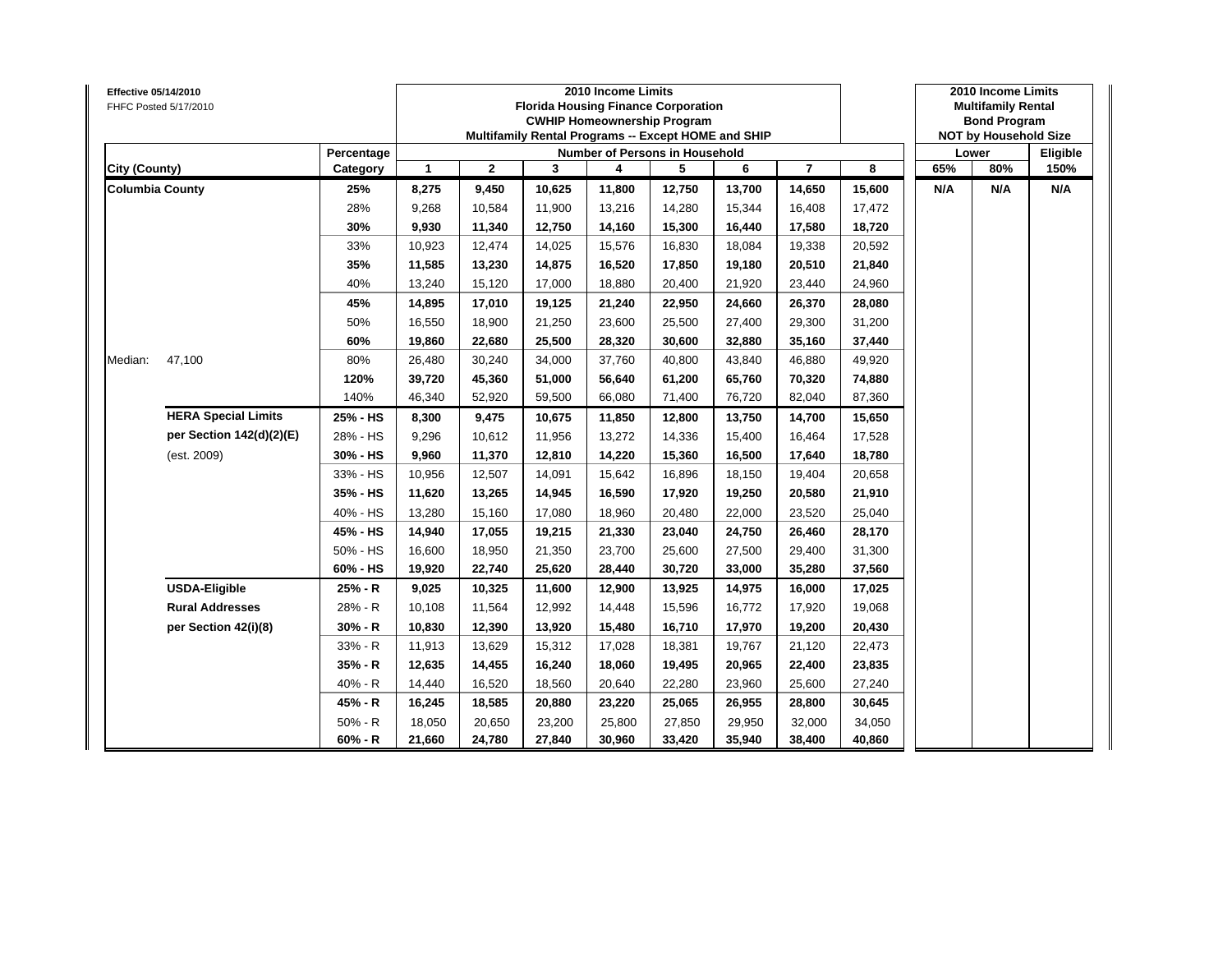| <b>Effective 05/14/2010</b><br>FHFC Posted 5/17/2010 |                        |            |        |              | <b>Florida Housing Finance Corporation</b><br>Multifamily Rental Programs -- Except HOME and SHIP | 2010 Income Limits | <b>CWHIP Homeownership Program</b> |        |                |        |     | 2010 Income Limits<br><b>Multifamily Rental</b><br><b>Bond Program</b><br><b>NOT by Household Size</b> |          |
|------------------------------------------------------|------------------------|------------|--------|--------------|---------------------------------------------------------------------------------------------------|--------------------|------------------------------------|--------|----------------|--------|-----|--------------------------------------------------------------------------------------------------------|----------|
|                                                      |                        | Percentage |        |              |                                                                                                   |                    | Number of Persons in Household     |        |                |        |     | Lower                                                                                                  | Eligible |
| <b>City (County)</b>                                 |                        | Category   | 1      | $\mathbf{2}$ | 3                                                                                                 |                    | 5                                  | 6      | $\overline{7}$ | 8      | 65% | 80%                                                                                                    | 150%     |
| <b>DeSoto County</b>                                 |                        | 25%        | 8,275  | 9,450        | 10,625                                                                                            | 11,800             | 12,750                             | 13,700 | 14,650         | 15,600 | N/A | N/A                                                                                                    | N/A      |
|                                                      |                        | 28%        | 9,268  | 10,584       | 11,900                                                                                            | 13,216             | 14,280                             | 15,344 | 16,408         | 17,472 |     |                                                                                                        |          |
|                                                      |                        | 30%        | 9,930  | 11,340       | 12,750                                                                                            | 14,160             | 15,300                             | 16.440 | 17.580         | 18,720 |     |                                                                                                        |          |
|                                                      |                        | 33%        | 10,923 | 12,474       | 14,025                                                                                            | 15,576             | 16,830                             | 18,084 | 19,338         | 20,592 |     |                                                                                                        |          |
|                                                      |                        | 35%        | 11,585 | 13,230       | 14.875                                                                                            | 16,520             | 17,850                             | 19.180 | 20,510         | 21,840 |     |                                                                                                        |          |
|                                                      |                        | 40%        | 13,240 | 15,120       | 17,000                                                                                            | 18,880             | 20,400                             | 21,920 | 23,440         | 24,960 |     |                                                                                                        |          |
|                                                      |                        | 45%        | 14,895 | 17,010       | 19,125                                                                                            | 21,240             | 22,950                             | 24,660 | 26,370         | 28,080 |     |                                                                                                        |          |
|                                                      |                        | 50%        | 16,550 | 18,900       | 21,250                                                                                            | 23,600             | 25,500                             | 27,400 | 29,300         | 31,200 |     |                                                                                                        |          |
|                                                      |                        | 60%        | 19,860 | 22,680       | 25,500                                                                                            | 28,320             | 30,600                             | 32,880 | 35,160         | 37,440 |     |                                                                                                        |          |
| Median:                                              | 45,200                 | 80%        | 26,480 | 30,240       | 34,000                                                                                            | 37,760             | 40,800                             | 43.840 | 46,880         | 49,920 |     |                                                                                                        |          |
|                                                      |                        | 120%       | 39,720 | 45,360       | 51,000                                                                                            | 56,640             | 61,200                             | 65,760 | 70,320         | 74,880 |     |                                                                                                        |          |
|                                                      |                        | 140%       | 46,340 | 52,920       | 59,500                                                                                            | 66,080             | 71,400                             | 76,720 | 82,040         | 87,360 |     |                                                                                                        |          |
|                                                      | <b>USDA-Eligible</b>   | 25% - R    | 9,025  | 10,325       | 11,600                                                                                            | 12,900             | 13,925                             | 14,975 | 16,000         | 17,025 |     |                                                                                                        |          |
|                                                      | <b>Rural Addresses</b> | 28% - R    | 10,108 | 11,564       | 12,992                                                                                            | 14,448             | 15,596                             | 16,772 | 17,920         | 19,068 |     |                                                                                                        |          |
|                                                      | per Section 42(i)(8)   | $30% - R$  | 10,830 | 12,390       | 13,920                                                                                            | 15,480             | 16,710                             | 17,970 | 19,200         | 20,430 |     |                                                                                                        |          |
|                                                      |                        | 33% - R    | 11,913 | 13,629       | 15,312                                                                                            | 17,028             | 18,381                             | 19,767 | 21,120         | 22,473 |     |                                                                                                        |          |
|                                                      |                        | $35% - R$  | 12,635 | 14,455       | 16,240                                                                                            | 18,060             | 19,495                             | 20,965 | 22,400         | 23,835 |     |                                                                                                        |          |
|                                                      |                        | 40% - R    | 14,440 | 16,520       | 18,560                                                                                            | 20,640             | 22,280                             | 23,960 | 25,600         | 27,240 |     |                                                                                                        |          |
|                                                      |                        | 45% - R    | 16,245 | 18,585       | 20,880                                                                                            | 23,220             | 25,065                             | 26,955 | 28,800         | 30,645 |     |                                                                                                        |          |
|                                                      |                        | 50% - R    | 18,050 | 20,650       | 23,200                                                                                            | 25,800             | 27,850                             | 29,950 | 32,000         | 34,050 |     |                                                                                                        |          |
|                                                      |                        | $60% - R$  | 21,660 | 24,780       | 27,840                                                                                            | 30,960             | 33,420                             | 35,940 | 38,400         | 40,860 |     |                                                                                                        |          |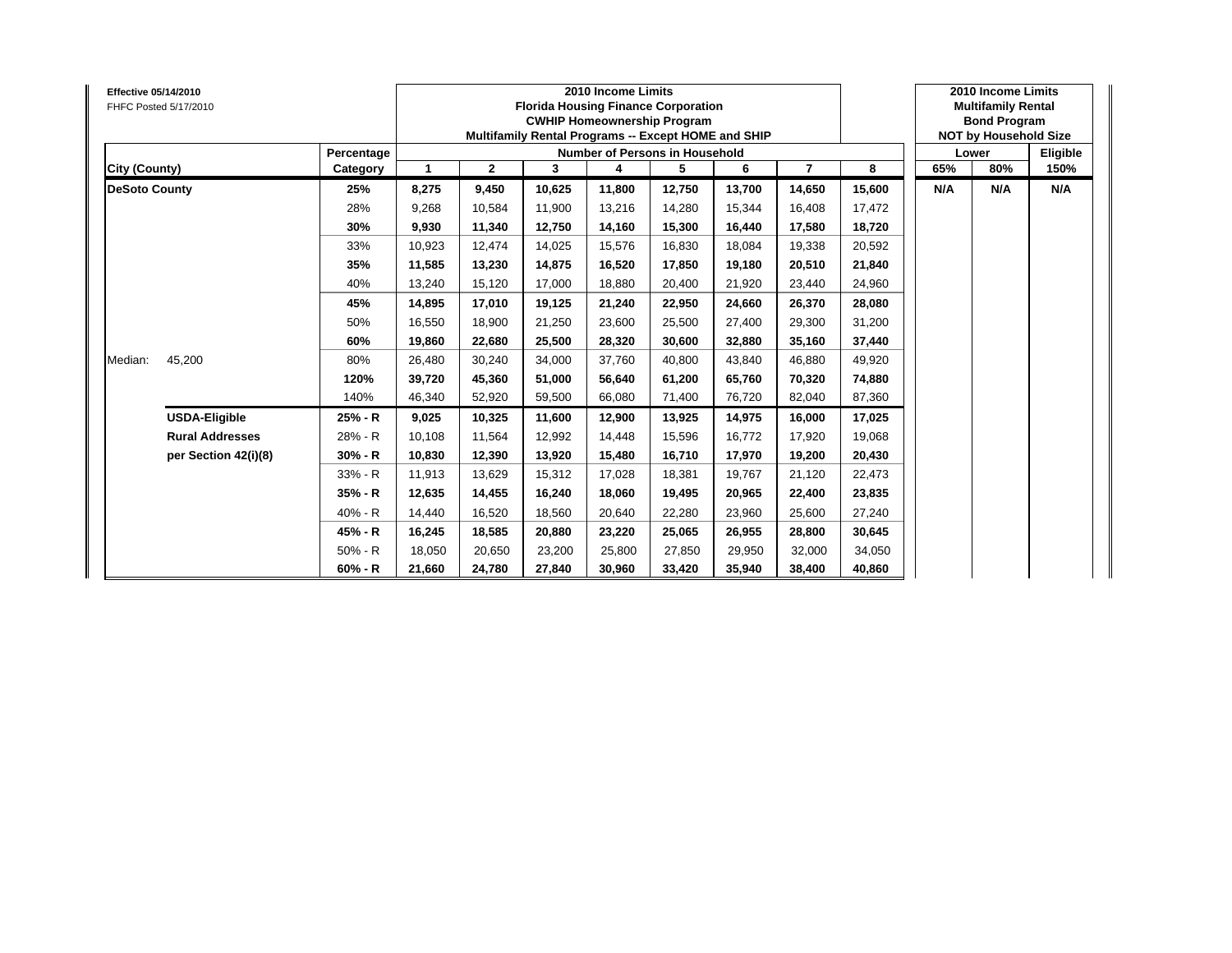| Effective 05/14/2010 | FHFC Posted 5/17/2010      |            |              |              |        | 2010 Income Limits<br><b>Florida Housing Finance Corporation</b><br><b>CWHIP Homeownership Program</b><br>Multifamily Rental Programs -- Except HOME and SHIP |        |        |                |        |     | 2010 Income Limits<br><b>Multifamily Rental</b><br><b>Bond Program</b><br><b>NOT by Household Size</b><br>80%<br>N/A |          |
|----------------------|----------------------------|------------|--------------|--------------|--------|---------------------------------------------------------------------------------------------------------------------------------------------------------------|--------|--------|----------------|--------|-----|----------------------------------------------------------------------------------------------------------------------|----------|
|                      |                            | Percentage |              |              |        | Number of Persons in Household                                                                                                                                |        |        |                |        |     | Lower                                                                                                                | Eligible |
| City (County)        |                            | Category   | $\mathbf{1}$ | $\mathbf{2}$ | 3      | 4                                                                                                                                                             | 5      | 6      | $\overline{7}$ | 8      | 65% |                                                                                                                      | 150%     |
| <b>Dixie County</b>  |                            | 25%        | 8,275        | 9,450        | 10,625 | 11,800                                                                                                                                                        | 12,750 | 13,700 | 14,650         | 15,600 | N/A |                                                                                                                      | N/A      |
|                      |                            | 28%        | 9,268        | 10,584       | 11,900 | 13,216                                                                                                                                                        | 14,280 | 15,344 | 16,408         | 17,472 |     |                                                                                                                      |          |
|                      |                            | 30%        | 9,930        | 11,340       | 12,750 | 14,160                                                                                                                                                        | 15,300 | 16,440 | 17,580         | 18,720 |     |                                                                                                                      |          |
|                      |                            | 33%        | 10,923       | 12,474       | 14,025 | 15,576                                                                                                                                                        | 16,830 | 18,084 | 19,338         | 20,592 |     |                                                                                                                      |          |
|                      |                            | 35%        | 11,585       | 13,230       | 14,875 | 16,520                                                                                                                                                        | 17,850 | 19,180 | 20,510         | 21,840 |     |                                                                                                                      |          |
|                      |                            | 40%        | 13,240       | 15,120       | 17,000 | 18,880                                                                                                                                                        | 20,400 | 21,920 | 23,440         | 24,960 |     |                                                                                                                      |          |
|                      |                            | 45%        | 14,895       | 17,010       | 19,125 | 21,240                                                                                                                                                        | 22,950 | 24,660 | 26,370         | 28,080 |     |                                                                                                                      |          |
|                      |                            | 50%        | 16,550       | 18,900       | 21,250 | 23,600                                                                                                                                                        | 25,500 | 27,400 | 29,300         | 31,200 |     |                                                                                                                      |          |
|                      |                            | 60%        | 19,860       | 22,680       | 25,500 | 28,320                                                                                                                                                        | 30,600 | 32,880 | 35,160         | 37,440 |     |                                                                                                                      |          |
| Median:              | 40,600                     | 80%        | 26,480       | 30,240       | 34,000 | 37,760                                                                                                                                                        | 40,800 | 43,840 | 46,880         | 49,920 |     |                                                                                                                      |          |
|                      |                            | 120%       | 39,720       | 45,360       | 51,000 | 56,640                                                                                                                                                        | 61,200 | 65,760 | 70,320         | 74,880 |     |                                                                                                                      |          |
|                      |                            | 140%       | 46,340       | 52,920       | 59,500 | 66,080                                                                                                                                                        | 71,400 | 76,720 | 82,040         | 87,360 |     |                                                                                                                      |          |
|                      | <b>HERA Special Limits</b> | 25% - HS   | 8,325        | 9,500        | 10,700 | 11,875                                                                                                                                                        | 12,825 | 13,775 | 14,725         | 15,675 |     |                                                                                                                      |          |
|                      | per Section 142(d)(2)(E)   | 28% - HS   | 9,324        | 10,640       | 11,984 | 13,300                                                                                                                                                        | 14,364 | 15,428 | 16,492         | 17,556 |     |                                                                                                                      |          |
|                      | (est. 2009)                | 30% - HS   | 9,990        | 11,400       | 12,840 | 14,250                                                                                                                                                        | 15,390 | 16,530 | 17,670         | 18,810 |     |                                                                                                                      |          |
|                      |                            | 33% - HS   | 10,989       | 12,540       | 14,124 | 15,675                                                                                                                                                        | 16,929 | 18,183 | 19,437         | 20,691 |     |                                                                                                                      |          |
|                      |                            | 35% - HS   | 11,655       | 13,300       | 14,980 | 16,625                                                                                                                                                        | 17,955 | 19,285 | 20,615         | 21,945 |     |                                                                                                                      |          |
|                      |                            | 40% - HS   | 13,320       | 15,200       | 17,120 | 19,000                                                                                                                                                        | 20,520 | 22,040 | 23,560         | 25,080 |     |                                                                                                                      |          |
|                      |                            | 45% - HS   | 14,985       | 17,100       | 19,260 | 21,375                                                                                                                                                        | 23,085 | 24,795 | 26,505         | 28,215 |     |                                                                                                                      |          |
|                      |                            | 50% - HS   | 16,650       | 19,000       | 21,400 | 23,750                                                                                                                                                        | 25,650 | 27,550 | 29,450         | 31,350 |     |                                                                                                                      |          |
|                      |                            | 60% - HS   | 19,980       | 22,800       | 25,680 | 28,500                                                                                                                                                        | 30,780 | 33,060 | 35,340         | 37,620 |     |                                                                                                                      |          |
|                      | <b>USDA-Eligible</b>       | 25% - R    | 9,025        | 10,325       | 11,600 | 12,900                                                                                                                                                        | 13,925 | 14,975 | 16,000         | 17,025 |     |                                                                                                                      |          |
|                      | <b>Rural Addresses</b>     | 28% - R    | 10,108       | 11,564       | 12,992 | 14,448                                                                                                                                                        | 15,596 | 16,772 | 17,920         | 19,068 |     |                                                                                                                      |          |
|                      | per Section 42(i)(8)       | 30% - R    | 10,830       | 12,390       | 13,920 | 15,480                                                                                                                                                        | 16,710 | 17,970 | 19,200         | 20,430 |     |                                                                                                                      |          |
|                      |                            | 33% - R    | 11,913       | 13,629       | 15,312 | 17,028                                                                                                                                                        | 18,381 | 19,767 | 21,120         | 22,473 |     |                                                                                                                      |          |
|                      |                            | $35% - R$  | 12,635       | 14,455       | 16,240 | 18,060                                                                                                                                                        | 19,495 | 20,965 | 22,400         | 23,835 |     |                                                                                                                      |          |
|                      |                            | 40% - R    | 14,440       | 16,520       | 18,560 | 20,640                                                                                                                                                        | 22,280 | 23,960 | 25,600         | 27,240 |     |                                                                                                                      |          |
|                      |                            | 45% - R    | 16,245       | 18,585       | 20,880 | 23,220                                                                                                                                                        | 25,065 | 26,955 | 28,800         | 30,645 |     |                                                                                                                      |          |
|                      |                            | $50% - R$  | 18,050       | 20,650       | 23,200 | 25,800                                                                                                                                                        | 27,850 | 29,950 | 32,000         | 34,050 |     |                                                                                                                      |          |
|                      |                            | $60% - R$  | 21,660       | 24,780       | 27,840 | 30,960                                                                                                                                                        | 33,420 | 35,940 | 38,400         | 40,860 |     |                                                                                                                      |          |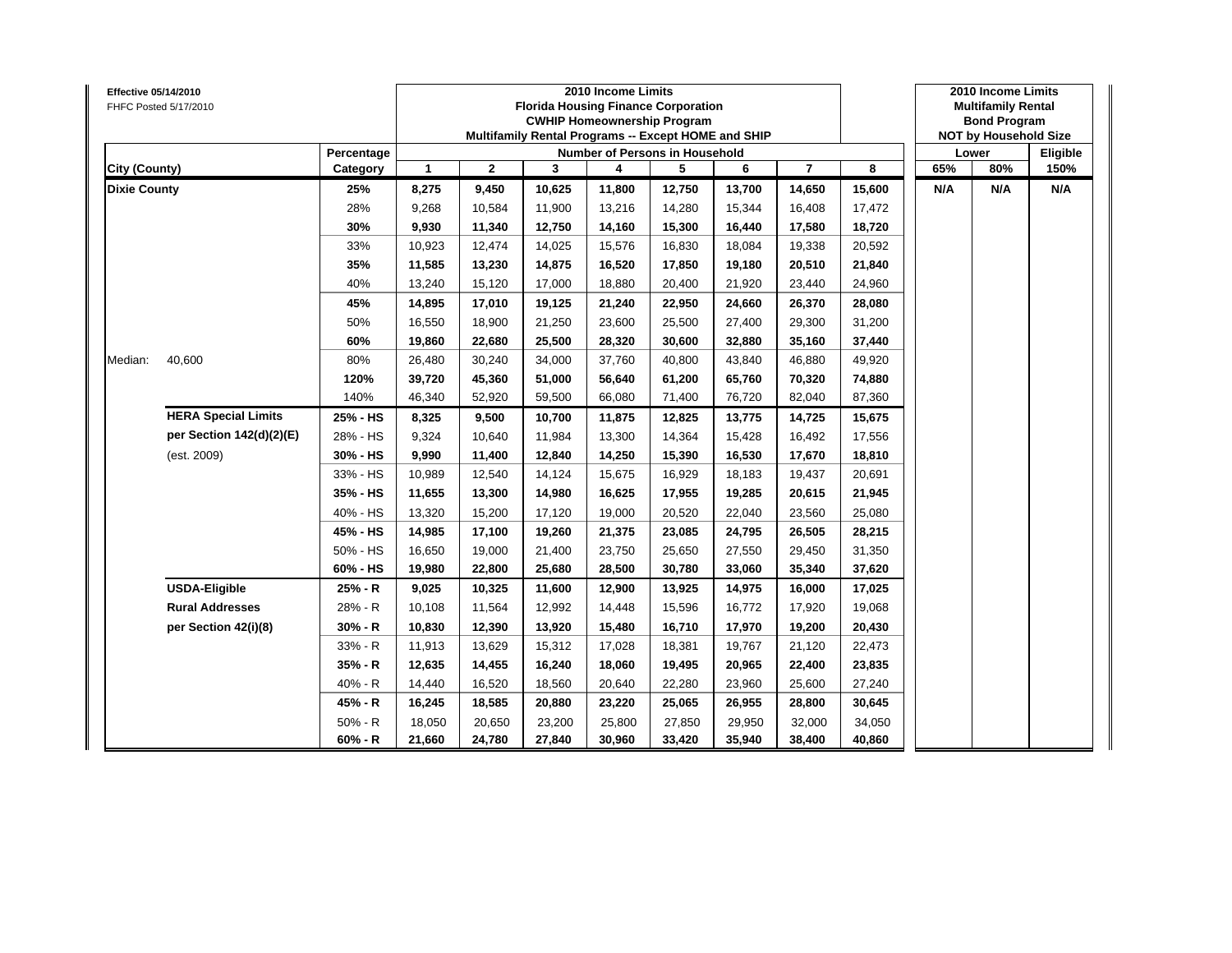| <b>Effective 05/14/2010</b> | FHFC Posted 5/17/2010  |            |        |              |        | 2010 Income Limits<br><b>Florida Housing Finance Corporation</b><br><b>CWHIP Homeownership Program</b><br>Multifamily Rental Programs -- Except HOME and SHIP |        |        |        |        |     | 2010 Income Limits<br><b>Multifamily Rental</b><br><b>Bond Program</b><br><b>NOT by Household Size</b> |          |
|-----------------------------|------------------------|------------|--------|--------------|--------|---------------------------------------------------------------------------------------------------------------------------------------------------------------|--------|--------|--------|--------|-----|--------------------------------------------------------------------------------------------------------|----------|
|                             |                        | Percentage |        |              |        | Number of Persons in Household                                                                                                                                |        |        |        |        |     | Lower                                                                                                  | Eligible |
| City (County)               |                        | Category   | 1      | $\mathbf{2}$ | 3      | 4                                                                                                                                                             | 5      | 6      | 7      | 8      | 65% | 80%                                                                                                    | 150%     |
| <b>Franklin County</b>      |                        | 25%        | 8,275  | 9,450        | 10,625 | 11,800                                                                                                                                                        | 12,750 | 13,700 | 14,650 | 15,600 | N/A | N/A                                                                                                    | N/A      |
|                             |                        | 28%        | 9,268  | 10,584       | 11,900 | 13,216                                                                                                                                                        | 14,280 | 15,344 | 16,408 | 17,472 |     |                                                                                                        |          |
|                             |                        | 30%        | 9,930  | 11,340       | 12,750 | 14,160                                                                                                                                                        | 15,300 | 16,440 | 17,580 | 18,720 |     |                                                                                                        |          |
|                             |                        | 33%        | 10,923 | 12,474       | 14,025 | 15,576                                                                                                                                                        | 16,830 | 18,084 | 19,338 | 20,592 |     |                                                                                                        |          |
|                             |                        | 35%        | 11,585 | 13,230       | 14,875 | 16,520                                                                                                                                                        | 17,850 | 19.180 | 20,510 | 21,840 |     |                                                                                                        |          |
|                             |                        | 40%        | 13,240 | 15,120       | 17,000 | 18,880                                                                                                                                                        | 20,400 | 21,920 | 23,440 | 24,960 |     |                                                                                                        |          |
|                             |                        | 45%        | 14,895 | 17,010       | 19.125 | 21,240                                                                                                                                                        | 22,950 | 24.660 | 26,370 | 28,080 |     |                                                                                                        |          |
|                             |                        | 50%        | 16,550 | 18,900       | 21,250 | 23,600                                                                                                                                                        | 25,500 | 27,400 | 29,300 | 31,200 |     |                                                                                                        |          |
|                             |                        | 60%        | 19,860 | 22,680       | 25,500 | 28,320                                                                                                                                                        | 30,600 | 32,880 | 35,160 | 37,440 |     |                                                                                                        |          |
| Median:                     | 40,600                 | 80%        | 26,480 | 30,240       | 34,000 | 37,760                                                                                                                                                        | 40,800 | 43,840 | 46,880 | 49,920 |     |                                                                                                        |          |
|                             |                        | 120%       | 39,720 | 45,360       | 51,000 | 56,640                                                                                                                                                        | 61,200 | 65.760 | 70,320 | 74,880 |     |                                                                                                        |          |
|                             |                        | 140%       | 46,340 | 52,920       | 59,500 | 66,080                                                                                                                                                        | 71,400 | 76,720 | 82,040 | 87,360 |     |                                                                                                        |          |
|                             | <b>USDA-Eligible</b>   | 25% - R    | 9,025  | 10,325       | 11,600 | 12,900                                                                                                                                                        | 13,925 | 14,975 | 16,000 | 17,025 |     |                                                                                                        |          |
|                             | <b>Rural Addresses</b> | 28% - R    | 10,108 | 11,564       | 12,992 | 14,448                                                                                                                                                        | 15,596 | 16,772 | 17,920 | 19,068 |     |                                                                                                        |          |
|                             | per Section 42(i)(8)   | $30% - R$  | 10,830 | 12,390       | 13,920 | 15,480                                                                                                                                                        | 16,710 | 17,970 | 19,200 | 20,430 |     |                                                                                                        |          |
|                             |                        | 33% - R    | 11,913 | 13,629       | 15,312 | 17,028                                                                                                                                                        | 18,381 | 19,767 | 21,120 | 22,473 |     |                                                                                                        |          |
|                             |                        | 35% - R    | 12,635 | 14,455       | 16,240 | 18,060                                                                                                                                                        | 19,495 | 20,965 | 22,400 | 23,835 |     |                                                                                                        |          |
|                             |                        | 40% - R    | 14,440 | 16,520       | 18.560 | 20,640                                                                                                                                                        | 22,280 | 23,960 | 25,600 | 27,240 |     |                                                                                                        |          |
|                             |                        | 45% - R    | 16,245 | 18,585       | 20.880 | 23,220                                                                                                                                                        | 25,065 | 26.955 | 28,800 | 30,645 |     |                                                                                                        |          |
|                             |                        | $50% - R$  | 18,050 | 20,650       | 23,200 | 25,800                                                                                                                                                        | 27,850 | 29,950 | 32,000 | 34,050 |     |                                                                                                        |          |
|                             |                        | $60% - R$  | 21,660 | 24,780       | 27,840 | 30,960                                                                                                                                                        | 33,420 | 35,940 | 38,400 | 40,860 |     |                                                                                                        |          |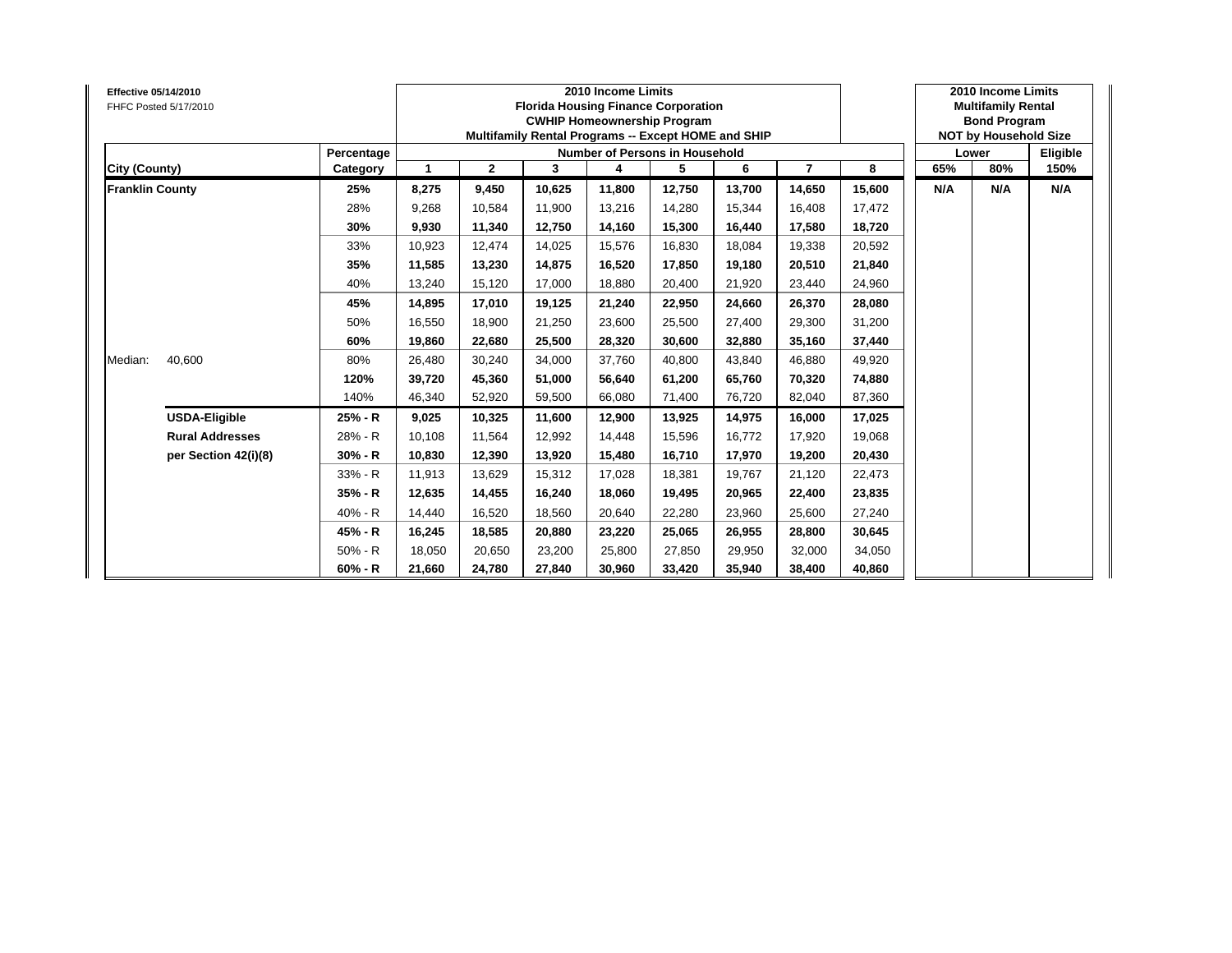| <b>Effective 05/14/2010</b> | FHFC Posted 5/17/2010  |            |        |              |        | 2010 Income Limits<br><b>Florida Housing Finance Corporation</b><br><b>CWHIP Homeownership Program</b><br>Multifamily Rental Programs -- Except HOME and SHIP |        |        |                |        |     | 2010 Income Limits<br><b>Multifamily Rental</b><br><b>Bond Program</b><br><b>NOT by Household Size</b> |          |
|-----------------------------|------------------------|------------|--------|--------------|--------|---------------------------------------------------------------------------------------------------------------------------------------------------------------|--------|--------|----------------|--------|-----|--------------------------------------------------------------------------------------------------------|----------|
|                             |                        | Percentage |        |              |        | <b>Number of Persons in Household</b>                                                                                                                         |        |        |                |        |     | Lower                                                                                                  | Eligible |
| City (County)               |                        | Category   | 1      | $\mathbf{2}$ | 3      | 4                                                                                                                                                             | 5      | 6      | $\overline{7}$ | 8      | 65% | 80%                                                                                                    | 150%     |
| <b>Glades County</b>        |                        | 25%        | 8,275  | 9,450        | 10,625 | 11,800                                                                                                                                                        | 12,750 | 13,700 | 14,650         | 15,600 | N/A | N/A                                                                                                    | N/A      |
|                             |                        | 28%        | 9,268  | 10,584       | 11,900 | 13,216                                                                                                                                                        | 14,280 | 15,344 | 16,408         | 17,472 |     |                                                                                                        |          |
|                             |                        | 30%        | 9,930  | 11,340       | 12,750 | 14,160                                                                                                                                                        | 15,300 | 16,440 | 17,580         | 18,720 |     |                                                                                                        |          |
|                             |                        | 33%        | 10,923 | 12,474       | 14,025 | 15,576                                                                                                                                                        | 16,830 | 18,084 | 19,338         | 20,592 |     |                                                                                                        |          |
|                             |                        | 35%        | 11,585 | 13,230       | 14.875 | 16,520                                                                                                                                                        | 17,850 | 19.180 | 20,510         | 21,840 |     |                                                                                                        |          |
|                             |                        | 40%        | 13,240 | 15,120       | 17,000 | 18,880                                                                                                                                                        | 20,400 | 21,920 | 23,440         | 24,960 |     |                                                                                                        |          |
|                             |                        | 45%        | 14,895 | 17,010       | 19,125 | 21,240                                                                                                                                                        | 22,950 | 24,660 | 26,370         | 28,080 |     |                                                                                                        |          |
|                             |                        | 50%        | 16,550 | 18,900       | 21,250 | 23,600                                                                                                                                                        | 25,500 | 27,400 | 29,300         | 31,200 |     |                                                                                                        |          |
|                             |                        | 60%        | 19,860 | 22,680       | 25,500 | 28,320                                                                                                                                                        | 30,600 | 32,880 | 35,160         | 37,440 |     |                                                                                                        |          |
| Median:                     | 44,600                 | 80%        | 26,480 | 30,240       | 34,000 | 37,760                                                                                                                                                        | 40,800 | 43.840 | 46,880         | 49,920 |     |                                                                                                        |          |
|                             |                        | 120%       | 39,720 | 45,360       | 51.000 | 56,640                                                                                                                                                        | 61,200 | 65.760 | 70,320         | 74,880 |     |                                                                                                        |          |
|                             |                        | 140%       | 46,340 | 52,920       | 59,500 | 66,080                                                                                                                                                        | 71,400 | 76,720 | 82,040         | 87,360 |     |                                                                                                        |          |
|                             | <b>USDA-Eligible</b>   | 25% - R    | 9,025  | 10,325       | 11,600 | 12,900                                                                                                                                                        | 13,925 | 14,975 | 16,000         | 17,025 |     |                                                                                                        |          |
|                             | <b>Rural Addresses</b> | 28% - R    | 10,108 | 11,564       | 12,992 | 14,448                                                                                                                                                        | 15,596 | 16,772 | 17,920         | 19,068 |     |                                                                                                        |          |
|                             | per Section 42(i)(8)   | $30% - R$  | 10,830 | 12,390       | 13.920 | 15,480                                                                                                                                                        | 16,710 | 17.970 | 19,200         | 20,430 |     |                                                                                                        |          |
|                             |                        | 33% - R    | 11,913 | 13,629       | 15,312 | 17,028                                                                                                                                                        | 18,381 | 19,767 | 21,120         | 22,473 |     |                                                                                                        |          |
|                             |                        | 35% - R    | 12,635 | 14,455       | 16,240 | 18,060                                                                                                                                                        | 19,495 | 20,965 | 22,400         | 23,835 |     |                                                                                                        |          |
|                             |                        | 40% - R    | 14,440 | 16,520       | 18,560 | 20,640                                                                                                                                                        | 22,280 | 23,960 | 25,600         | 27,240 |     |                                                                                                        |          |
|                             |                        | 45% - R    | 16,245 | 18,585       | 20,880 | 23,220                                                                                                                                                        | 25,065 | 26,955 | 28,800         | 30,645 |     |                                                                                                        |          |
|                             |                        | $50% - R$  | 18,050 | 20,650       | 23,200 | 25,800                                                                                                                                                        | 27,850 | 29,950 | 32,000         | 34,050 |     |                                                                                                        |          |
|                             |                        | $60% - R$  | 21,660 | 24,780       | 27,840 | 30,960                                                                                                                                                        | 33,420 | 35,940 | 38,400         | 40,860 |     |                                                                                                        |          |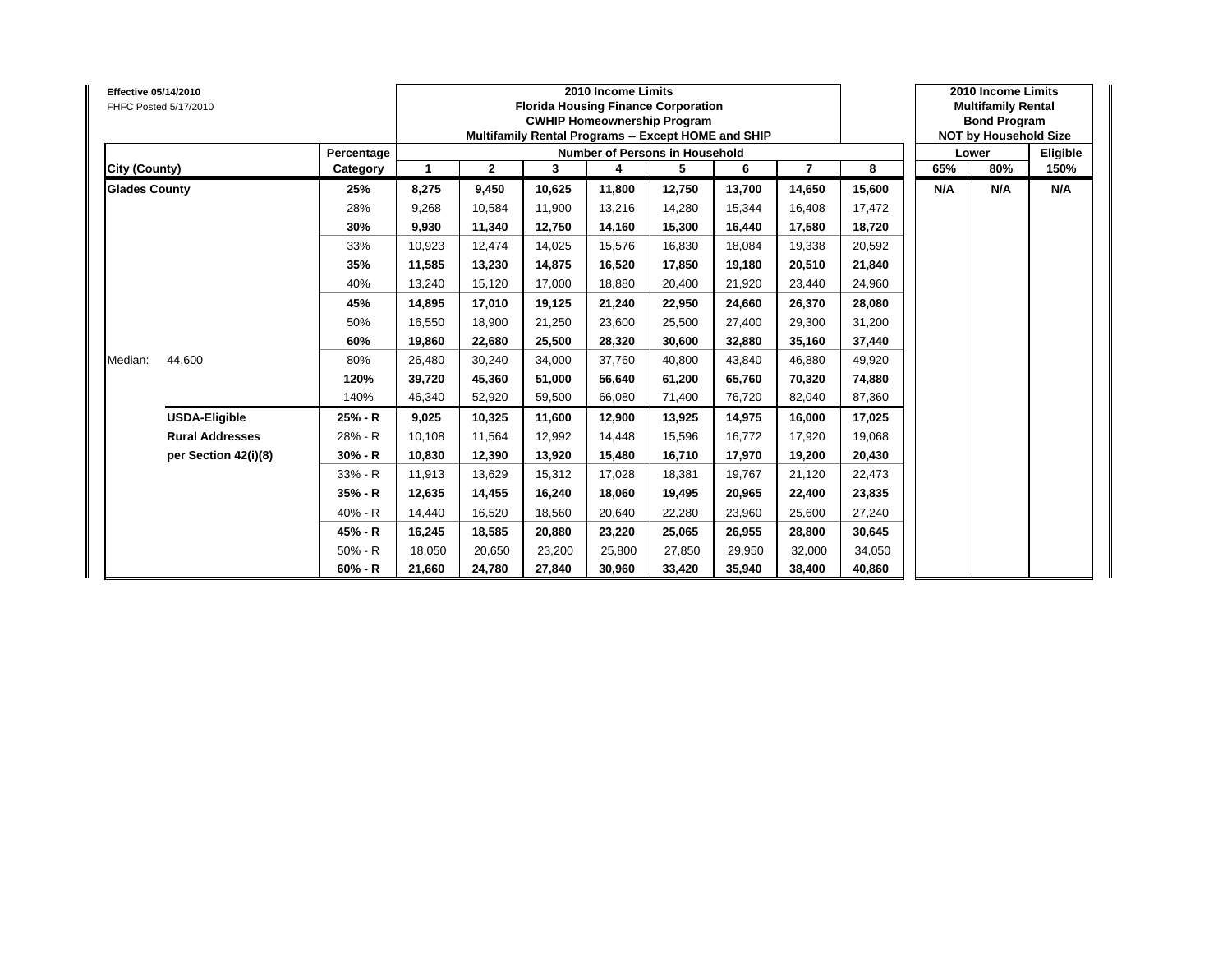| Effective 05/14/2010 | FHFC Posted 5/17/2010      |            |              |              |        | 2010 Income Limits<br><b>Florida Housing Finance Corporation</b><br><b>CWHIP Homeownership Program</b><br>Multifamily Rental Programs -- Except HOME and SHIP |        |        |                |        |     | 2010 Income Limits<br><b>Multifamily Rental</b><br><b>Bond Program</b><br><b>NOT by Household Size</b><br>80%<br>N/A |          |
|----------------------|----------------------------|------------|--------------|--------------|--------|---------------------------------------------------------------------------------------------------------------------------------------------------------------|--------|--------|----------------|--------|-----|----------------------------------------------------------------------------------------------------------------------|----------|
|                      |                            | Percentage |              |              |        | Number of Persons in Household                                                                                                                                |        |        |                |        |     | Lower                                                                                                                | Eligible |
| City (County)        |                            | Category   | $\mathbf{1}$ | $\mathbf{2}$ | 3      | 4                                                                                                                                                             | 5      | 6      | $\overline{7}$ | 8      | 65% |                                                                                                                      | 150%     |
| <b>Gulf County</b>   |                            | 25%        | 8,300        | 9,475        | 10,650 | 11,825                                                                                                                                                        | 12,775 | 13,725 | 14,675         | 15,625 | N/A |                                                                                                                      | N/A      |
|                      |                            | 28%        | 9,296        | 10,612       | 11,928 | 13,244                                                                                                                                                        | 14,308 | 15,372 | 16,436         | 17,500 |     |                                                                                                                      |          |
|                      |                            | 30%        | 9,960        | 11,370       | 12,780 | 14,190                                                                                                                                                        | 15,330 | 16,470 | 17,610         | 18,750 |     |                                                                                                                      |          |
|                      |                            | 33%        | 10,956       | 12,507       | 14,058 | 15,609                                                                                                                                                        | 16,863 | 18,117 | 19,371         | 20,625 |     |                                                                                                                      |          |
|                      |                            | 35%        | 11,620       | 13,265       | 14,910 | 16,555                                                                                                                                                        | 17,885 | 19,215 | 20,545         | 21,875 |     |                                                                                                                      |          |
|                      |                            | 40%        | 13,280       | 15,160       | 17,040 | 18,920                                                                                                                                                        | 20,440 | 21,960 | 23,480         | 25,000 |     |                                                                                                                      |          |
|                      |                            | 45%        | 14,940       | 17,055       | 19,170 | 21,285                                                                                                                                                        | 22,995 | 24,705 | 26,415         | 28,125 |     |                                                                                                                      |          |
|                      |                            | 50%        | 16,600       | 18,950       | 21,300 | 23,650                                                                                                                                                        | 25,550 | 27,450 | 29,350         | 31,250 |     |                                                                                                                      |          |
|                      |                            | 60%        | 19,920       | 22,740       | 25,560 | 28,380                                                                                                                                                        | 30,660 | 32,940 | 35,220         | 37,500 |     |                                                                                                                      |          |
| Median:              | 47,300                     | 80%        | 26,560       | 30,320       | 34,080 | 37,840                                                                                                                                                        | 40,880 | 43,920 | 46,960         | 50,000 |     |                                                                                                                      |          |
|                      |                            | 120%       | 39,840       | 45,480       | 51,120 | 56,760                                                                                                                                                        | 61,320 | 65,880 | 70,440         | 75,000 |     |                                                                                                                      |          |
|                      |                            | 140%       | 46,480       | 53,060       | 59,640 | 66,220                                                                                                                                                        | 71,540 | 76,860 | 82,180         | 87,500 |     |                                                                                                                      |          |
|                      | <b>HERA Special Limits</b> | 25% - HS   | 8,325        | 9,500        | 10,700 | 11,875                                                                                                                                                        | 12,825 | 13,775 | 14,725         | 15,675 |     |                                                                                                                      |          |
|                      | per Section 142(d)(2)(E)   | 28% - HS   | 9,324        | 10,640       | 11,984 | 13,300                                                                                                                                                        | 14,364 | 15,428 | 16,492         | 17,556 |     |                                                                                                                      |          |
|                      | (est. 2009)                | 30% - HS   | 9,990        | 11,400       | 12,840 | 14,250                                                                                                                                                        | 15,390 | 16,530 | 17,670         | 18,810 |     |                                                                                                                      |          |
|                      |                            | 33% - HS   | 10,989       | 12,540       | 14,124 | 15,675                                                                                                                                                        | 16,929 | 18,183 | 19,437         | 20,691 |     |                                                                                                                      |          |
|                      |                            | 35% - HS   | 11,655       | 13,300       | 14,980 | 16,625                                                                                                                                                        | 17,955 | 19,285 | 20,615         | 21,945 |     |                                                                                                                      |          |
|                      |                            | 40% - HS   | 13,320       | 15,200       | 17,120 | 19,000                                                                                                                                                        | 20,520 | 22,040 | 23,560         | 25,080 |     |                                                                                                                      |          |
|                      |                            | 45% - HS   | 14,985       | 17,100       | 19,260 | 21,375                                                                                                                                                        | 23,085 | 24,795 | 26,505         | 28,215 |     |                                                                                                                      |          |
|                      |                            | 50% - HS   | 16,650       | 19.000       | 21,400 | 23,750                                                                                                                                                        | 25,650 | 27,550 | 29,450         | 31,350 |     |                                                                                                                      |          |
|                      |                            | 60% - HS   | 19,980       | 22,800       | 25,680 | 28,500                                                                                                                                                        | 30,780 | 33,060 | 35,340         | 37,620 |     |                                                                                                                      |          |
|                      | <b>USDA-Eligible</b>       | 25% - R    | 9,025        | 10,325       | 11,600 | 12,900                                                                                                                                                        | 13,925 | 14,975 | 16,000         | 17,025 |     |                                                                                                                      |          |
|                      | <b>Rural Addresses</b>     | 28% - R    | 10,108       | 11,564       | 12,992 | 14,448                                                                                                                                                        | 15,596 | 16,772 | 17,920         | 19,068 |     |                                                                                                                      |          |
|                      | per Section 42(i)(8)       | $30% - R$  | 10,830       | 12,390       | 13,920 | 15,480                                                                                                                                                        | 16,710 | 17,970 | 19,200         | 20,430 |     |                                                                                                                      |          |
|                      |                            | 33% - R    | 11,913       | 13,629       | 15,312 | 17,028                                                                                                                                                        | 18,381 | 19,767 | 21,120         | 22,473 |     |                                                                                                                      |          |
|                      |                            | 35% - R    | 12,635       | 14,455       | 16,240 | 18,060                                                                                                                                                        | 19,495 | 20,965 | 22,400         | 23,835 |     |                                                                                                                      |          |
|                      |                            | 40% - R    | 14,440       | 16,520       | 18,560 | 20,640                                                                                                                                                        | 22,280 | 23,960 | 25,600         | 27,240 |     |                                                                                                                      |          |
|                      |                            | 45% - R    | 16,245       | 18,585       | 20,880 | 23,220                                                                                                                                                        | 25,065 | 26,955 | 28,800         | 30,645 |     |                                                                                                                      |          |
|                      |                            | $50% - R$  | 18,050       | 20,650       | 23,200 | 25,800                                                                                                                                                        | 27,850 | 29,950 | 32,000         | 34,050 |     |                                                                                                                      |          |
|                      |                            | $60% - R$  | 21,660       | 24,780       | 27,840 | 30,960                                                                                                                                                        | 33,420 | 35,940 | 38,400         | 40,860 |     |                                                                                                                      |          |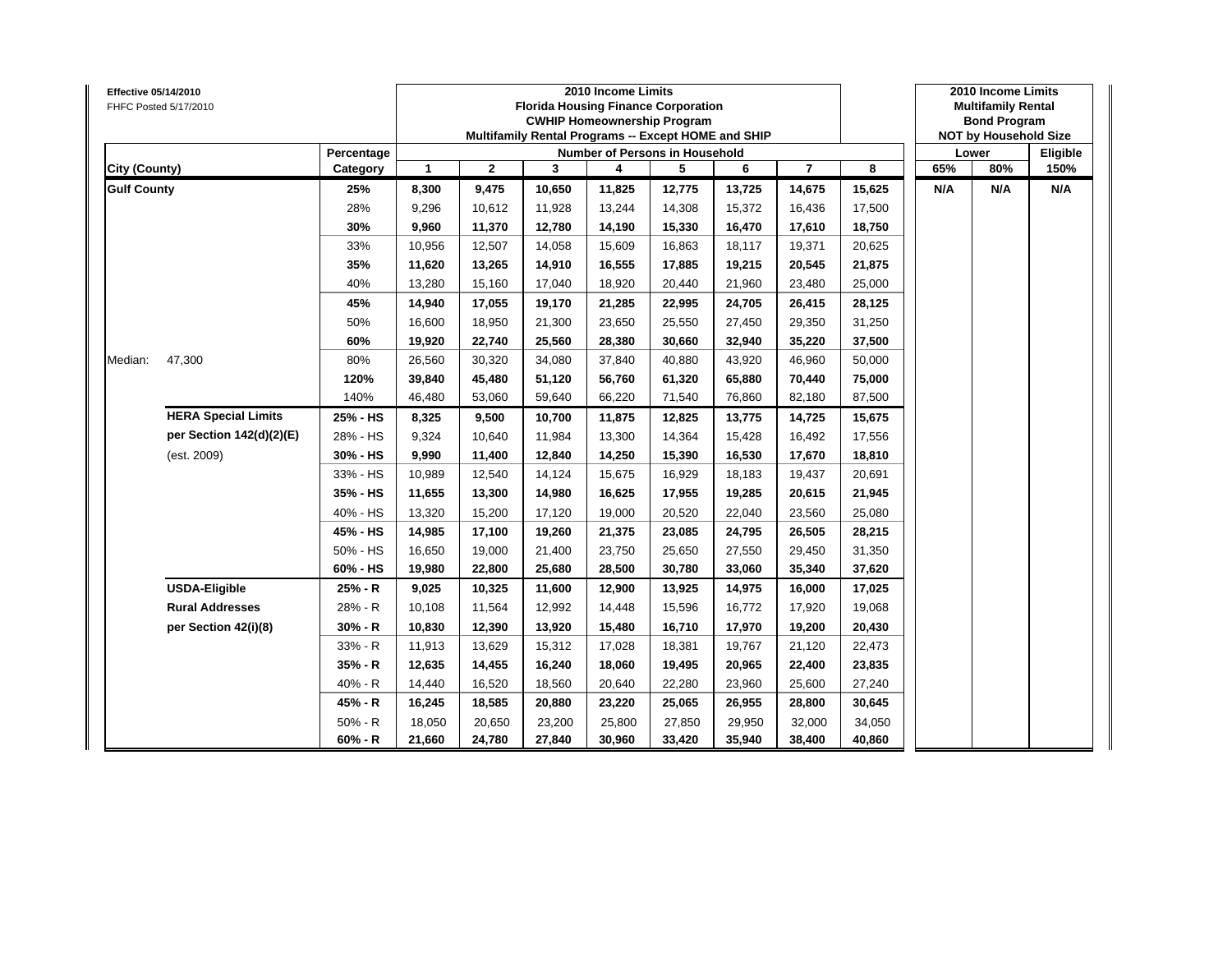| Effective 05/14/2010   | FHFC Posted 5/17/2010      |            |                      |                |        | 2010 Income Limits<br><b>Florida Housing Finance Corporation</b><br><b>CWHIP Homeownership Program</b><br>Multifamily Rental Programs -- Except HOME and SHIP |        |        |                |        |     | 2010 Income Limits<br><b>Multifamily Rental</b><br><b>Bond Program</b><br><b>NOT by Household Size</b><br>80%<br>N/A |          |
|------------------------|----------------------------|------------|----------------------|----------------|--------|---------------------------------------------------------------------------------------------------------------------------------------------------------------|--------|--------|----------------|--------|-----|----------------------------------------------------------------------------------------------------------------------|----------|
|                        |                            | Percentage |                      |                |        | Number of Persons in Household                                                                                                                                |        |        |                |        |     | Lower                                                                                                                | Eligible |
| <b>City (County)</b>   |                            | Category   | $\blacktriangleleft$ | $\overline{2}$ | 3      | 4                                                                                                                                                             | 5      | 6      | $\overline{7}$ | 8      | 65% |                                                                                                                      | 150%     |
| <b>Hamilton County</b> |                            | 25%        | 8,275                | 9,450          | 10,625 | 11,800                                                                                                                                                        | 12,750 | 13,700 | 14,650         | 15,600 | N/A |                                                                                                                      | N/A      |
|                        |                            | 28%        | 9,268                | 10,584         | 11,900 | 13,216                                                                                                                                                        | 14,280 | 15,344 | 16,408         | 17,472 |     |                                                                                                                      |          |
|                        |                            | 30%        | 9,930                | 11,340         | 12,750 | 14,160                                                                                                                                                        | 15,300 | 16,440 | 17,580         | 18,720 |     |                                                                                                                      |          |
|                        |                            | 33%        | 10,923               | 12,474         | 14,025 | 15,576                                                                                                                                                        | 16,830 | 18,084 | 19,338         | 20,592 |     |                                                                                                                      |          |
|                        |                            | 35%        | 11,585               | 13,230         | 14,875 | 16,520                                                                                                                                                        | 17,850 | 19,180 | 20,510         | 21,840 |     |                                                                                                                      |          |
|                        |                            | 40%        | 13,240               | 15,120         | 17,000 | 18,880                                                                                                                                                        | 20,400 | 21,920 | 23,440         | 24,960 |     |                                                                                                                      |          |
|                        |                            | 45%        | 14,895               | 17,010         | 19,125 | 21,240                                                                                                                                                        | 22,950 | 24,660 | 26,370         | 28,080 |     |                                                                                                                      |          |
|                        |                            | 50%        | 16,550               | 18,900         | 21,250 | 23,600                                                                                                                                                        | 25,500 | 27,400 | 29,300         | 31,200 |     |                                                                                                                      |          |
|                        |                            | 60%        | 19,860               | 22,680         | 25,500 | 28,320                                                                                                                                                        | 30,600 | 32,880 | 35,160         | 37,440 |     |                                                                                                                      |          |
| Median:                | 39,900                     | 80%        | 26,480               | 30,240         | 34,000 | 37,760                                                                                                                                                        | 40,800 | 43,840 | 46,880         | 49,920 |     |                                                                                                                      |          |
|                        |                            | 120%       | 39,720               | 45,360         | 51,000 | 56,640                                                                                                                                                        | 61,200 | 65,760 | 70,320         | 74,880 |     |                                                                                                                      |          |
|                        |                            | 140%       | 46,340               | 52,920         | 59,500 | 66,080                                                                                                                                                        | 71,400 | 76,720 | 82,040         | 87,360 |     |                                                                                                                      |          |
|                        | <b>HERA Special Limits</b> | 25% - HS   | 8,350                | 9,550          | 10,725 | 11,925                                                                                                                                                        | 12,875 | 13,825 | 14,775         | 15,750 |     |                                                                                                                      |          |
|                        | per Section 142(d)(2)(E)   | 28% - HS   | 9,352                | 10,696         | 12,012 | 13,356                                                                                                                                                        | 14,420 | 15,484 | 16,548         | 17,640 |     |                                                                                                                      |          |
|                        | (est. 2009)                | 30% - HS   | 10,020               | 11,460         | 12,870 | 14,310                                                                                                                                                        | 15,450 | 16,590 | 17,730         | 18,900 |     |                                                                                                                      |          |
|                        |                            | 33% - HS   | 11,022               | 12,606         | 14,157 | 15,741                                                                                                                                                        | 16,995 | 18,249 | 19,503         | 20,790 |     |                                                                                                                      |          |
|                        |                            | 35% - HS   | 11,690               | 13,370         | 15,015 | 16,695                                                                                                                                                        | 18,025 | 19,355 | 20,685         | 22,050 |     |                                                                                                                      |          |
|                        |                            | 40% - HS   | 13,360               | 15,280         | 17,160 | 19,080                                                                                                                                                        | 20,600 | 22,120 | 23,640         | 25,200 |     |                                                                                                                      |          |
|                        |                            | 45% - HS   | 15,030               | 17,190         | 19,305 | 21,465                                                                                                                                                        | 23,175 | 24,885 | 26,595         | 28,350 |     |                                                                                                                      |          |
|                        |                            | 50% - HS   | 16,700               | 19,100         | 21,450 | 23,850                                                                                                                                                        | 25,750 | 27,650 | 29,550         | 31,500 |     |                                                                                                                      |          |
|                        |                            | 60% - HS   | 20,040               | 22,920         | 25,740 | 28,620                                                                                                                                                        | 30,900 | 33,180 | 35,460         | 37,800 |     |                                                                                                                      |          |
|                        | <b>USDA-Eligible</b>       | 25% - R    | 9,025                | 10,325         | 11,600 | 12,900                                                                                                                                                        | 13,925 | 14,975 | 16,000         | 17,025 |     |                                                                                                                      |          |
|                        | <b>Rural Addresses</b>     | 28% - R    | 10,108               | 11,564         | 12,992 | 14,448                                                                                                                                                        | 15,596 | 16,772 | 17,920         | 19,068 |     |                                                                                                                      |          |
|                        | per Section 42(i)(8)       | 30% - R    | 10,830               | 12,390         | 13,920 | 15,480                                                                                                                                                        | 16,710 | 17,970 | 19,200         | 20,430 |     |                                                                                                                      |          |
|                        |                            | 33% - R    | 11,913               | 13,629         | 15,312 | 17,028                                                                                                                                                        | 18,381 | 19,767 | 21,120         | 22,473 |     |                                                                                                                      |          |
|                        |                            | $35% - R$  | 12,635               | 14,455         | 16,240 | 18,060                                                                                                                                                        | 19,495 | 20,965 | 22,400         | 23,835 |     |                                                                                                                      |          |
|                        |                            | 40% - R    | 14,440               | 16,520         | 18,560 | 20,640                                                                                                                                                        | 22,280 | 23,960 | 25,600         | 27,240 |     |                                                                                                                      |          |
|                        |                            | 45% - R    | 16,245               | 18,585         | 20,880 | 23,220                                                                                                                                                        | 25,065 | 26,955 | 28,800         | 30,645 |     |                                                                                                                      |          |
|                        |                            | $50% - R$  | 18,050               | 20,650         | 23,200 | 25,800                                                                                                                                                        | 27,850 | 29,950 | 32,000         | 34,050 |     |                                                                                                                      |          |
|                        |                            | $60% - R$  | 21,660               | 24,780         | 27,840 | 30,960                                                                                                                                                        | 33,420 | 35,940 | 38,400         | 40,860 |     |                                                                                                                      |          |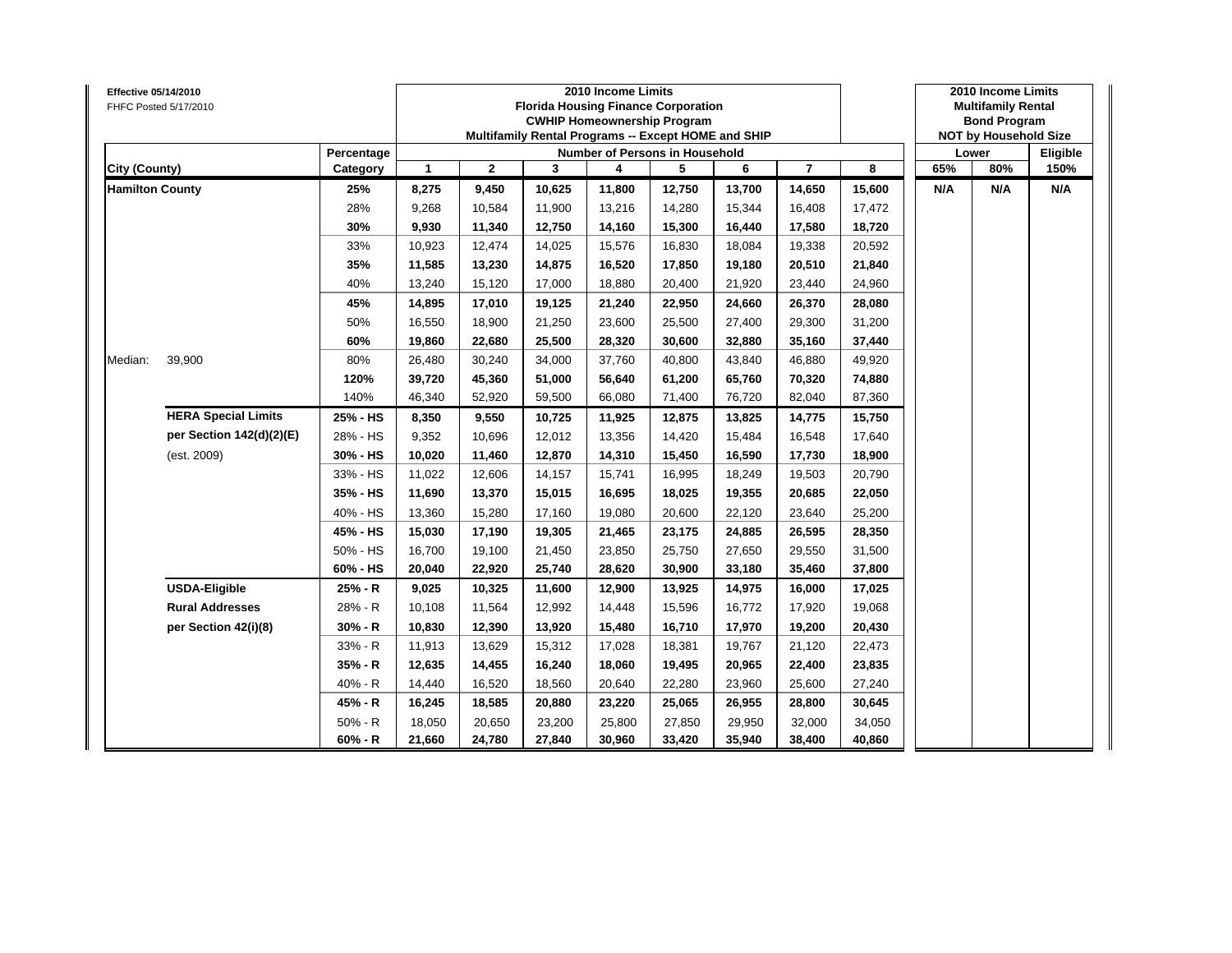| Effective 05/14/2010 | FHFC Posted 5/17/2010      |            |              |              |        | 2010 Income Limits<br><b>Florida Housing Finance Corporation</b><br><b>CWHIP Homeownership Program</b><br>Multifamily Rental Programs -- Except HOME and SHIP |        |        |                |        |     | 2010 Income Limits<br><b>Multifamily Rental</b><br><b>Bond Program</b><br><b>NOT by Household Size</b><br>80%<br>N/A |          |
|----------------------|----------------------------|------------|--------------|--------------|--------|---------------------------------------------------------------------------------------------------------------------------------------------------------------|--------|--------|----------------|--------|-----|----------------------------------------------------------------------------------------------------------------------|----------|
|                      |                            | Percentage |              |              |        | Number of Persons in Household                                                                                                                                |        |        |                |        |     | Lower                                                                                                                | Eligible |
| City (County)        |                            | Category   | $\mathbf{1}$ | $\mathbf{2}$ | 3      | 4                                                                                                                                                             | 5      | 6      | $\overline{7}$ | 8      | 65% |                                                                                                                      | 150%     |
| <b>Hardee County</b> |                            | 25%        | 8,275        | 9,450        | 10,625 | 11,800                                                                                                                                                        | 12,750 | 13,700 | 14,650         | 15,600 | N/A |                                                                                                                      | N/A      |
|                      |                            | 28%        | 9,268        | 10,584       | 11,900 | 13,216                                                                                                                                                        | 14,280 | 15,344 | 16,408         | 17,472 |     |                                                                                                                      |          |
|                      |                            | 30%        | 9,930        | 11,340       | 12,750 | 14,160                                                                                                                                                        | 15,300 | 16,440 | 17,580         | 18,720 |     |                                                                                                                      |          |
|                      |                            | 33%        | 10,923       | 12,474       | 14,025 | 15,576                                                                                                                                                        | 16,830 | 18,084 | 19,338         | 20,592 |     |                                                                                                                      |          |
|                      |                            | 35%        | 11,585       | 13,230       | 14,875 | 16,520                                                                                                                                                        | 17,850 | 19,180 | 20,510         | 21,840 |     |                                                                                                                      |          |
|                      |                            | 40%        | 13,240       | 15,120       | 17,000 | 18,880                                                                                                                                                        | 20,400 | 21,920 | 23,440         | 24,960 |     |                                                                                                                      |          |
|                      |                            | 45%        | 14,895       | 17,010       | 19,125 | 21,240                                                                                                                                                        | 22,950 | 24,660 | 26,370         | 28,080 |     |                                                                                                                      |          |
|                      |                            | 50%        | 16,550       | 18,900       | 21,250 | 23,600                                                                                                                                                        | 25,500 | 27,400 | 29,300         | 31,200 |     |                                                                                                                      |          |
|                      |                            | 60%        | 19,860       | 22,680       | 25,500 | 28,320                                                                                                                                                        | 30,600 | 32,880 | 35,160         | 37,440 |     |                                                                                                                      |          |
| Median:              | 42,300                     | 80%        | 26,480       | 30,240       | 34,000 | 37,760                                                                                                                                                        | 40,800 | 43,840 | 46,880         | 49,920 |     |                                                                                                                      |          |
|                      |                            | 120%       | 39,720       | 45,360       | 51,000 | 56,640                                                                                                                                                        | 61,200 | 65,760 | 70,320         | 74,880 |     |                                                                                                                      |          |
|                      |                            | 140%       | 46,340       | 52,920       | 59,500 | 66,080                                                                                                                                                        | 71,400 | 76,720 | 82,040         | 87,360 |     |                                                                                                                      |          |
|                      | <b>HERA Special Limits</b> | 25% - HS   | 8,350        | 9,550        | 10,725 | 11,925                                                                                                                                                        | 12,875 | 13,825 | 14,775         | 15,750 |     |                                                                                                                      |          |
|                      | per Section 142(d)(2)(E)   | 28% - HS   | 9,352        | 10,696       | 12,012 | 13,356                                                                                                                                                        | 14,420 | 15,484 | 16,548         | 17,640 |     |                                                                                                                      |          |
|                      | (est. 2009)                | 30% - HS   | 10,020       | 11,460       | 12,870 | 14,310                                                                                                                                                        | 15,450 | 16,590 | 17,730         | 18,900 |     |                                                                                                                      |          |
|                      |                            | 33% - HS   | 11,022       | 12,606       | 14,157 | 15,741                                                                                                                                                        | 16,995 | 18,249 | 19,503         | 20,790 |     |                                                                                                                      |          |
|                      |                            | 35% - HS   | 11,690       | 13,370       | 15,015 | 16,695                                                                                                                                                        | 18,025 | 19,355 | 20,685         | 22,050 |     |                                                                                                                      |          |
|                      |                            | 40% - HS   | 13,360       | 15,280       | 17,160 | 19,080                                                                                                                                                        | 20,600 | 22,120 | 23,640         | 25,200 |     |                                                                                                                      |          |
|                      |                            | 45% - HS   | 15,030       | 17,190       | 19,305 | 21,465                                                                                                                                                        | 23,175 | 24,885 | 26,595         | 28,350 |     |                                                                                                                      |          |
|                      |                            | 50% - HS   | 16,700       | 19,100       | 21,450 | 23,850                                                                                                                                                        | 25,750 | 27,650 | 29,550         | 31,500 |     |                                                                                                                      |          |
|                      |                            | 60% - HS   | 20,040       | 22,920       | 25,740 | 28,620                                                                                                                                                        | 30,900 | 33,180 | 35,460         | 37,800 |     |                                                                                                                      |          |
|                      | <b>USDA-Eligible</b>       | 25% - R    | 9,025        | 10,325       | 11,600 | 12,900                                                                                                                                                        | 13,925 | 14,975 | 16,000         | 17,025 |     |                                                                                                                      |          |
|                      | <b>Rural Addresses</b>     | 28% - R    | 10,108       | 11,564       | 12,992 | 14,448                                                                                                                                                        | 15,596 | 16,772 | 17,920         | 19,068 |     |                                                                                                                      |          |
|                      | per Section 42(i)(8)       | 30% - R    | 10,830       | 12,390       | 13,920 | 15,480                                                                                                                                                        | 16,710 | 17,970 | 19,200         | 20,430 |     |                                                                                                                      |          |
|                      |                            | 33% - R    | 11,913       | 13,629       | 15,312 | 17,028                                                                                                                                                        | 18,381 | 19,767 | 21,120         | 22,473 |     |                                                                                                                      |          |
|                      |                            | $35% - R$  | 12,635       | 14,455       | 16,240 | 18,060                                                                                                                                                        | 19,495 | 20,965 | 22,400         | 23,835 |     |                                                                                                                      |          |
|                      |                            | 40% - R    | 14,440       | 16,520       | 18,560 | 20,640                                                                                                                                                        | 22,280 | 23,960 | 25,600         | 27,240 |     |                                                                                                                      |          |
|                      |                            | 45% - R    | 16,245       | 18,585       | 20,880 | 23,220                                                                                                                                                        | 25,065 | 26,955 | 28,800         | 30,645 |     |                                                                                                                      |          |
|                      |                            | $50% - R$  | 18,050       | 20,650       | 23,200 | 25,800                                                                                                                                                        | 27,850 | 29,950 | 32,000         | 34,050 |     |                                                                                                                      |          |
|                      |                            | $60% - R$  | 21,660       | 24,780       | 27,840 | 30,960                                                                                                                                                        | 33,420 | 35,940 | 38,400         | 40,860 |     |                                                                                                                      |          |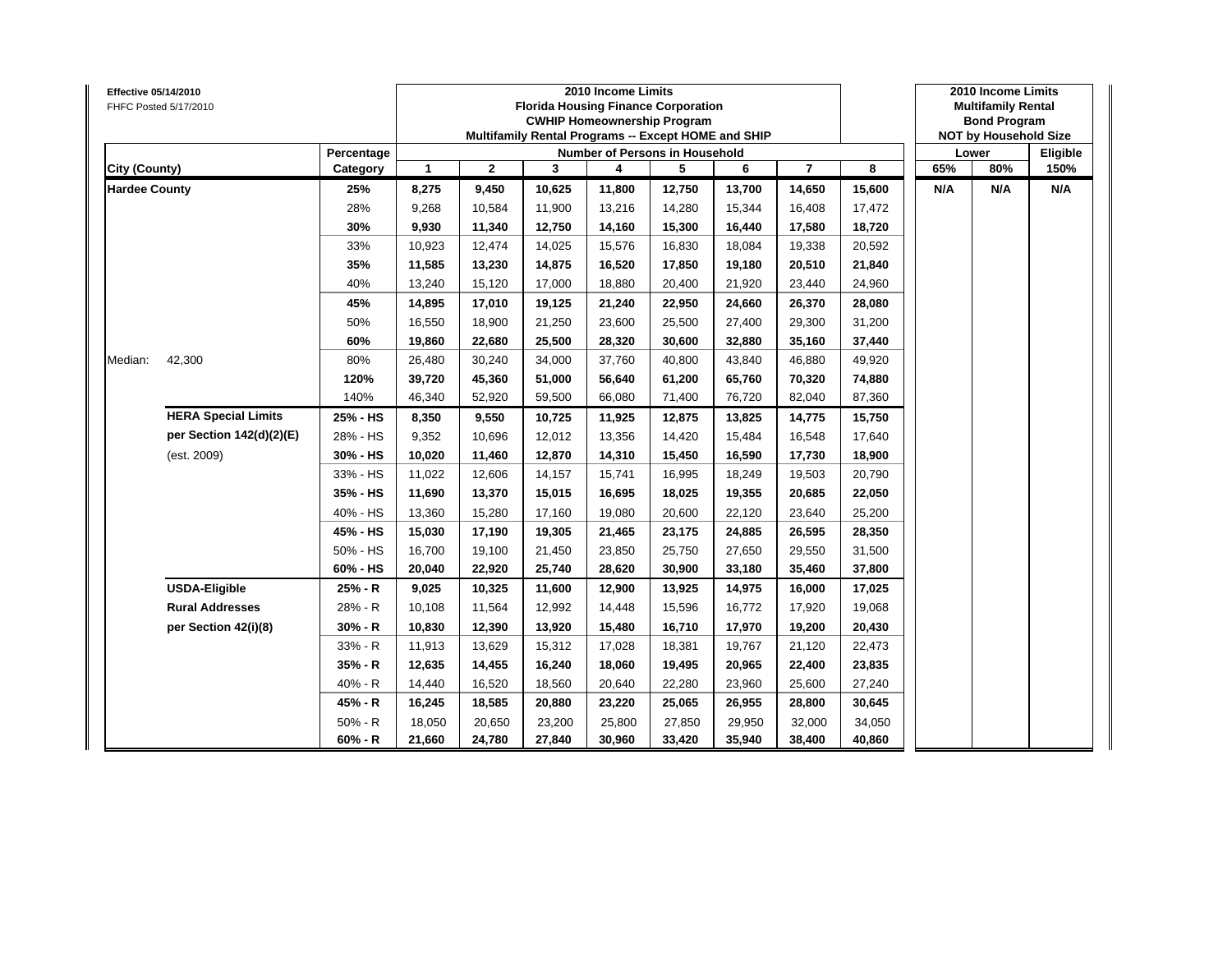| Effective 05/14/2010 | FHFC Posted 5/17/2010      |            |              |              |        | 2010 Income Limits<br><b>Florida Housing Finance Corporation</b><br><b>CWHIP Homeownership Program</b><br>Multifamily Rental Programs -- Except HOME and SHIP |        |        |                |        |     | 2010 Income Limits<br><b>Multifamily Rental</b><br><b>Bond Program</b><br><b>NOT by Household Size</b><br>80%<br>N/A |          |
|----------------------|----------------------------|------------|--------------|--------------|--------|---------------------------------------------------------------------------------------------------------------------------------------------------------------|--------|--------|----------------|--------|-----|----------------------------------------------------------------------------------------------------------------------|----------|
|                      |                            | Percentage |              |              |        | Number of Persons in Household                                                                                                                                |        |        |                |        |     | Lower                                                                                                                | Eligible |
| City (County)        |                            | Category   | $\mathbf{1}$ | $\mathbf{2}$ | 3      | 4                                                                                                                                                             | 5      | 6      | $\overline{7}$ | 8      | 65% |                                                                                                                      | 150%     |
| <b>Hendry County</b> |                            | 25%        | 8,275        | 9,450        | 10,625 | 11,800                                                                                                                                                        | 12,750 | 13,700 | 14,650         | 15,600 | N/A |                                                                                                                      | N/A      |
|                      |                            | 28%        | 9,268        | 10,584       | 11,900 | 13,216                                                                                                                                                        | 14,280 | 15,344 | 16,408         | 17,472 |     |                                                                                                                      |          |
|                      |                            | 30%        | 9,930        | 11,340       | 12,750 | 14,160                                                                                                                                                        | 15,300 | 16,440 | 17,580         | 18,720 |     |                                                                                                                      |          |
|                      |                            | 33%        | 10,923       | 12,474       | 14,025 | 15,576                                                                                                                                                        | 16,830 | 18,084 | 19,338         | 20,592 |     |                                                                                                                      |          |
|                      |                            | 35%        | 11,585       | 13,230       | 14,875 | 16,520                                                                                                                                                        | 17,850 | 19,180 | 20,510         | 21,840 |     |                                                                                                                      |          |
|                      |                            | 40%        | 13,240       | 15,120       | 17,000 | 18,880                                                                                                                                                        | 20,400 | 21,920 | 23,440         | 24,960 |     |                                                                                                                      |          |
|                      |                            | 45%        | 14,895       | 17,010       | 19,125 | 21,240                                                                                                                                                        | 22,950 | 24,660 | 26,370         | 28,080 |     |                                                                                                                      |          |
|                      |                            | 50%        | 16,550       | 18,900       | 21,250 | 23,600                                                                                                                                                        | 25,500 | 27,400 | 29,300         | 31,200 |     |                                                                                                                      |          |
|                      |                            | 60%        | 19,860       | 22,680       | 25,500 | 28,320                                                                                                                                                        | 30,600 | 32,880 | 35,160         | 37,440 |     |                                                                                                                      |          |
| Median:              | 45,500                     | 80%        | 26,480       | 30,240       | 34,000 | 37,760                                                                                                                                                        | 40,800 | 43,840 | 46,880         | 49,920 |     |                                                                                                                      |          |
|                      |                            | 120%       | 39,720       | 45,360       | 51,000 | 56,640                                                                                                                                                        | 61,200 | 65,760 | 70,320         | 74,880 |     |                                                                                                                      |          |
|                      |                            | 140%       | 46,340       | 52,920       | 59,500 | 66,080                                                                                                                                                        | 71,400 | 76,720 | 82,040         | 87,360 |     |                                                                                                                      |          |
|                      | <b>HERA Special Limits</b> | 25% - HS   | 8,300        | 9,475        | 10,675 | 11,850                                                                                                                                                        | 12,800 | 13,750 | 14,700         | 15,650 |     |                                                                                                                      |          |
|                      | per Section 142(d)(2)(E)   | 28% - HS   | 9,296        | 10,612       | 11,956 | 13,272                                                                                                                                                        | 14,336 | 15,400 | 16,464         | 17,528 |     |                                                                                                                      |          |
|                      | (est. 2009)                | 30% - HS   | 9,960        | 11,370       | 12,810 | 14,220                                                                                                                                                        | 15,360 | 16,500 | 17,640         | 18,780 |     |                                                                                                                      |          |
|                      |                            | 33% - HS   | 10,956       | 12,507       | 14,091 | 15,642                                                                                                                                                        | 16,896 | 18,150 | 19,404         | 20,658 |     |                                                                                                                      |          |
|                      |                            | 35% - HS   | 11,620       | 13,265       | 14,945 | 16,590                                                                                                                                                        | 17,920 | 19,250 | 20,580         | 21,910 |     |                                                                                                                      |          |
|                      |                            | 40% - HS   | 13,280       | 15,160       | 17,080 | 18,960                                                                                                                                                        | 20,480 | 22,000 | 23,520         | 25,040 |     |                                                                                                                      |          |
|                      |                            | 45% - HS   | 14,940       | 17,055       | 19,215 | 21,330                                                                                                                                                        | 23,040 | 24,750 | 26,460         | 28,170 |     |                                                                                                                      |          |
|                      |                            | 50% - HS   | 16,600       | 18,950       | 21,350 | 23,700                                                                                                                                                        | 25,600 | 27,500 | 29,400         | 31,300 |     |                                                                                                                      |          |
|                      |                            | 60% - HS   | 19,920       | 22,740       | 25,620 | 28,440                                                                                                                                                        | 30,720 | 33,000 | 35,280         | 37,560 |     |                                                                                                                      |          |
|                      | <b>USDA-Eligible</b>       | 25% - R    | 9,025        | 10,325       | 11,600 | 12,900                                                                                                                                                        | 13,925 | 14,975 | 16,000         | 17,025 |     |                                                                                                                      |          |
|                      | <b>Rural Addresses</b>     | 28% - R    | 10,108       | 11,564       | 12,992 | 14,448                                                                                                                                                        | 15,596 | 16,772 | 17,920         | 19,068 |     |                                                                                                                      |          |
|                      | per Section 42(i)(8)       | 30% - R    | 10,830       | 12,390       | 13,920 | 15,480                                                                                                                                                        | 16,710 | 17,970 | 19,200         | 20,430 |     |                                                                                                                      |          |
|                      |                            | 33% - R    | 11,913       | 13,629       | 15,312 | 17,028                                                                                                                                                        | 18,381 | 19,767 | 21,120         | 22,473 |     |                                                                                                                      |          |
|                      |                            | $35% - R$  | 12,635       | 14,455       | 16,240 | 18,060                                                                                                                                                        | 19,495 | 20,965 | 22,400         | 23,835 |     |                                                                                                                      |          |
|                      |                            | 40% - R    | 14,440       | 16,520       | 18,560 | 20,640                                                                                                                                                        | 22,280 | 23,960 | 25,600         | 27,240 |     |                                                                                                                      |          |
|                      |                            | 45% - R    | 16,245       | 18,585       | 20,880 | 23,220                                                                                                                                                        | 25,065 | 26,955 | 28,800         | 30,645 |     |                                                                                                                      |          |
|                      |                            | $50% - R$  | 18,050       | 20,650       | 23,200 | 25,800                                                                                                                                                        | 27,850 | 29,950 | 32,000         | 34,050 |     |                                                                                                                      |          |
|                      |                            | $60% - R$  | 21,660       | 24,780       | 27,840 | 30,960                                                                                                                                                        | 33,420 | 35,940 | 38,400         | 40,860 |     |                                                                                                                      |          |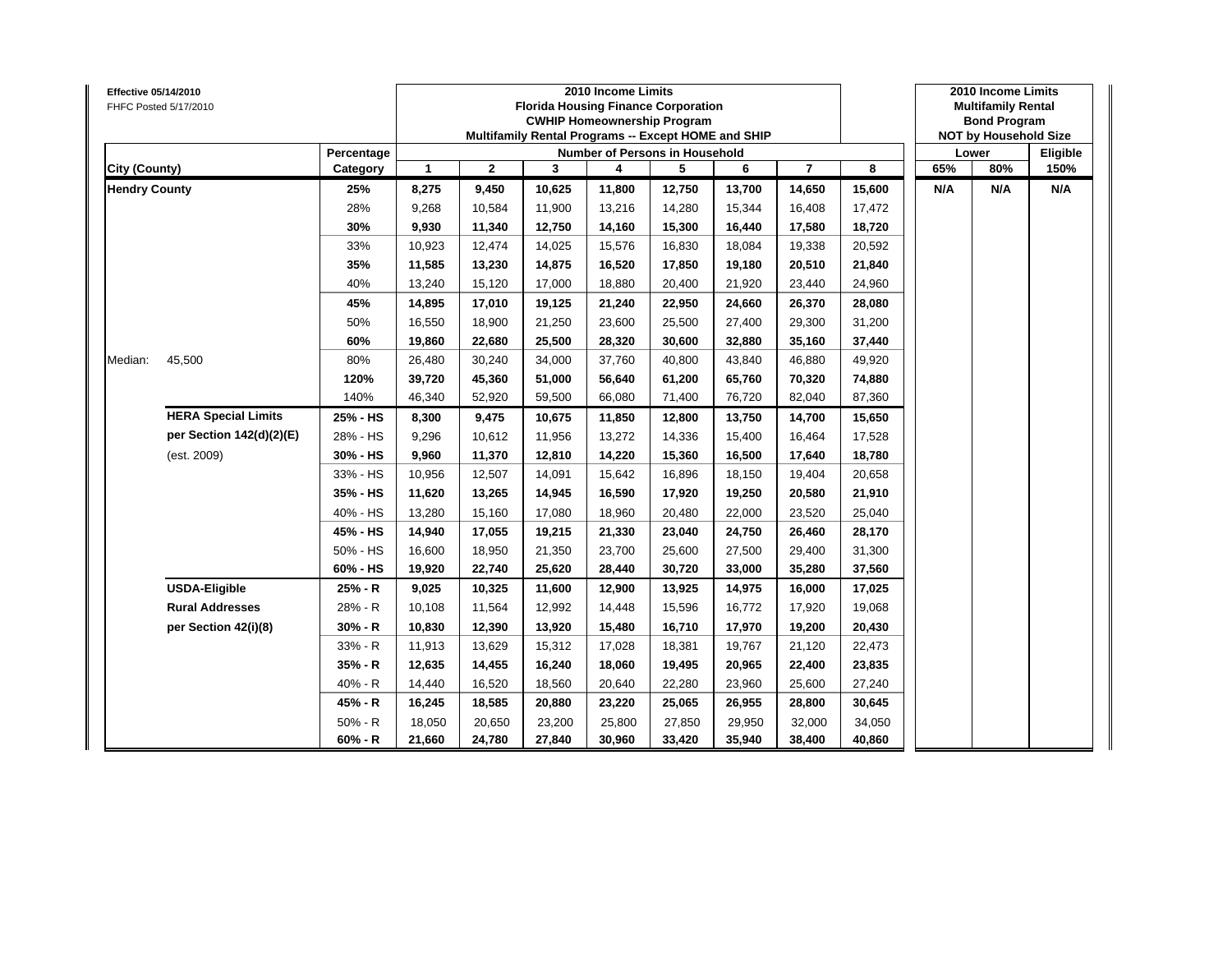| Effective 05/14/2010    | FHFC Posted 5/17/2010      |            |                      |                |        | 2010 Income Limits<br><b>Florida Housing Finance Corporation</b><br><b>CWHIP Homeownership Program</b><br>Multifamily Rental Programs -- Except HOME and SHIP |        |        |                |        |     | 2010 Income Limits<br><b>Multifamily Rental</b><br><b>Bond Program</b><br><b>NOT by Household Size</b> |          |
|-------------------------|----------------------------|------------|----------------------|----------------|--------|---------------------------------------------------------------------------------------------------------------------------------------------------------------|--------|--------|----------------|--------|-----|--------------------------------------------------------------------------------------------------------|----------|
|                         |                            | Percentage |                      |                |        | Number of Persons in Household                                                                                                                                |        |        |                |        |     | Lower                                                                                                  | Eligible |
| <b>City (County)</b>    |                            | Category   | $\blacktriangleleft$ | $\overline{2}$ | 3      | 4                                                                                                                                                             | 5      | 6      | $\overline{7}$ | 8      | 65% | 80%                                                                                                    | 150%     |
| <b>Highlands County</b> |                            | 25%        | 8,275                | 9,450          | 10,625 | 11,800                                                                                                                                                        | 12,750 | 13,700 | 14,650         | 15,600 | N/A | N/A                                                                                                    | N/A      |
|                         |                            | 28%        | 9,268                | 10,584         | 11,900 | 13,216                                                                                                                                                        | 14,280 | 15,344 | 16,408         | 17,472 |     |                                                                                                        |          |
|                         |                            | 30%        | 9,930                | 11,340         | 12,750 | 14,160                                                                                                                                                        | 15,300 | 16,440 | 17,580         | 18,720 |     |                                                                                                        |          |
|                         |                            | 33%        | 10,923               | 12,474         | 14,025 | 15,576                                                                                                                                                        | 16,830 | 18,084 | 19,338         | 20,592 |     |                                                                                                        |          |
|                         |                            | 35%        | 11,585               | 13,230         | 14,875 | 16,520                                                                                                                                                        | 17,850 | 19,180 | 20,510         | 21,840 |     |                                                                                                        |          |
|                         |                            | 40%        | 13,240               | 15,120         | 17,000 | 18,880                                                                                                                                                        | 20,400 | 21,920 | 23,440         | 24,960 |     |                                                                                                        |          |
|                         |                            | 45%        | 14,895               | 17,010         | 19,125 | 21,240                                                                                                                                                        | 22,950 | 24,660 | 26,370         | 28,080 |     |                                                                                                        |          |
|                         |                            | 50%        | 16,550               | 18,900         | 21,250 | 23,600                                                                                                                                                        | 25,500 | 27,400 | 29,300         | 31,200 |     |                                                                                                        |          |
|                         |                            | 60%        | 19,860               | 22,680         | 25,500 | 28,320                                                                                                                                                        | 30,600 | 32,880 | 35,160         | 37,440 |     |                                                                                                        |          |
| Median:                 | 43,400                     | 80%        | 26,480               | 30,240         | 34,000 | 37,760                                                                                                                                                        | 40,800 | 43,840 | 46,880         | 49,920 |     |                                                                                                        |          |
|                         |                            | 120%       | 39,720               | 45,360         | 51,000 | 56,640                                                                                                                                                        | 61,200 | 65,760 | 70,320         | 74,880 |     |                                                                                                        |          |
|                         |                            | 140%       | 46,340               | 52,920         | 59,500 | 66,080                                                                                                                                                        | 71,400 | 76,720 | 82,040         | 87,360 |     |                                                                                                        |          |
|                         | <b>HERA Special Limits</b> | 25% - HS   | 8,575                | 9,800          | 11,025 | 12,250                                                                                                                                                        | 13,225 | 14,200 | 15,200         | 16,175 |     |                                                                                                        |          |
|                         | per Section 142(d)(2)(E)   | 28% - HS   | 9,604                | 10,976         | 12,348 | 13,720                                                                                                                                                        | 14,812 | 15,904 | 17,024         | 18,116 |     |                                                                                                        |          |
|                         | (est. 2009)                | 30% - HS   | 10,290               | 11,760         | 13,230 | 14,700                                                                                                                                                        | 15,870 | 17,040 | 18,240         | 19,410 |     |                                                                                                        |          |
|                         |                            | 33% - HS   | 11,319               | 12,936         | 14,553 | 16,170                                                                                                                                                        | 17,457 | 18,744 | 20,064         | 21,351 |     |                                                                                                        |          |
|                         |                            | 35% - HS   | 12,005               | 13,720         | 15,435 | 17,150                                                                                                                                                        | 18,515 | 19,880 | 21,280         | 22,645 |     |                                                                                                        |          |
|                         |                            | 40% - HS   | 13,720               | 15,680         | 17,640 | 19,600                                                                                                                                                        | 21,160 | 22,720 | 24,320         | 25,880 |     |                                                                                                        |          |
|                         |                            | 45% - HS   | 15,435               | 17,640         | 19,845 | 22,050                                                                                                                                                        | 23,805 | 25,560 | 27,360         | 29,115 |     |                                                                                                        |          |
|                         |                            | 50% - HS   | 17,150               | 19,600         | 22,050 | 24,500                                                                                                                                                        | 26,450 | 28,400 | 30,400         | 32,350 |     |                                                                                                        |          |
|                         |                            | 60% - HS   | 20,580               | 23,520         | 26,460 | 29,400                                                                                                                                                        | 31,740 | 34,080 | 36,480         | 38,820 |     |                                                                                                        |          |
|                         | <b>USDA-Eligible</b>       | 25% - R    | 9,025                | 10,325         | 11,600 | 12,900                                                                                                                                                        | 13,925 | 14,975 | 16,000         | 17,025 |     |                                                                                                        |          |
|                         | <b>Rural Addresses</b>     | 28% - R    | 10,108               | 11,564         | 12,992 | 14,448                                                                                                                                                        | 15,596 | 16,772 | 17,920         | 19,068 |     |                                                                                                        |          |
|                         | per Section 42(i)(8)       | 30% - R    | 10,830               | 12,390         | 13,920 | 15,480                                                                                                                                                        | 16,710 | 17,970 | 19,200         | 20,430 |     |                                                                                                        |          |
|                         |                            | 33% - R    | 11,913               | 13,629         | 15,312 | 17,028                                                                                                                                                        | 18,381 | 19,767 | 21,120         | 22,473 |     |                                                                                                        |          |
|                         |                            | $35% - R$  | 12,635               | 14,455         | 16,240 | 18,060                                                                                                                                                        | 19,495 | 20,965 | 22,400         | 23,835 |     |                                                                                                        |          |
|                         |                            | 40% - R    | 14,440               | 16,520         | 18,560 | 20,640                                                                                                                                                        | 22,280 | 23,960 | 25,600         | 27,240 |     |                                                                                                        |          |
|                         |                            | 45% - R    | 16,245               | 18,585         | 20,880 | 23,220                                                                                                                                                        | 25,065 | 26,955 | 28,800         | 30,645 |     |                                                                                                        |          |
|                         |                            | $50% - R$  | 18,050               | 20,650         | 23,200 | 25,800                                                                                                                                                        | 27,850 | 29,950 | 32,000         | 34,050 |     |                                                                                                        |          |
|                         |                            | $60% - R$  | 21,660               | 24,780         | 27,840 | 30,960                                                                                                                                                        | 33,420 | 35,940 | 38,400         | 40,860 |     |                                                                                                        |          |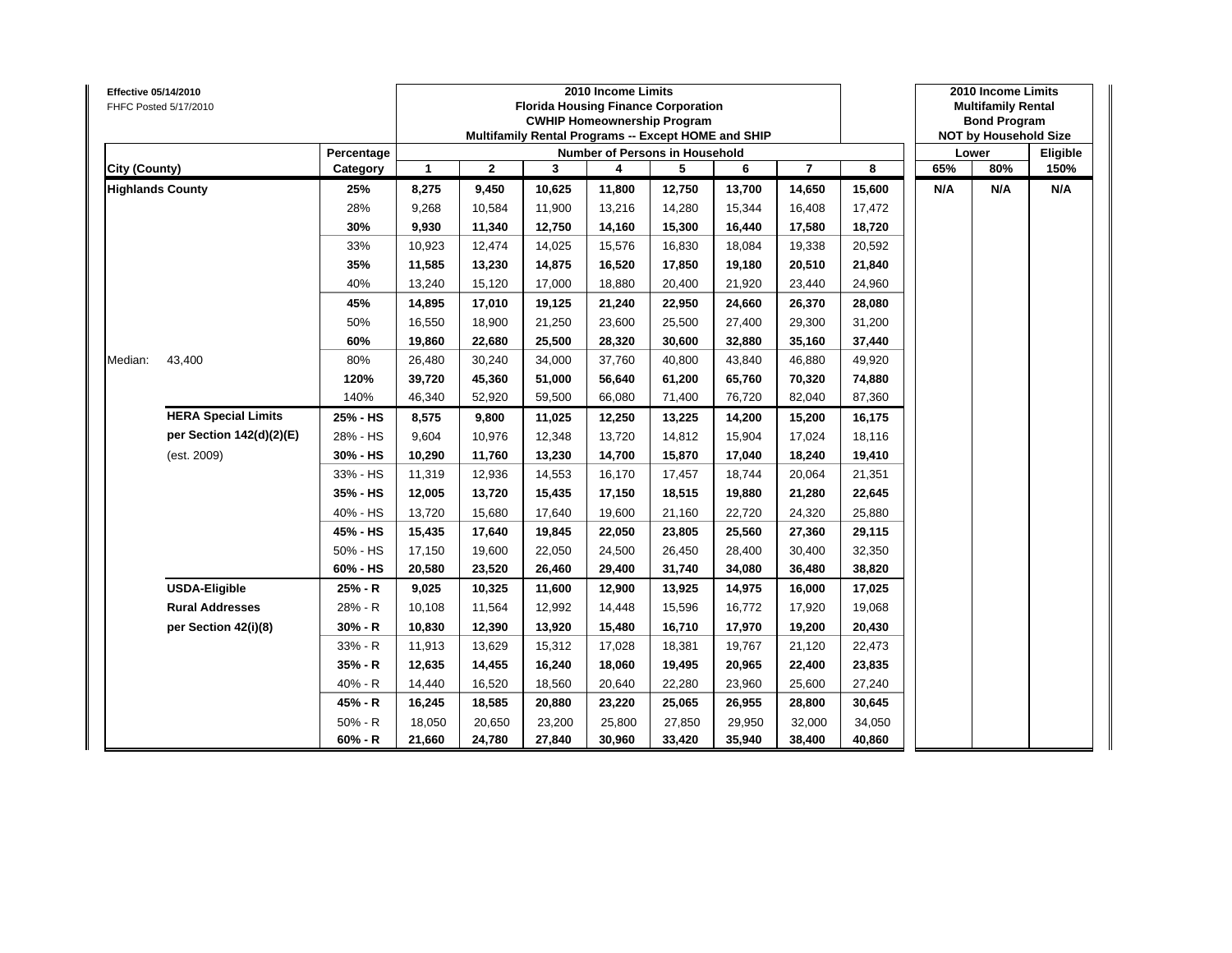| Effective 05/14/2010 | FHFC Posted 5/17/2010      |            |              |              |        | 2010 Income Limits<br><b>Florida Housing Finance Corporation</b><br><b>CWHIP Homeownership Program</b><br>Multifamily Rental Programs -- Except HOME and SHIP |        |        |                |        |     | 2010 Income Limits<br><b>Multifamily Rental</b><br><b>Bond Program</b><br><b>NOT by Household Size</b><br>80%<br>N/A |          |
|----------------------|----------------------------|------------|--------------|--------------|--------|---------------------------------------------------------------------------------------------------------------------------------------------------------------|--------|--------|----------------|--------|-----|----------------------------------------------------------------------------------------------------------------------|----------|
|                      |                            | Percentage |              |              |        | Number of Persons in Household                                                                                                                                |        |        |                |        |     | Lower                                                                                                                | Eligible |
| City (County)        |                            | Category   | $\mathbf{1}$ | $\mathbf{2}$ | 3      | 4                                                                                                                                                             | 5      | 6      | $\overline{7}$ | 8      | 65% |                                                                                                                      | 150%     |
| <b>Holmes County</b> |                            | 25%        | 8,275        | 9,450        | 10,625 | 11,800                                                                                                                                                        | 12,750 | 13,700 | 14,650         | 15,600 | N/A |                                                                                                                      | N/A      |
|                      |                            | 28%        | 9,268        | 10,584       | 11,900 | 13,216                                                                                                                                                        | 14,280 | 15,344 | 16,408         | 17,472 |     |                                                                                                                      |          |
|                      |                            | 30%        | 9,930        | 11,340       | 12,750 | 14,160                                                                                                                                                        | 15,300 | 16,440 | 17,580         | 18,720 |     |                                                                                                                      |          |
|                      |                            | 33%        | 10,923       | 12,474       | 14,025 | 15,576                                                                                                                                                        | 16,830 | 18,084 | 19,338         | 20,592 |     |                                                                                                                      |          |
|                      |                            | 35%        | 11,585       | 13,230       | 14,875 | 16,520                                                                                                                                                        | 17,850 | 19,180 | 20,510         | 21,840 |     |                                                                                                                      |          |
|                      |                            | 40%        | 13,240       | 15,120       | 17,000 | 18,880                                                                                                                                                        | 20,400 | 21,920 | 23,440         | 24,960 |     |                                                                                                                      |          |
|                      |                            | 45%        | 14,895       | 17,010       | 19,125 | 21,240                                                                                                                                                        | 22,950 | 24,660 | 26,370         | 28,080 |     |                                                                                                                      |          |
|                      |                            | 50%        | 16,550       | 18,900       | 21,250 | 23,600                                                                                                                                                        | 25,500 | 27,400 | 29,300         | 31,200 |     |                                                                                                                      |          |
|                      |                            | 60%        | 19,860       | 22,680       | 25,500 | 28,320                                                                                                                                                        | 30,600 | 32,880 | 35,160         | 37,440 |     |                                                                                                                      |          |
| Median:              | 44,700                     | 80%        | 26,480       | 30,240       | 34,000 | 37,760                                                                                                                                                        | 40,800 | 43,840 | 46,880         | 49,920 |     |                                                                                                                      |          |
|                      |                            | 120%       | 39,720       | 45,360       | 51,000 | 56,640                                                                                                                                                        | 61,200 | 65,760 | 70,320         | 74,880 |     |                                                                                                                      |          |
|                      |                            | 140%       | 46,340       | 52,920       | 59,500 | 66,080                                                                                                                                                        | 71,400 | 76,720 | 82,040         | 87,360 |     |                                                                                                                      |          |
|                      | <b>HERA Special Limits</b> | 25% - HS   | 8,275        | 9,450        | 10,650 | 11,825                                                                                                                                                        | 12,775 | 13,725 | 14,675         | 15,600 |     |                                                                                                                      |          |
|                      | per Section 142(d)(2)(E)   | 28% - HS   | 9,268        | 10.584       | 11,928 | 13,244                                                                                                                                                        | 14,308 | 15,372 | 16,436         | 17,472 |     |                                                                                                                      |          |
|                      | (est. 2009)                | 30% - HS   | 9,930        | 11,340       | 12,780 | 14,190                                                                                                                                                        | 15,330 | 16,470 | 17,610         | 18,720 |     |                                                                                                                      |          |
|                      |                            | 33% - HS   | 10,923       | 12,474       | 14,058 | 15,609                                                                                                                                                        | 16,863 | 18,117 | 19,371         | 20,592 |     |                                                                                                                      |          |
|                      |                            | 35% - HS   | 11,585       | 13,230       | 14,910 | 16,555                                                                                                                                                        | 17,885 | 19,215 | 20,545         | 21,840 |     |                                                                                                                      |          |
|                      |                            | 40% - HS   | 13,240       | 15,120       | 17,040 | 18,920                                                                                                                                                        | 20,440 | 21,960 | 23,480         | 24,960 |     |                                                                                                                      |          |
|                      |                            | 45% - HS   | 14,895       | 17,010       | 19,170 | 21,285                                                                                                                                                        | 22,995 | 24,705 | 26,415         | 28,080 |     |                                                                                                                      |          |
|                      |                            | 50% - HS   | 16,550       | 18,900       | 21,300 | 23,650                                                                                                                                                        | 25,550 | 27,450 | 29,350         | 31,200 |     |                                                                                                                      |          |
|                      |                            | 60% - HS   | 19,860       | 22,680       | 25,560 | 28,380                                                                                                                                                        | 30,660 | 32,940 | 35,220         | 37,440 |     |                                                                                                                      |          |
|                      | <b>USDA-Eligible</b>       | 25% - R    | 9,025        | 10,325       | 11,600 | 12,900                                                                                                                                                        | 13,925 | 14,975 | 16,000         | 17,025 |     |                                                                                                                      |          |
|                      | <b>Rural Addresses</b>     | 28% - R    | 10,108       | 11,564       | 12,992 | 14,448                                                                                                                                                        | 15,596 | 16,772 | 17,920         | 19,068 |     |                                                                                                                      |          |
|                      | per Section 42(i)(8)       | 30% - R    | 10,830       | 12,390       | 13,920 | 15,480                                                                                                                                                        | 16,710 | 17,970 | 19,200         | 20,430 |     |                                                                                                                      |          |
|                      |                            | 33% - R    | 11,913       | 13,629       | 15,312 | 17,028                                                                                                                                                        | 18,381 | 19,767 | 21,120         | 22,473 |     |                                                                                                                      |          |
|                      |                            | $35% - R$  | 12,635       | 14,455       | 16,240 | 18,060                                                                                                                                                        | 19,495 | 20,965 | 22,400         | 23,835 |     |                                                                                                                      |          |
|                      |                            | 40% - R    | 14,440       | 16,520       | 18,560 | 20,640                                                                                                                                                        | 22,280 | 23,960 | 25,600         | 27,240 |     |                                                                                                                      |          |
|                      |                            | 45% - R    | 16,245       | 18,585       | 20,880 | 23,220                                                                                                                                                        | 25,065 | 26,955 | 28,800         | 30,645 |     |                                                                                                                      |          |
|                      |                            | $50% - R$  | 18,050       | 20,650       | 23,200 | 25,800                                                                                                                                                        | 27,850 | 29,950 | 32,000         | 34,050 |     |                                                                                                                      |          |
|                      |                            | $60% - R$  | 21,660       | 24,780       | 27,840 | 30,960                                                                                                                                                        | 33,420 | 35,940 | 38,400         | 40,860 |     |                                                                                                                      |          |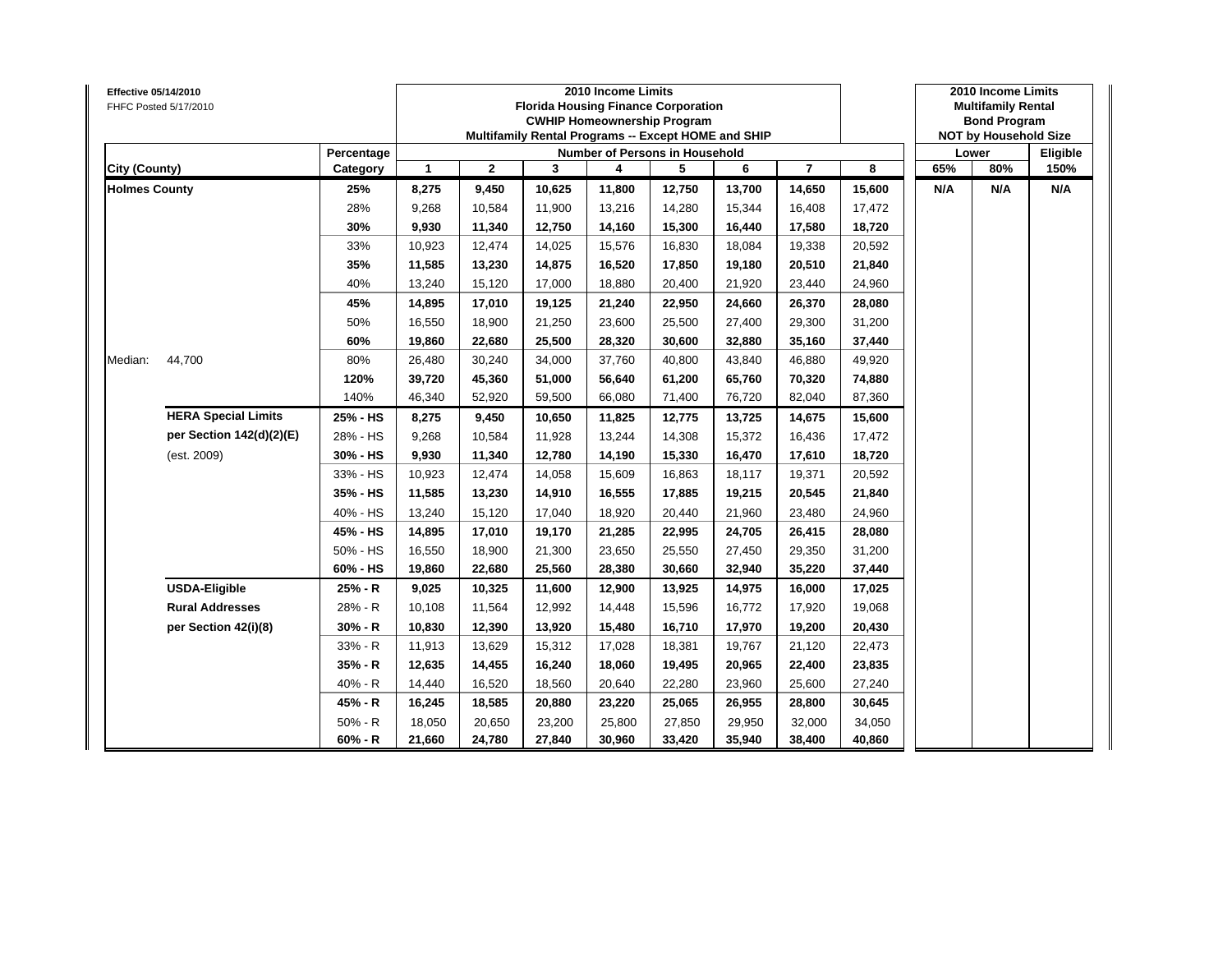| <b>Effective 05/14/2010</b> | FHFC Posted 5/17/2010  |            |        |              |        | 2010 Income Limits<br><b>Florida Housing Finance Corporation</b><br><b>CWHIP Homeownership Program</b><br>Multifamily Rental Programs -- Except HOME and SHIP |        |        |        |        |     | 2010 Income Limits<br><b>Multifamily Rental</b><br><b>Bond Program</b><br><b>NOT by Household Size</b> |          |
|-----------------------------|------------------------|------------|--------|--------------|--------|---------------------------------------------------------------------------------------------------------------------------------------------------------------|--------|--------|--------|--------|-----|--------------------------------------------------------------------------------------------------------|----------|
|                             |                        | Percentage |        |              |        | Number of Persons in Household                                                                                                                                |        |        |        |        |     | Lower                                                                                                  | Eligible |
| City (County)               |                        | Category   | 1      | $\mathbf{2}$ | 3      | 4                                                                                                                                                             | 5      | 6      | 7      | 8      | 65% | 80%                                                                                                    | 150%     |
| <b>Jackson County</b>       |                        | 25%        | 8,300  | 9,500        | 10,675 | 11,850                                                                                                                                                        | 12,800 | 13,750 | 14,700 | 15,650 | N/A | N/A                                                                                                    | N/A      |
|                             |                        | 28%        | 9,296  | 10,640       | 11,956 | 13,272                                                                                                                                                        | 14,336 | 15,400 | 16,464 | 17,528 |     |                                                                                                        |          |
|                             |                        | 30%        | 9,960  | 11,400       | 12,810 | 14,220                                                                                                                                                        | 15,360 | 16,500 | 17,640 | 18,780 |     |                                                                                                        |          |
|                             |                        | 33%        | 10,956 | 12,540       | 14,091 | 15,642                                                                                                                                                        | 16,896 | 18,150 | 19,404 | 20,658 |     |                                                                                                        |          |
|                             |                        | 35%        | 11,620 | 13,300       | 14.945 | 16,590                                                                                                                                                        | 17,920 | 19,250 | 20,580 | 21,910 |     |                                                                                                        |          |
|                             |                        | 40%        | 13,280 | 15,200       | 17,080 | 18,960                                                                                                                                                        | 20,480 | 22,000 | 23,520 | 25,040 |     |                                                                                                        |          |
|                             |                        | 45%        | 14,940 | 17,100       | 19,215 | 21,330                                                                                                                                                        | 23,040 | 24.750 | 26,460 | 28,170 |     |                                                                                                        |          |
|                             |                        | 50%        | 16,600 | 19,000       | 21,350 | 23,700                                                                                                                                                        | 25,600 | 27,500 | 29,400 | 31,300 |     |                                                                                                        |          |
|                             |                        | 60%        | 19,920 | 22,800       | 25,620 | 28,440                                                                                                                                                        | 30,720 | 33.000 | 35,280 | 37,560 |     |                                                                                                        |          |
| Median:                     | 47,400                 | 80%        | 26,560 | 30,400       | 34,160 | 37,920                                                                                                                                                        | 40,960 | 44,000 | 47,040 | 50,080 |     |                                                                                                        |          |
|                             |                        | 120%       | 39,840 | 45,600       | 51.240 | 56,880                                                                                                                                                        | 61,440 | 66.000 | 70,560 | 75,120 |     |                                                                                                        |          |
|                             |                        | 140%       | 46,480 | 53,200       | 59,780 | 66,360                                                                                                                                                        | 71,680 | 77,000 | 82,320 | 87,640 |     |                                                                                                        |          |
|                             | <b>USDA-Eligible</b>   | 25% - R    | 9,025  | 10,325       | 11,600 | 12,900                                                                                                                                                        | 13,925 | 14,975 | 16,000 | 17,025 |     |                                                                                                        |          |
|                             | <b>Rural Addresses</b> | 28% - R    | 10,108 | 11,564       | 12,992 | 14,448                                                                                                                                                        | 15,596 | 16,772 | 17,920 | 19,068 |     |                                                                                                        |          |
|                             | per Section 42(i)(8)   | $30% - R$  | 10,830 | 12,390       | 13,920 | 15,480                                                                                                                                                        | 16,710 | 17,970 | 19,200 | 20,430 |     |                                                                                                        |          |
|                             |                        | 33% - R    | 11,913 | 13,629       | 15,312 | 17,028                                                                                                                                                        | 18,381 | 19,767 | 21,120 | 22,473 |     |                                                                                                        |          |
|                             |                        | 35% - R    | 12,635 | 14,455       | 16,240 | 18,060                                                                                                                                                        | 19,495 | 20,965 | 22,400 | 23,835 |     |                                                                                                        |          |
|                             |                        | 40% - R    | 14,440 | 16,520       | 18.560 | 20,640                                                                                                                                                        | 22,280 | 23,960 | 25,600 | 27,240 |     |                                                                                                        |          |
|                             |                        | 45% - R    | 16,245 | 18,585       | 20.880 | 23,220                                                                                                                                                        | 25,065 | 26.955 | 28,800 | 30,645 |     |                                                                                                        |          |
|                             |                        | $50% - R$  | 18,050 | 20,650       | 23,200 | 25,800                                                                                                                                                        | 27,850 | 29,950 | 32,000 | 34,050 |     |                                                                                                        |          |
|                             |                        | $60% - R$  | 21,660 | 24,780       | 27,840 | 30,960                                                                                                                                                        | 33,420 | 35,940 | 38,400 | 40,860 |     |                                                                                                        |          |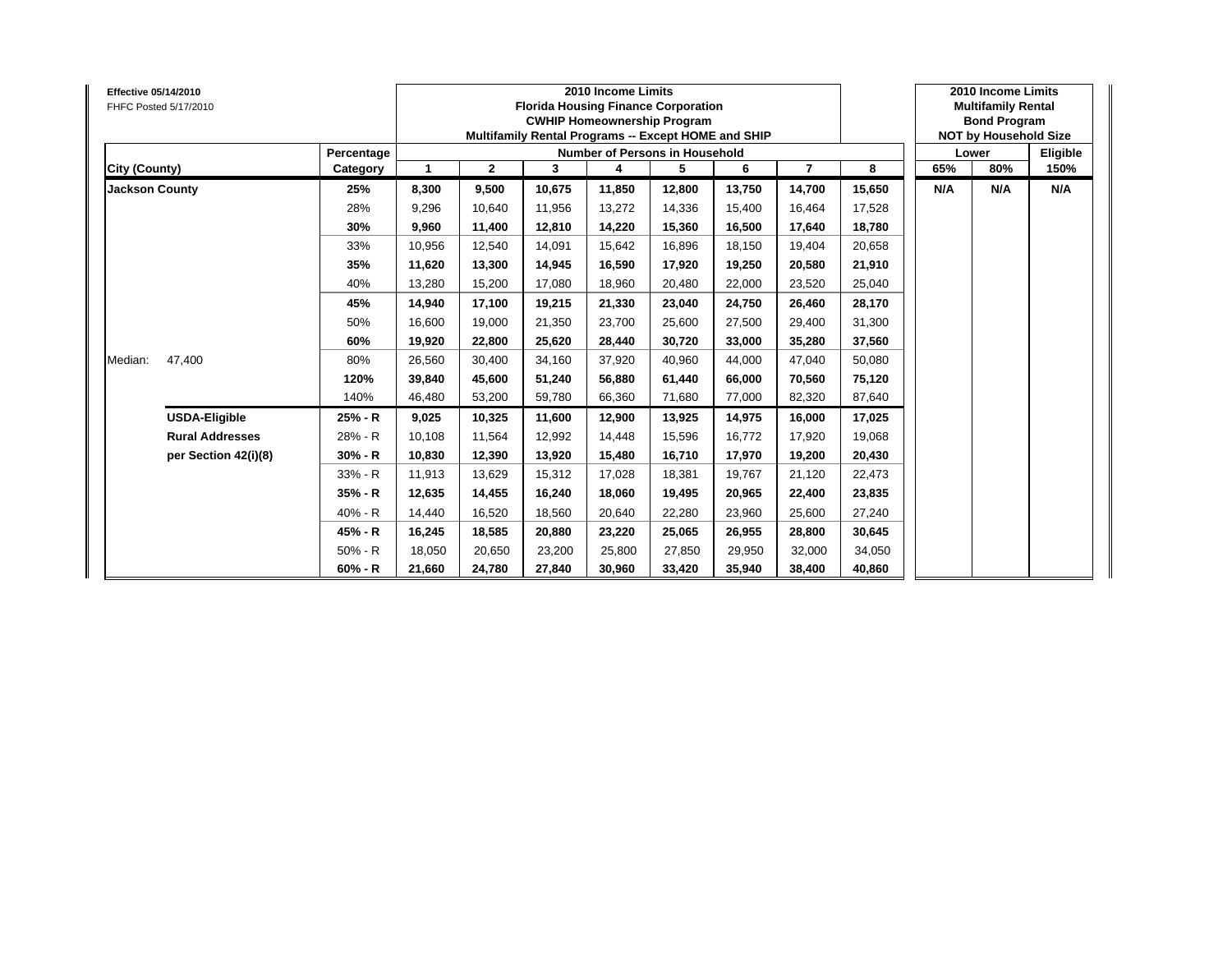| <b>Effective 05/14/2010</b> | FHFC Posted 5/17/2010  |            |        |              |        | 2010 Income Limits<br><b>Florida Housing Finance Corporation</b><br><b>CWHIP Homeownership Program</b><br>Multifamily Rental Programs -- Except HOME and SHIP |        |        |        |        |     | 2010 Income Limits<br><b>Multifamily Rental</b><br><b>Bond Program</b><br><b>NOT by Household Size</b> |          |
|-----------------------------|------------------------|------------|--------|--------------|--------|---------------------------------------------------------------------------------------------------------------------------------------------------------------|--------|--------|--------|--------|-----|--------------------------------------------------------------------------------------------------------|----------|
|                             |                        | Percentage |        |              |        | Number of Persons in Household                                                                                                                                |        |        |        |        |     | Lower                                                                                                  | Eligible |
| City (County)               |                        | Category   | 1      | $\mathbf{2}$ | 3      | 4                                                                                                                                                             | 5      | 6      | 7      | 8      | 65% | 80%                                                                                                    | 150%     |
| <b>Lafayette County</b>     |                        | 25%        | 8,275  | 9,450        | 10,625 | 11,800                                                                                                                                                        | 12,750 | 13,700 | 14,650 | 15,600 | N/A | N/A                                                                                                    | N/A      |
|                             |                        | 28%        | 9,268  | 10,584       | 11,900 | 13,216                                                                                                                                                        | 14,280 | 15,344 | 16,408 | 17,472 |     |                                                                                                        |          |
|                             |                        | 30%        | 9,930  | 11,340       | 12,750 | 14,160                                                                                                                                                        | 15,300 | 16,440 | 17,580 | 18,720 |     |                                                                                                        |          |
|                             |                        | 33%        | 10,923 | 12,474       | 14,025 | 15,576                                                                                                                                                        | 16,830 | 18,084 | 19,338 | 20,592 |     |                                                                                                        |          |
|                             |                        | 35%        | 11,585 | 13,230       | 14,875 | 16,520                                                                                                                                                        | 17,850 | 19.180 | 20,510 | 21,840 |     |                                                                                                        |          |
|                             |                        | 40%        | 13,240 | 15,120       | 17,000 | 18,880                                                                                                                                                        | 20,400 | 21,920 | 23,440 | 24,960 |     |                                                                                                        |          |
|                             |                        | 45%        | 14,895 | 17,010       | 19.125 | 21,240                                                                                                                                                        | 22,950 | 24.660 | 26,370 | 28,080 |     |                                                                                                        |          |
|                             |                        | 50%        | 16,550 | 18,900       | 21,250 | 23,600                                                                                                                                                        | 25,500 | 27,400 | 29,300 | 31,200 |     |                                                                                                        |          |
|                             |                        | 60%        | 19,860 | 22,680       | 25,500 | 28,320                                                                                                                                                        | 30,600 | 32,880 | 35,160 | 37,440 |     |                                                                                                        |          |
| Median:                     | 45,600                 | 80%        | 26,480 | 30,240       | 34,000 | 37,760                                                                                                                                                        | 40,800 | 43,840 | 46,880 | 49,920 |     |                                                                                                        |          |
|                             |                        | 120%       | 39,720 | 45,360       | 51,000 | 56,640                                                                                                                                                        | 61,200 | 65.760 | 70,320 | 74,880 |     |                                                                                                        |          |
|                             |                        | 140%       | 46,340 | 52,920       | 59,500 | 66,080                                                                                                                                                        | 71,400 | 76,720 | 82,040 | 87,360 |     |                                                                                                        |          |
|                             | <b>USDA-Eligible</b>   | 25% - R    | 9,025  | 10,325       | 11,600 | 12,900                                                                                                                                                        | 13,925 | 14,975 | 16,000 | 17,025 |     |                                                                                                        |          |
|                             | <b>Rural Addresses</b> | 28% - R    | 10,108 | 11,564       | 12,992 | 14,448                                                                                                                                                        | 15,596 | 16,772 | 17,920 | 19,068 |     |                                                                                                        |          |
|                             | per Section 42(i)(8)   | $30% - R$  | 10,830 | 12,390       | 13,920 | 15,480                                                                                                                                                        | 16,710 | 17,970 | 19,200 | 20,430 |     |                                                                                                        |          |
|                             |                        | 33% - R    | 11,913 | 13,629       | 15,312 | 17,028                                                                                                                                                        | 18,381 | 19,767 | 21,120 | 22,473 |     |                                                                                                        |          |
|                             |                        | 35% - R    | 12,635 | 14,455       | 16,240 | 18,060                                                                                                                                                        | 19,495 | 20,965 | 22,400 | 23,835 |     |                                                                                                        |          |
|                             |                        | 40% - R    | 14,440 | 16,520       | 18.560 | 20,640                                                                                                                                                        | 22,280 | 23,960 | 25,600 | 27,240 |     |                                                                                                        |          |
|                             |                        | 45% - R    | 16,245 | 18,585       | 20.880 | 23,220                                                                                                                                                        | 25,065 | 26.955 | 28,800 | 30,645 |     |                                                                                                        |          |
|                             |                        | $50% - R$  | 18,050 | 20,650       | 23,200 | 25,800                                                                                                                                                        | 27,850 | 29,950 | 32,000 | 34,050 |     |                                                                                                        |          |
|                             |                        | $60% - R$  | 21,660 | 24,780       | 27,840 | 30,960                                                                                                                                                        | 33,420 | 35,940 | 38,400 | 40,860 |     |                                                                                                        |          |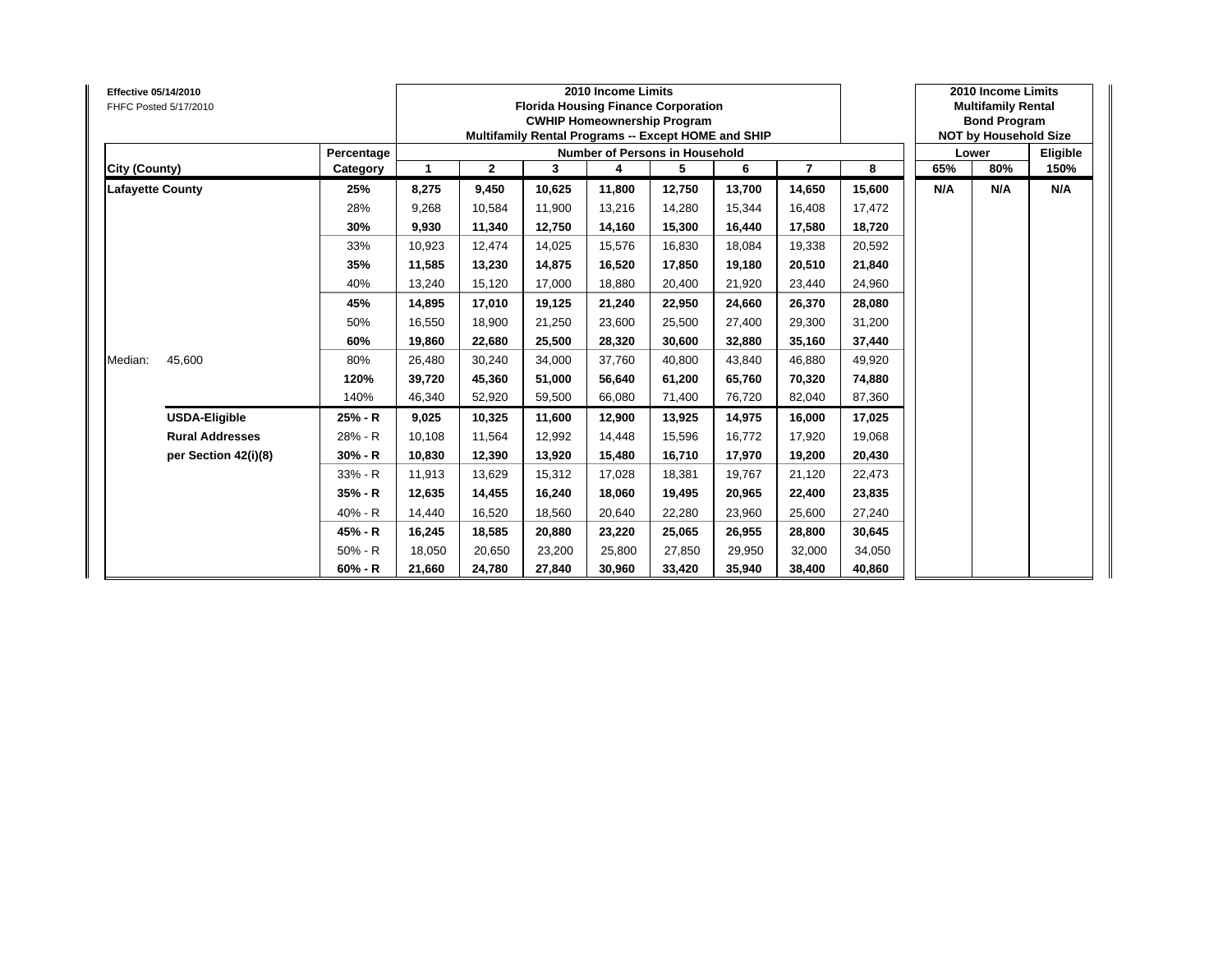| Effective 05/14/2010 | FHFC Posted 5/17/2010      |            |              |              |        | 2010 Income Limits<br><b>Florida Housing Finance Corporation</b><br><b>CWHIP Homeownership Program</b><br>Multifamily Rental Programs -- Except HOME and SHIP |        |        |                |        |     | 2010 Income Limits<br><b>Multifamily Rental</b><br><b>Bond Program</b><br><b>NOT by Household Size</b> |          |
|----------------------|----------------------------|------------|--------------|--------------|--------|---------------------------------------------------------------------------------------------------------------------------------------------------------------|--------|--------|----------------|--------|-----|--------------------------------------------------------------------------------------------------------|----------|
|                      |                            | Percentage |              |              |        | Number of Persons in Household                                                                                                                                |        |        |                |        |     | Lower                                                                                                  | Eligible |
| City (County)        |                            | Category   | $\mathbf{1}$ | $\mathbf{2}$ | 3      | 4                                                                                                                                                             | 5      | 6      | $\overline{7}$ | 8      | 65% | 80%                                                                                                    | 150%     |
| <b>Levy County</b>   |                            | 25%        | 8,275        | 9,450        | 10,625 | 11,800                                                                                                                                                        | 12,750 | 13,700 | 14,650         | 15,600 | N/A | N/A                                                                                                    | N/A      |
|                      |                            | 28%        | 9,268        | 10,584       | 11,900 | 13,216                                                                                                                                                        | 14,280 | 15,344 | 16,408         | 17,472 |     |                                                                                                        |          |
|                      |                            | 30%        | 9,930        | 11,340       | 12,750 | 14,160                                                                                                                                                        | 15,300 | 16,440 | 17,580         | 18,720 |     |                                                                                                        |          |
|                      |                            | 33%        | 10,923       | 12,474       | 14,025 | 15,576                                                                                                                                                        | 16,830 | 18,084 | 19,338         | 20,592 |     |                                                                                                        |          |
|                      |                            | 35%        | 11,585       | 13,230       | 14,875 | 16,520                                                                                                                                                        | 17,850 | 19,180 | 20,510         | 21,840 |     |                                                                                                        |          |
|                      |                            | 40%        | 13,240       | 15,120       | 17,000 | 18,880                                                                                                                                                        | 20,400 | 21,920 | 23,440         | 24,960 |     |                                                                                                        |          |
|                      |                            | 45%        | 14,895       | 17,010       | 19,125 | 21,240                                                                                                                                                        | 22,950 | 24,660 | 26,370         | 28,080 |     |                                                                                                        |          |
|                      |                            | 50%        | 16,550       | 18,900       | 21,250 | 23,600                                                                                                                                                        | 25,500 | 27,400 | 29,300         | 31,200 |     |                                                                                                        |          |
|                      |                            | 60%        | 19,860       | 22,680       | 25,500 | 28,320                                                                                                                                                        | 30,600 | 32,880 | 35,160         | 37,440 |     |                                                                                                        |          |
| Median:              | 40,200                     | 80%        | 26,480       | 30,240       | 34,000 | 37,760                                                                                                                                                        | 40,800 | 43,840 | 46,880         | 49,920 |     |                                                                                                        |          |
|                      |                            | 120%       | 39,720       | 45,360       | 51,000 | 56,640                                                                                                                                                        | 61,200 | 65,760 | 70,320         | 74,880 |     |                                                                                                        |          |
|                      |                            | 140%       | 46,340       | 52,920       | 59,500 | 66,080                                                                                                                                                        | 71,400 | 76,720 | 82,040         | 87,360 |     |                                                                                                        |          |
|                      | <b>HERA Special Limits</b> | 25% - HS   | 8,325        | 9,500        | 10,700 | 11,875                                                                                                                                                        | 12,825 | 13,775 | 14,725         | 15,675 |     |                                                                                                        |          |
|                      | per Section 142(d)(2)(E)   | 28% - HS   | 9,324        | 10.640       | 11,984 | 13,300                                                                                                                                                        | 14,364 | 15,428 | 16,492         | 17,556 |     |                                                                                                        |          |
|                      | (est. 2009)                | 30% - HS   | 9,990        | 11,400       | 12,840 | 14,250                                                                                                                                                        | 15,390 | 16,530 | 17,670         | 18,810 |     |                                                                                                        |          |
|                      |                            | 33% - HS   | 10,989       | 12,540       | 14,124 | 15,675                                                                                                                                                        | 16,929 | 18,183 | 19,437         | 20,691 |     |                                                                                                        |          |
|                      |                            | 35% - HS   | 11,655       | 13,300       | 14,980 | 16,625                                                                                                                                                        | 17,955 | 19,285 | 20,615         | 21,945 |     |                                                                                                        |          |
|                      |                            | 40% - HS   | 13,320       | 15,200       | 17,120 | 19,000                                                                                                                                                        | 20,520 | 22,040 | 23,560         | 25,080 |     |                                                                                                        |          |
|                      |                            | 45% - HS   | 14,985       | 17,100       | 19,260 | 21,375                                                                                                                                                        | 23,085 | 24,795 | 26,505         | 28,215 |     |                                                                                                        |          |
|                      |                            | 50% - HS   | 16,650       | 19,000       | 21,400 | 23,750                                                                                                                                                        | 25,650 | 27,550 | 29,450         | 31,350 |     |                                                                                                        |          |
|                      |                            | 60% - HS   | 19,980       | 22,800       | 25,680 | 28,500                                                                                                                                                        | 30,780 | 33,060 | 35,340         | 37,620 |     |                                                                                                        |          |
|                      | <b>USDA-Eligible</b>       | 25% - R    | 9,025        | 10,325       | 11,600 | 12,900                                                                                                                                                        | 13,925 | 14,975 | 16,000         | 17,025 |     |                                                                                                        |          |
|                      | <b>Rural Addresses</b>     | 28% - R    | 10,108       | 11,564       | 12,992 | 14,448                                                                                                                                                        | 15,596 | 16,772 | 17,920         | 19,068 |     |                                                                                                        |          |
|                      | per Section 42(i)(8)       | 30% - R    | 10,830       | 12,390       | 13,920 | 15,480                                                                                                                                                        | 16,710 | 17,970 | 19,200         | 20,430 |     |                                                                                                        |          |
|                      |                            | 33% - R    | 11,913       | 13,629       | 15,312 | 17,028                                                                                                                                                        | 18,381 | 19,767 | 21,120         | 22,473 |     |                                                                                                        |          |
|                      |                            | $35% - R$  | 12,635       | 14,455       | 16,240 | 18,060                                                                                                                                                        | 19,495 | 20,965 | 22,400         | 23,835 |     |                                                                                                        |          |
|                      |                            | 40% - R    | 14,440       | 16,520       | 18,560 | 20,640                                                                                                                                                        | 22,280 | 23,960 | 25,600         | 27,240 |     |                                                                                                        |          |
|                      |                            | 45% - R    | 16,245       | 18,585       | 20,880 | 23,220                                                                                                                                                        | 25,065 | 26,955 | 28,800         | 30,645 |     |                                                                                                        |          |
|                      |                            | $50% - R$  | 18,050       | 20,650       | 23,200 | 25,800                                                                                                                                                        | 27,850 | 29,950 | 32,000         | 34,050 |     |                                                                                                        |          |
|                      |                            | $60% - R$  | 21,660       | 24,780       | 27,840 | 30,960                                                                                                                                                        | 33,420 | 35,940 | 38,400         | 40,860 |     |                                                                                                        |          |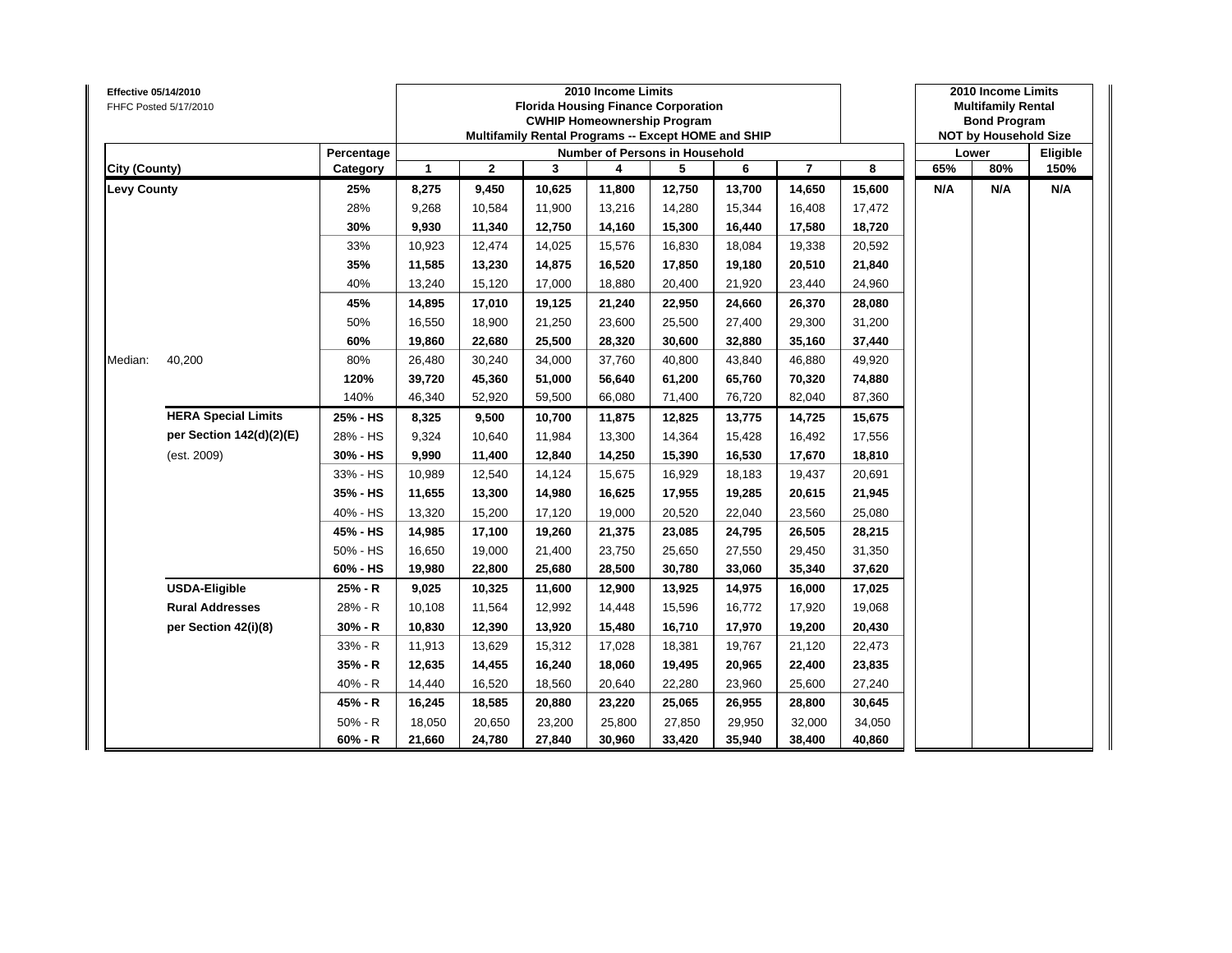| <b>Effective 05/14/2010</b> | FHFC Posted 5/17/2010  |            |        |              |        | 2010 Income Limits<br><b>Florida Housing Finance Corporation</b><br><b>CWHIP Homeownership Program</b><br>Multifamily Rental Programs -- Except HOME and SHIP |        |        |                |        |     | 2010 Income Limits<br><b>Multifamily Rental</b><br><b>Bond Program</b><br><b>NOT by Household Size</b> |          |
|-----------------------------|------------------------|------------|--------|--------------|--------|---------------------------------------------------------------------------------------------------------------------------------------------------------------|--------|--------|----------------|--------|-----|--------------------------------------------------------------------------------------------------------|----------|
|                             |                        | Percentage |        |              |        | <b>Number of Persons in Household</b>                                                                                                                         |        |        |                |        |     | Lower                                                                                                  | Eligible |
| City (County)               |                        | Category   | 1      | $\mathbf{2}$ | 3      | 4                                                                                                                                                             | 5      | 6      | $\overline{7}$ | 8      | 65% | 80%                                                                                                    | 150%     |
| <b>Liberty County</b>       |                        | 25%        | 8,275  | 9,450        | 10,625 | 11,800                                                                                                                                                        | 12,750 | 13,700 | 14,650         | 15,600 | N/A | N/A                                                                                                    | N/A      |
|                             |                        | 28%        | 9,268  | 10,584       | 11,900 | 13,216                                                                                                                                                        | 14,280 | 15,344 | 16,408         | 17,472 |     |                                                                                                        |          |
|                             |                        | 30%        | 9,930  | 11,340       | 12,750 | 14,160                                                                                                                                                        | 15,300 | 16,440 | 17,580         | 18,720 |     |                                                                                                        |          |
|                             |                        | 33%        | 10,923 | 12,474       | 14,025 | 15,576                                                                                                                                                        | 16,830 | 18,084 | 19,338         | 20,592 |     |                                                                                                        |          |
|                             |                        | 35%        | 11,585 | 13,230       | 14.875 | 16,520                                                                                                                                                        | 17,850 | 19.180 | 20,510         | 21,840 |     |                                                                                                        |          |
|                             |                        | 40%        | 13,240 | 15,120       | 17,000 | 18,880                                                                                                                                                        | 20,400 | 21,920 | 23,440         | 24,960 |     |                                                                                                        |          |
|                             |                        | 45%        | 14,895 | 17,010       | 19,125 | 21,240                                                                                                                                                        | 22,950 | 24,660 | 26,370         | 28,080 |     |                                                                                                        |          |
|                             |                        | 50%        | 16,550 | 18,900       | 21,250 | 23,600                                                                                                                                                        | 25,500 | 27,400 | 29,300         | 31,200 |     |                                                                                                        |          |
|                             |                        | 60%        | 19,860 | 22,680       | 25,500 | 28,320                                                                                                                                                        | 30,600 | 32,880 | 35,160         | 37,440 |     |                                                                                                        |          |
| Median:                     | 44,600                 | 80%        | 26,480 | 30,240       | 34,000 | 37,760                                                                                                                                                        | 40,800 | 43.840 | 46,880         | 49,920 |     |                                                                                                        |          |
|                             |                        | 120%       | 39,720 | 45,360       | 51.000 | 56,640                                                                                                                                                        | 61,200 | 65.760 | 70,320         | 74,880 |     |                                                                                                        |          |
|                             |                        | 140%       | 46,340 | 52,920       | 59,500 | 66,080                                                                                                                                                        | 71,400 | 76,720 | 82,040         | 87,360 |     |                                                                                                        |          |
|                             | <b>USDA-Eligible</b>   | 25% - R    | 9,025  | 10,325       | 11,600 | 12,900                                                                                                                                                        | 13,925 | 14,975 | 16,000         | 17,025 |     |                                                                                                        |          |
|                             | <b>Rural Addresses</b> | 28% - R    | 10,108 | 11,564       | 12,992 | 14,448                                                                                                                                                        | 15,596 | 16,772 | 17,920         | 19,068 |     |                                                                                                        |          |
|                             | per Section 42(i)(8)   | $30% - R$  | 10,830 | 12,390       | 13.920 | 15,480                                                                                                                                                        | 16,710 | 17.970 | 19,200         | 20,430 |     |                                                                                                        |          |
|                             |                        | 33% - R    | 11,913 | 13,629       | 15,312 | 17,028                                                                                                                                                        | 18,381 | 19,767 | 21,120         | 22,473 |     |                                                                                                        |          |
|                             |                        | 35% - R    | 12,635 | 14,455       | 16,240 | 18,060                                                                                                                                                        | 19,495 | 20,965 | 22,400         | 23,835 |     |                                                                                                        |          |
|                             |                        | 40% - R    | 14,440 | 16,520       | 18,560 | 20,640                                                                                                                                                        | 22,280 | 23,960 | 25,600         | 27,240 |     |                                                                                                        |          |
|                             |                        | 45% - R    | 16,245 | 18,585       | 20,880 | 23,220                                                                                                                                                        | 25,065 | 26,955 | 28,800         | 30,645 |     |                                                                                                        |          |
|                             |                        | $50% - R$  | 18,050 | 20,650       | 23,200 | 25,800                                                                                                                                                        | 27,850 | 29,950 | 32,000         | 34,050 |     |                                                                                                        |          |
|                             |                        | $60% - R$  | 21,660 | 24,780       | 27,840 | 30,960                                                                                                                                                        | 33,420 | 35,940 | 38,400         | 40,860 |     |                                                                                                        |          |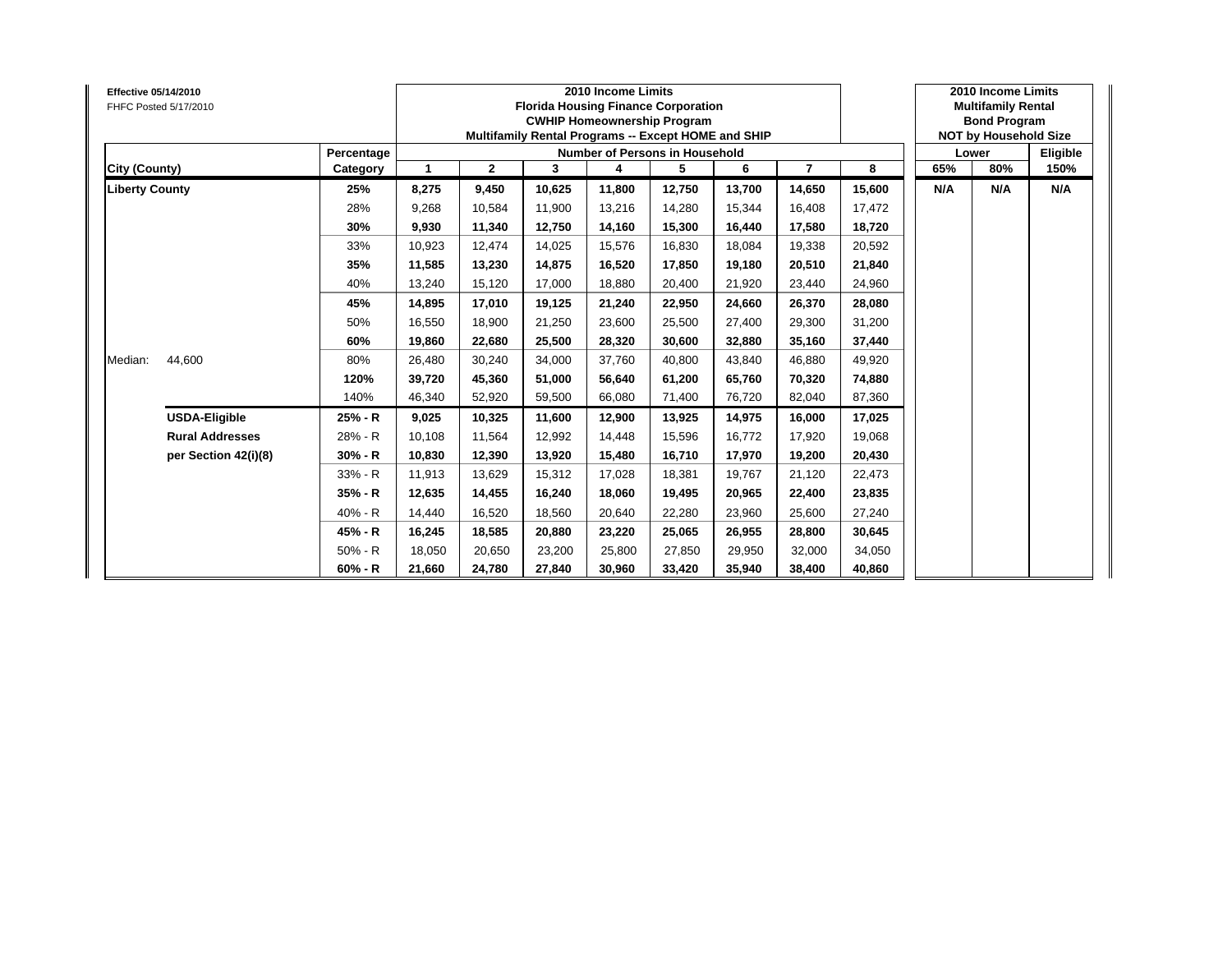| Effective 05/14/2010<br>FHFC Posted 5/17/2010 |                        |            |        |              | <b>Florida Housing Finance Corporation</b><br>Multifamily Rental Programs -- Except HOME and SHIP | 2010 Income Limits | <b>CWHIP Homeownership Program</b> |         |                |         |     | 2010 Income Limits<br><b>Multifamily Rental</b><br><b>Bond Program</b><br><b>NOT by Household Size</b> |          |
|-----------------------------------------------|------------------------|------------|--------|--------------|---------------------------------------------------------------------------------------------------|--------------------|------------------------------------|---------|----------------|---------|-----|--------------------------------------------------------------------------------------------------------|----------|
|                                               |                        | Percentage |        |              |                                                                                                   |                    | Number of Persons in Household     |         |                |         |     | 80%<br>N/A<br>N/A                                                                                      | Eligible |
| City (County)                                 |                        | Category   | 1      | $\mathbf{2}$ | 3                                                                                                 | 4                  | 5                                  | 6       | $\overline{7}$ | 8       | 65% |                                                                                                        | 150%     |
| <b>Madison County</b>                         |                        | 25%        | 8,275  | 9,450        | 10,625                                                                                            | 11,800             | 12,750                             | 13,700  | 14,650         | 15,600  | N/A |                                                                                                        | N/A      |
|                                               |                        | 28%        | 9,268  | 10,584       | 11,900                                                                                            | 13,216             | 14,280                             | 15,344  | 16,408         | 17,472  |     |                                                                                                        |          |
|                                               |                        | 30%        | 9,930  | 11,340       | 12,750                                                                                            | 14,160             | 15,300                             | 16,440  | 17,580         | 18,720  |     |                                                                                                        |          |
|                                               |                        | 33%        | 10,923 | 12,474       | 14,025                                                                                            | 15,576             | 16,830                             | 18,084  | 19,338         | 20,592  |     |                                                                                                        |          |
|                                               |                        | 35%        | 11,585 | 13,230       | 14,875                                                                                            | 16,520             | 17,850                             | 19,180  | 20,510         | 21,840  |     |                                                                                                        |          |
|                                               |                        | 40%        | 13,240 | 15,120       | 17,000                                                                                            | 18,880             | 20,400                             | 21,920  | 23,440         | 24,960  |     |                                                                                                        |          |
|                                               |                        | 45%        | 14,895 | 17,010       | 19,125                                                                                            | 21,240             | 22,950                             | 24,660  | 26,370         | 28,080  |     |                                                                                                        |          |
|                                               |                        | 50%        | 16,550 | 18,900       | 21,250                                                                                            | 23,600             | 25,500                             | 27,400  | 29,300         | 31,200  |     |                                                                                                        |          |
|                                               |                        | 60%        | 19,860 | 22,680       | 25,500                                                                                            | 28,320             | 30,600                             | 32,880  | 35,160         | 37,440  |     |                                                                                                        |          |
| Median:                                       | 41,300                 | 80%        | 26,480 | 30,240       | 34,000                                                                                            | 37,760             | 40,800                             | 43,840  | 46,880         | 49,920  |     |                                                                                                        |          |
|                                               |                        | 120%       | 39,720 | 45,360       | 51,000                                                                                            | 56,640             | 61,200                             | 65,760  | 70,320         | 74,880  |     |                                                                                                        |          |
|                                               |                        | 140%       | 46,340 | 52,920       | 59,500                                                                                            | 66,080             | 71,400                             | 76,720  | 82,040         | 87,360  |     |                                                                                                        |          |
|                                               | <b>USDA-Eligible</b>   | 25% - R    | 9,025  | 10,325       | 11,600                                                                                            | 12,900             | 13,925                             | 14,975  | 16,000         | 17,025  |     |                                                                                                        |          |
|                                               | <b>Rural Addresses</b> | 28% - R    | 10,108 | 11,564       | 12,992                                                                                            | 14,448             | 15,596                             | 16,772  | 17,920         | 19,068  |     |                                                                                                        |          |
|                                               | per Section 42(i)(8)   | 30% - R    | 10,830 | 12,390       | 13,920                                                                                            | 15,480             | 16,710                             | 17,970  | 19,200         | 20,430  |     |                                                                                                        |          |
|                                               |                        | 33% - R    | 11,913 | 13,629       | 15,312                                                                                            | 17,028             | 18,381                             | 19,767  | 21,120         | 22,473  |     |                                                                                                        |          |
|                                               |                        | 35% - R    | 12,635 | 14,455       | 16,240                                                                                            | 18,060             | 19,495                             | 20,965  | 22,400         | 23,835  |     |                                                                                                        |          |
|                                               |                        | 40% - R    | 14,440 | 16,520       | 18,560                                                                                            | 20,640             | 22,280                             | 23,960  | 25,600         | 27,240  |     |                                                                                                        |          |
|                                               |                        | 45% - R    | 16,245 | 18,585       | 20,880                                                                                            | 23,220             | 25,065                             | 26,955  | 28,800         | 30,645  |     |                                                                                                        |          |
|                                               |                        | $50% - R$  | 18,050 | 20,650       | 23,200                                                                                            | 25,800             | 27,850                             | 29,950  | 32,000         | 34,050  |     |                                                                                                        |          |
|                                               |                        | 60% - R    | 21,660 | 24,780       | 27,840                                                                                            | 30,960             | 33,420                             | 35,940  | 38,400         | 40,860  |     |                                                                                                        |          |
| <b>Monroe County</b>                          |                        | 25%        | 13,825 | 15,800       | 17,775                                                                                            | 19,725             | 21,325                             | 22,900  | 24,475         | 26,050  | N/A |                                                                                                        | N/A      |
|                                               |                        | 28%        | 15,484 | 17,696       | 19,908                                                                                            | 22,092             | 23,884                             | 25,648  | 27,412         | 29,176  |     |                                                                                                        |          |
|                                               |                        | 30%        | 16,590 | 18,960       | 21,330                                                                                            | 23,670             | 25,590                             | 27,480  | 29,370         | 31,260  |     | Lower                                                                                                  |          |
|                                               |                        | 33%        | 18,249 | 20,856       | 23,463                                                                                            | 26,037             | 28,149                             | 30,228  | 32,307         | 34,386  |     |                                                                                                        |          |
|                                               |                        | 35%        | 19,355 | 22,120       | 24,885                                                                                            | 27,615             | 29,855                             | 32,060  | 34,265         | 36,470  |     |                                                                                                        |          |
|                                               |                        | 40%        | 22,120 | 25,280       | 28,440                                                                                            | 31,560             | 34,120                             | 36,640  | 39,160         | 41,680  |     |                                                                                                        |          |
|                                               |                        | 45%        | 24,885 | 28,440       | 31,995                                                                                            | 35,505             | 38,385                             | 41,220  | 44,055         | 46,890  |     |                                                                                                        |          |
|                                               |                        | 50%        | 27,650 | 31,600       | 35,550                                                                                            | 39,450             | 42,650                             | 45,800  | 48,950         | 52,100  |     |                                                                                                        |          |
|                                               |                        | 60%        | 33,180 | 37,920       | 42,660                                                                                            | 47,340             | 51,180                             | 54,960  | 58,740         | 62,520  |     |                                                                                                        |          |
| Median:                                       | 68,400                 | 80%        | 44,240 | 50,560       | 56,880                                                                                            | 63,120             | 68,240                             | 73,280  | 78,320         | 83,360  |     |                                                                                                        |          |
|                                               |                        | 120%       | 66,360 | 75,840       | 85,320                                                                                            | 94,680             | 102,360                            | 109,920 | 117,480        | 125,040 |     |                                                                                                        |          |
|                                               |                        | 140%       | 77,420 | 88,480       | 99,540                                                                                            | 110,460            | 119,420                            | 128,240 | 137,060        | 145,880 |     |                                                                                                        |          |
|                                               |                        | 150%       | 82,950 | 94,800       | 106,650                                                                                           | 118,350            | 127,950                            | 137,400 | 146,850        | 156,300 |     |                                                                                                        |          |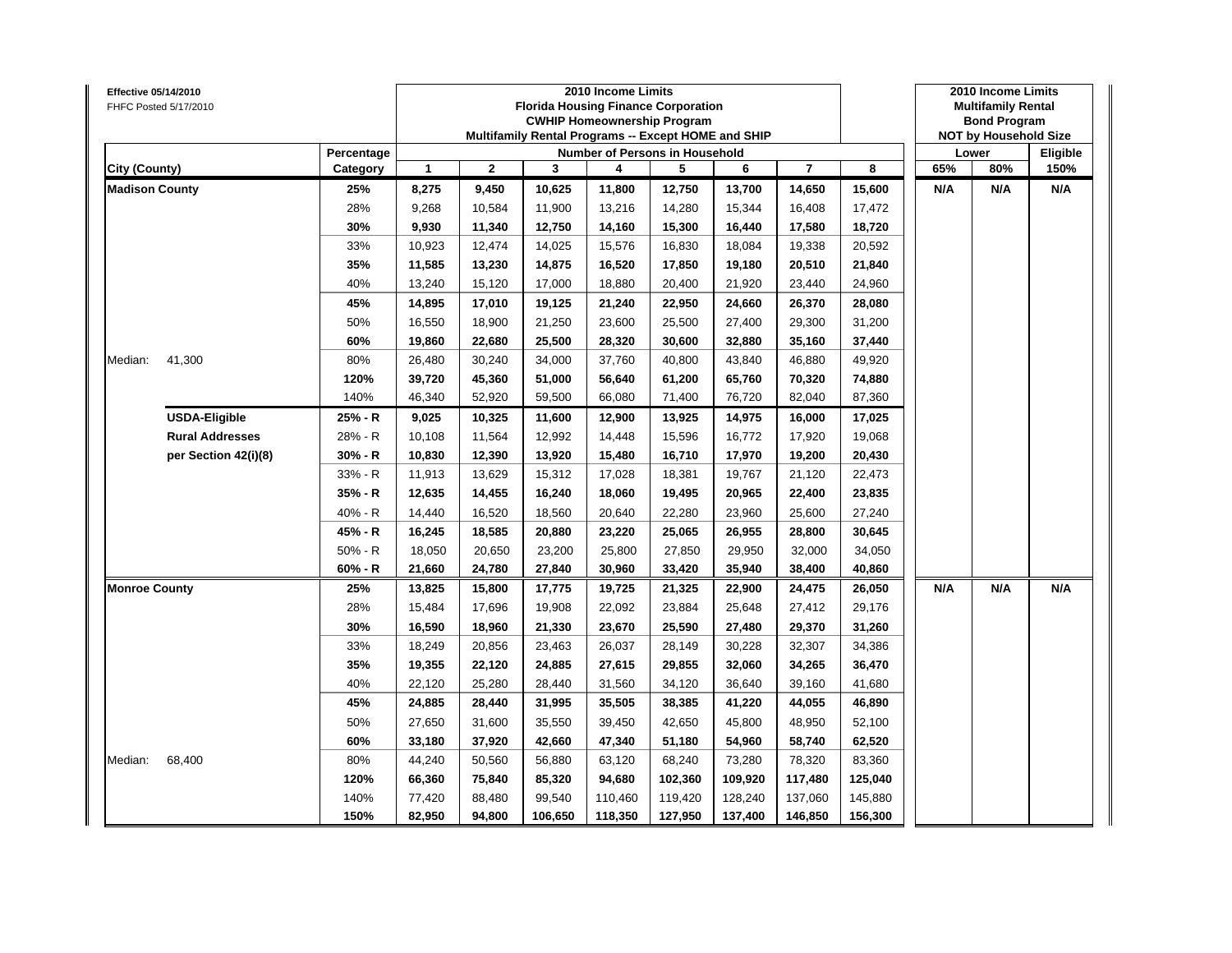| <b>Effective 05/14/2010</b> | FHFC Posted 5/17/2010    |            |        |              |        | 2010 Income Limits<br><b>Florida Housing Finance Corporation</b><br><b>CWHIP Homeownership Program</b><br>Multifamily Rental Programs -- Except HOME and SHIP |        |        |                |        |     | 2010 Income Limits<br><b>Multifamily Rental</b><br><b>Bond Program</b><br><b>NOT by Household Size</b> |          |
|-----------------------------|--------------------------|------------|--------|--------------|--------|---------------------------------------------------------------------------------------------------------------------------------------------------------------|--------|--------|----------------|--------|-----|--------------------------------------------------------------------------------------------------------|----------|
|                             |                          | Percentage |        |              |        | Number of Persons in Household                                                                                                                                |        |        |                |        |     | Lower                                                                                                  | Eligible |
| City (County)               |                          | Category   | 1      | $\mathbf{2}$ | 3      | 4                                                                                                                                                             | 5      | 6      | $\overline{7}$ | 8      | 65% | 80%                                                                                                    | 150%     |
|                             | <b>Okeechobee County</b> | 25%        | 8,275  | 9,450        | 10,625 | 11,800                                                                                                                                                        | 12,750 | 13,700 | 14,650         | 15,600 | N/A | N/A                                                                                                    | N/A      |
|                             |                          | 28%        | 9,268  | 10,584       | 11.900 | 13,216                                                                                                                                                        | 14,280 | 15,344 | 16,408         | 17,472 |     |                                                                                                        |          |
|                             |                          | 30%        | 9,930  | 11,340       | 12.750 | 14,160                                                                                                                                                        | 15,300 | 16.440 | 17,580         | 18,720 |     |                                                                                                        |          |
|                             |                          | 33%        | 10,923 | 12,474       | 14.025 | 15,576                                                                                                                                                        | 16,830 | 18,084 | 19,338         | 20,592 |     |                                                                                                        |          |
|                             |                          | 35%        | 11,585 | 13,230       | 14.875 | 16,520                                                                                                                                                        | 17,850 | 19.180 | 20,510         | 21,840 |     |                                                                                                        |          |
|                             |                          | 40%        | 13,240 | 15,120       | 17,000 | 18,880                                                                                                                                                        | 20,400 | 21,920 | 23,440         | 24,960 |     |                                                                                                        |          |
|                             |                          | 45%        | 14,895 | 17,010       | 19,125 | 21,240                                                                                                                                                        | 22,950 | 24,660 | 26,370         | 28,080 |     |                                                                                                        |          |
|                             |                          | 50%        | 16,550 | 18,900       | 21,250 | 23,600                                                                                                                                                        | 25,500 | 27,400 | 29,300         | 31,200 |     |                                                                                                        |          |
|                             |                          | 60%        | 19,860 | 22,680       | 25,500 | 28,320                                                                                                                                                        | 30,600 | 32,880 | 35,160         | 37,440 |     |                                                                                                        |          |
| Median:                     | 45,300                   | 80%        | 26,480 | 30,240       | 34,000 | 37,760                                                                                                                                                        | 40,800 | 43,840 | 46,880         | 49,920 |     |                                                                                                        |          |
|                             |                          | 120%       | 39,720 | 45,360       | 51.000 | 56,640                                                                                                                                                        | 61,200 | 65,760 | 70,320         | 74,880 |     |                                                                                                        |          |
|                             |                          | 140%       | 46,340 | 52,920       | 59,500 | 66,080                                                                                                                                                        | 71,400 | 76,720 | 82,040         | 87,360 |     |                                                                                                        |          |
|                             | <b>USDA-Eligible</b>     | 25% - R    | 9,025  | 10,325       | 11,600 | 12,900                                                                                                                                                        | 13,925 | 14,975 | 16,000         | 17,025 |     |                                                                                                        |          |
|                             | <b>Rural Addresses</b>   | 28% - R    | 10,108 | 11,564       | 12,992 | 14,448                                                                                                                                                        | 15,596 | 16,772 | 17,920         | 19,068 |     |                                                                                                        |          |
|                             | per Section 42(i)(8)     | $30% - R$  | 10,830 | 12,390       | 13,920 | 15,480                                                                                                                                                        | 16,710 | 17,970 | 19,200         | 20,430 |     |                                                                                                        |          |
|                             |                          | 33% - R    | 11,913 | 13,629       | 15,312 | 17,028                                                                                                                                                        | 18,381 | 19,767 | 21,120         | 22,473 |     |                                                                                                        |          |
|                             |                          | 35% - R    | 12,635 | 14,455       | 16,240 | 18,060                                                                                                                                                        | 19,495 | 20,965 | 22,400         | 23,835 |     |                                                                                                        |          |
|                             |                          | 40% - R    | 14,440 | 16,520       | 18.560 | 20,640                                                                                                                                                        | 22,280 | 23,960 | 25,600         | 27,240 |     |                                                                                                        |          |
|                             |                          | 45% - R    | 16,245 | 18,585       | 20,880 | 23,220                                                                                                                                                        | 25,065 | 26,955 | 28,800         | 30,645 |     |                                                                                                        |          |
|                             |                          | $50% - R$  | 18,050 | 20,650       | 23,200 | 25,800                                                                                                                                                        | 27,850 | 29,950 | 32,000         | 34,050 |     |                                                                                                        |          |
|                             |                          | $60% - R$  | 21,660 | 24,780       | 27,840 | 30,960                                                                                                                                                        | 33,420 | 35,940 | 38,400         | 40,860 |     |                                                                                                        |          |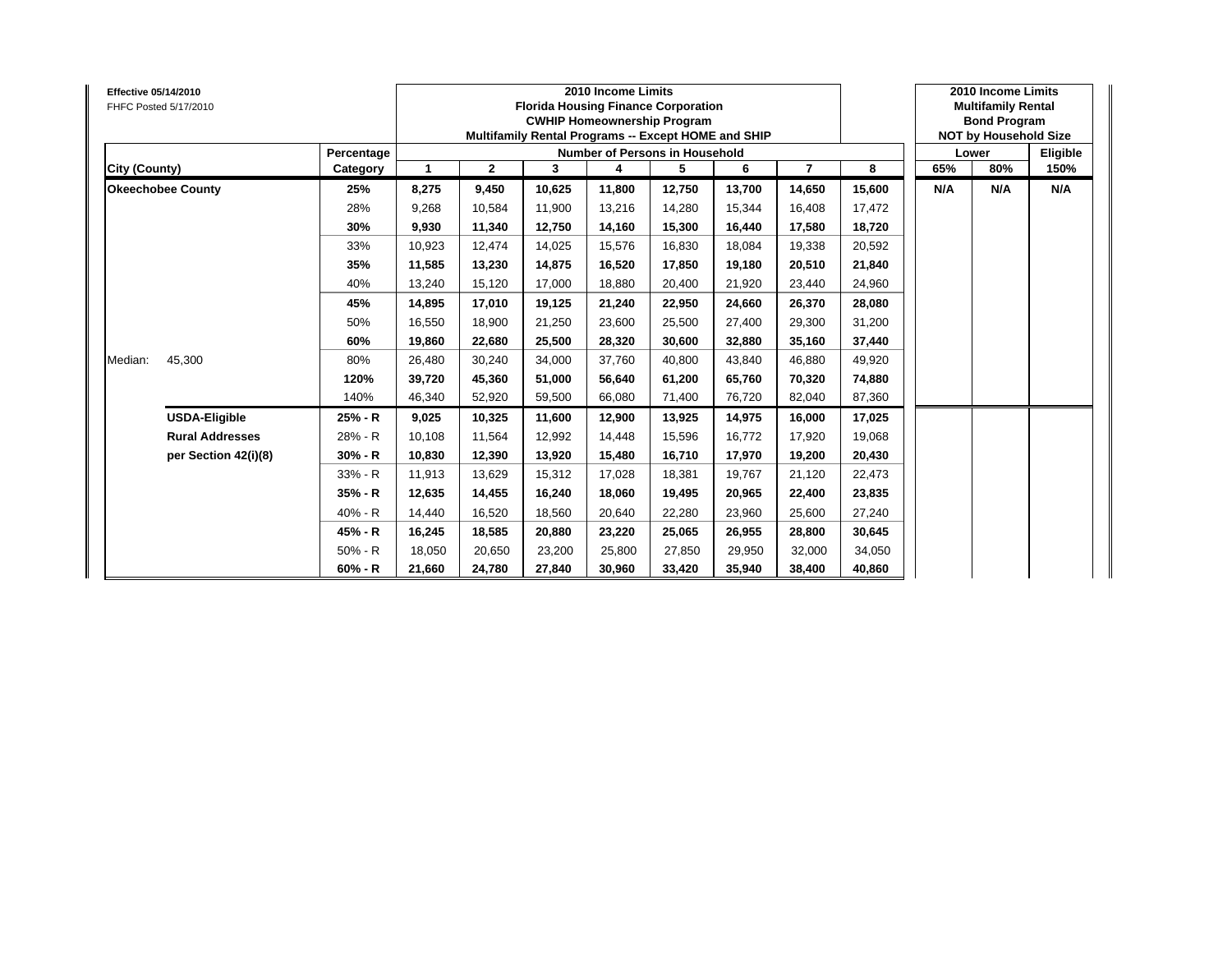| <b>Effective 05/14/2010</b> | FHFC Posted 5/17/2010      |            |              |              | <b>Florida Housing Finance Corporation</b><br>Multifamily Rental Programs -- Except HOME and SHIP | 2010 Income Limits<br><b>CWHIP Homeownership Program</b> |        |        |                |        |     | 2010 Income Limits<br><b>Multifamily Rental</b><br><b>Bond Program</b><br><b>NOT by Household Size</b><br>80%<br>N/A |          |
|-----------------------------|----------------------------|------------|--------------|--------------|---------------------------------------------------------------------------------------------------|----------------------------------------------------------|--------|--------|----------------|--------|-----|----------------------------------------------------------------------------------------------------------------------|----------|
|                             |                            | Percentage |              |              |                                                                                                   | Number of Persons in Household                           |        |        |                |        |     | Lower                                                                                                                | Eligible |
| City (County)               |                            | Category   | $\mathbf{1}$ | $\mathbf{2}$ | 3                                                                                                 | 4                                                        | 5      | 6      | $\overline{7}$ | 8      | 65% |                                                                                                                      | 150%     |
| <b>Putnam County</b>        |                            | 25%        | 8,275        | 9,450        | 10,625                                                                                            | 11,800                                                   | 12,750 | 13,700 | 14,650         | 15,600 | N/A |                                                                                                                      | N/A      |
|                             |                            | 28%        | 9,268        | 10,584       | 11,900                                                                                            | 13,216                                                   | 14,280 | 15,344 | 16,408         | 17,472 |     |                                                                                                                      |          |
|                             |                            | 30%        | 9,930        | 11,340       | 12,750                                                                                            | 14,160                                                   | 15,300 | 16,440 | 17,580         | 18,720 |     |                                                                                                                      |          |
|                             |                            | 33%        | 10,923       | 12,474       | 14,025                                                                                            | 15,576                                                   | 16,830 | 18,084 | 19,338         | 20,592 |     |                                                                                                                      |          |
|                             |                            | 35%        | 11,585       | 13,230       | 14,875                                                                                            | 16,520                                                   | 17,850 | 19,180 | 20,510         | 21,840 |     |                                                                                                                      |          |
|                             |                            | 40%        | 13,240       | 15,120       | 17,000                                                                                            | 18,880                                                   | 20,400 | 21,920 | 23,440         | 24,960 |     |                                                                                                                      |          |
|                             |                            | 45%        | 14,895       | 17,010       | 19,125                                                                                            | 21,240                                                   | 22,950 | 24,660 | 26,370         | 28,080 |     |                                                                                                                      |          |
|                             |                            | 50%        | 16,550       | 18,900       | 21,250                                                                                            | 23,600                                                   | 25,500 | 27,400 | 29,300         | 31,200 |     |                                                                                                                      |          |
|                             |                            | 60%        | 19,860       | 22,680       | 25,500                                                                                            | 28,320                                                   | 30,600 | 32,880 | 35,160         | 37,440 |     |                                                                                                                      |          |
| Median:                     | 44,600                     | 80%        | 26,480       | 30,240       | 34,000                                                                                            | 37,760                                                   | 40,800 | 43,840 | 46,880         | 49,920 |     |                                                                                                                      |          |
|                             |                            | 120%       | 39,720       | 45,360       | 51,000                                                                                            | 56,640                                                   | 61,200 | 65,760 | 70,320         | 74,880 |     |                                                                                                                      |          |
|                             |                            | 140%       | 46,340       | 52,920       | 59,500                                                                                            | 66,080                                                   | 71,400 | 76,720 | 82,040         | 87,360 |     |                                                                                                                      |          |
|                             | <b>HERA Special Limits</b> | 25% - HS   | 8,300        | 9,475        | 10,675                                                                                            | 11,850                                                   | 12,800 | 13,750 | 14,700         | 15,650 |     |                                                                                                                      |          |
|                             | per Section 142(d)(2)(E)   | 28% - HS   | 9,296        | 10,612       | 11,956                                                                                            | 13,272                                                   | 14,336 | 15,400 | 16,464         | 17,528 |     |                                                                                                                      |          |
|                             | (est. 2010)                | 30% - HS   | 9,960        | 11,370       | 12,810                                                                                            | 14,220                                                   | 15,360 | 16,500 | 17,640         | 18,780 |     |                                                                                                                      |          |
|                             |                            | 33% - HS   | 10,956       | 12,507       | 14,091                                                                                            | 15,642                                                   | 16,896 | 18,150 | 19,404         | 20,658 |     |                                                                                                                      |          |
|                             |                            | 35% - HS   | 11,620       | 13,265       | 14,945                                                                                            | 16,590                                                   | 17,920 | 19,250 | 20,580         | 21,910 |     |                                                                                                                      |          |
|                             |                            | 40% - HS   | 13,280       | 15,160       | 17,080                                                                                            | 18,960                                                   | 20,480 | 22,000 | 23,520         | 25,040 |     |                                                                                                                      |          |
|                             |                            | 45% - HS   | 14,940       | 17,055       | 19,215                                                                                            | 21,330                                                   | 23,040 | 24,750 | 26,460         | 28,170 |     |                                                                                                                      |          |
|                             |                            | 50% - HS   | 16,600       | 18,950       | 21,350                                                                                            | 23,700                                                   | 25,600 | 27,500 | 29,400         | 31,300 |     |                                                                                                                      |          |
|                             |                            | 60% - HS   | 19,920       | 22,740       | 25,620                                                                                            | 28,440                                                   | 30,720 | 33,000 | 35,280         | 37,560 |     |                                                                                                                      |          |
|                             | <b>USDA-Eligible</b>       | 25% - R    | 9,025        | 10,325       | 11,600                                                                                            | 12,900                                                   | 13,925 | 14,975 | 16,000         | 17,025 |     |                                                                                                                      |          |
|                             | <b>Rural Addresses</b>     | 28% - R    | 10,108       | 11,564       | 12,992                                                                                            | 14,448                                                   | 15,596 | 16,772 | 17,920         | 19,068 |     |                                                                                                                      |          |
|                             | per Section 42(i)(8)       | 30% - R    | 10,830       | 12,390       | 13,920                                                                                            | 15,480                                                   | 16,710 | 17,970 | 19,200         | 20,430 |     |                                                                                                                      |          |
|                             |                            | 33% - R    | 11,913       | 13,629       | 15,312                                                                                            | 17,028                                                   | 18,381 | 19,767 | 21,120         | 22,473 |     |                                                                                                                      |          |
|                             |                            | 35% - R    | 12,635       | 14,455       | 16,240                                                                                            | 18,060                                                   | 19,495 | 20,965 | 22,400         | 23,835 |     |                                                                                                                      |          |
|                             |                            | 40% - R    | 14,440       | 16,520       | 18,560                                                                                            | 20,640                                                   | 22,280 | 23,960 | 25,600         | 27,240 |     |                                                                                                                      |          |
|                             |                            | 45% - R    | 16,245       | 18,585       | 20,880                                                                                            | 23,220                                                   | 25,065 | 26,955 | 28,800         | 30,645 |     |                                                                                                                      |          |
|                             |                            | $50% - R$  | 18,050       | 20,650       | 23,200                                                                                            | 25,800                                                   | 27,850 | 29,950 | 32,000         | 34,050 |     |                                                                                                                      |          |
|                             |                            | $60% - R$  | 21,660       | 24,780       | 27,840                                                                                            | 30,960                                                   | 33,420 | 35,940 | 38,400         | 40,860 |     |                                                                                                                      |          |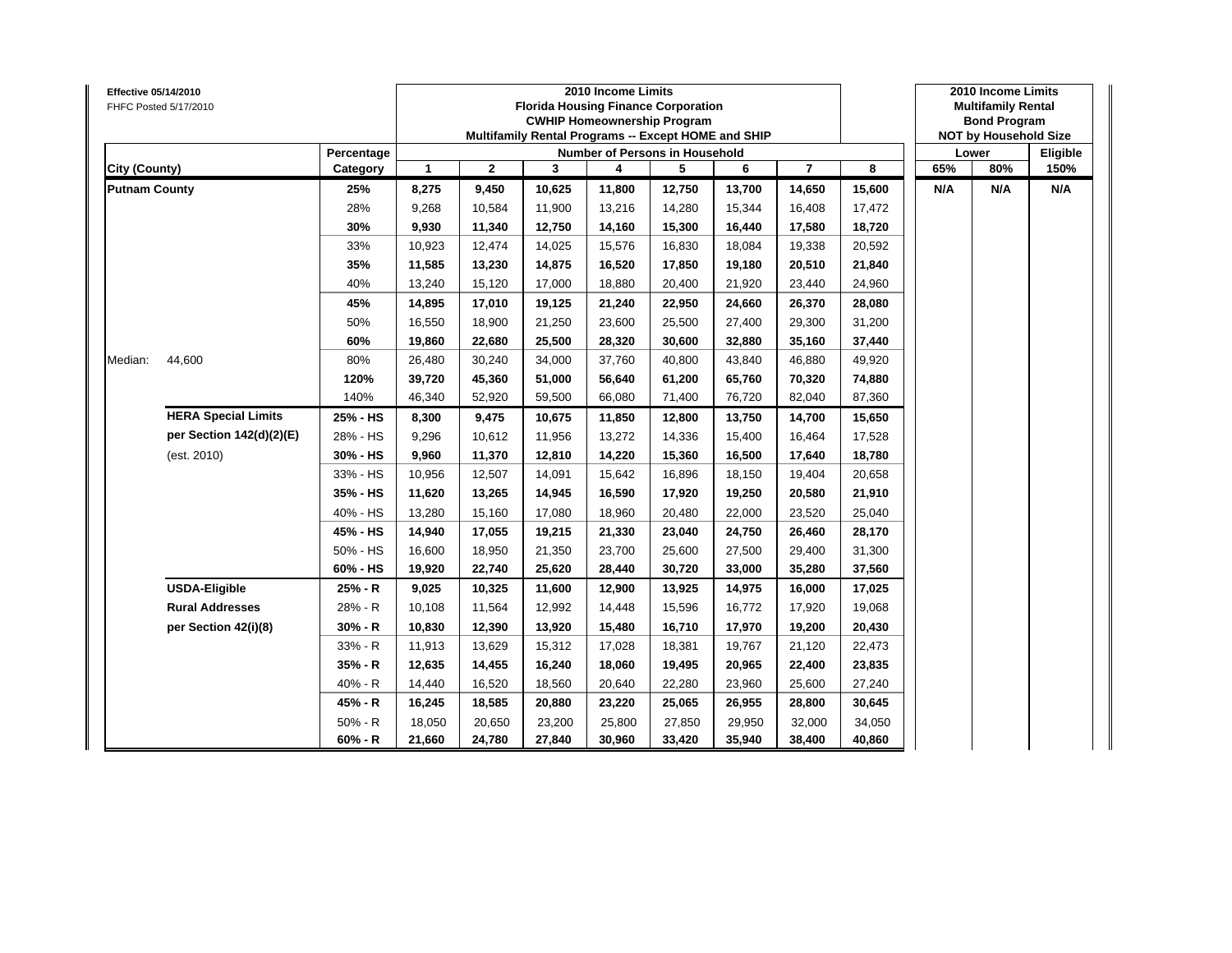| <b>Effective 05/14/2010</b> | FHFC Posted 5/17/2010  |            |        |              |        | 2010 Income Limits<br><b>Florida Housing Finance Corporation</b><br><b>CWHIP Homeownership Program</b><br>Multifamily Rental Programs -- Except HOME and SHIP |        |        |                |        |     | 2010 Income Limits<br><b>Multifamily Rental</b><br><b>Bond Program</b><br><b>NOT by Household Size</b> |          |
|-----------------------------|------------------------|------------|--------|--------------|--------|---------------------------------------------------------------------------------------------------------------------------------------------------------------|--------|--------|----------------|--------|-----|--------------------------------------------------------------------------------------------------------|----------|
|                             |                        | Percentage |        |              |        | <b>Number of Persons in Household</b>                                                                                                                         |        |        |                |        |     |                                                                                                        | Eligible |
| City (County)               |                        | Category   | 1      | $\mathbf{2}$ | 3      | 4                                                                                                                                                             | 5      | 6      | $\overline{7}$ | 8      | 65% |                                                                                                        | 150%     |
| <b>Sumter County</b>        |                        | 25%        | 8,450  | 9,650        | 10,850 | 12,050                                                                                                                                                        | 13,025 | 14,000 | 14,950         | 15,925 | N/A | N/A                                                                                                    | N/A      |
|                             |                        | 28%        | 9,464  | 10,808       | 12,152 | 13,496                                                                                                                                                        | 14,588 | 15,680 | 16,744         | 17,836 |     |                                                                                                        |          |
|                             |                        | 30%        | 10,140 | 11,580       | 13,020 | 14,460                                                                                                                                                        | 15,630 | 16,800 | 17,940         | 19,110 |     |                                                                                                        |          |
|                             |                        | 33%        | 11,154 | 12,738       | 14,322 | 15,906                                                                                                                                                        | 17,193 | 18,480 | 19,734         | 21,021 |     |                                                                                                        |          |
|                             |                        | 35%        | 11,830 | 13,510       | 15,190 | 16,870                                                                                                                                                        | 18,235 | 19.600 | 20,930         | 22,295 |     |                                                                                                        |          |
|                             |                        | 40%        | 13,520 | 15,440       | 17,360 | 19,280                                                                                                                                                        | 20,840 | 22,400 | 23,920         | 25,480 |     |                                                                                                        |          |
|                             |                        | 45%        | 15,210 | 17,370       | 19.530 | 21,690                                                                                                                                                        | 23,445 | 25.200 | 26,910         | 28,665 |     |                                                                                                        |          |
|                             |                        | 50%        | 16,900 | 19,300       | 21,700 | 24,100                                                                                                                                                        | 26,050 | 28,000 | 29,900         | 31,850 |     |                                                                                                        |          |
|                             |                        | 60%        | 20,280 | 23,160       | 26,040 | 28,920                                                                                                                                                        | 31,260 | 33,600 | 35,880         | 38,220 |     | Lower<br>80%                                                                                           |          |
| Median:                     | 48,200                 | 80%        | 27,040 | 30,880       | 34,720 | 38,560                                                                                                                                                        | 41,680 | 44.800 | 47,840         | 50,960 |     |                                                                                                        |          |
|                             |                        | 120%       | 40,560 | 46,320       | 52.080 | 57,840                                                                                                                                                        | 62,520 | 67.200 | 71,760         | 76,440 |     |                                                                                                        |          |
|                             |                        | 140%       | 47,320 | 54,040       | 60,760 | 67,480                                                                                                                                                        | 72,940 | 78,400 | 83,720         | 89,180 |     |                                                                                                        |          |
|                             | <b>USDA-Eligible</b>   | 25% - R    | 9,025  | 10,325       | 11,600 | 12,900                                                                                                                                                        | 13,925 | 14,975 | 16,000         | 17,025 |     |                                                                                                        |          |
|                             | <b>Rural Addresses</b> | 28% - R    | 10,108 | 11,564       | 12,992 | 14,448                                                                                                                                                        | 15,596 | 16,772 | 17,920         | 19,068 |     |                                                                                                        |          |
|                             | per Section 42(i)(8)   | $30% - R$  | 10,830 | 12,390       | 13.920 | 15,480                                                                                                                                                        | 16,710 | 17.970 | 19,200         | 20,430 |     |                                                                                                        |          |
|                             |                        | 33% - R    | 11,913 | 13,629       | 15,312 | 17,028                                                                                                                                                        | 18,381 | 19,767 | 21,120         | 22,473 |     |                                                                                                        |          |
|                             |                        | 35% - R    | 12,635 | 14,455       | 16,240 | 18,060                                                                                                                                                        | 19,495 | 20,965 | 22,400         | 23,835 |     |                                                                                                        |          |
|                             |                        | 40% - R    | 14,440 | 16,520       | 18,560 | 20,640                                                                                                                                                        | 22,280 | 23,960 | 25,600         | 27,240 |     |                                                                                                        |          |
|                             |                        | 45% - R    | 16,245 | 18,585       | 20,880 | 23,220                                                                                                                                                        | 25,065 | 26,955 | 28,800         | 30,645 |     |                                                                                                        |          |
|                             |                        | $50% - R$  | 18,050 | 20,650       | 23,200 | 25,800                                                                                                                                                        | 27,850 | 29,950 | 32,000         | 34,050 |     |                                                                                                        |          |
|                             |                        | $60% - R$  | 21,660 | 24,780       | 27,840 | 30,960                                                                                                                                                        | 33,420 | 35,940 | 38,400         | 40,860 |     |                                                                                                        |          |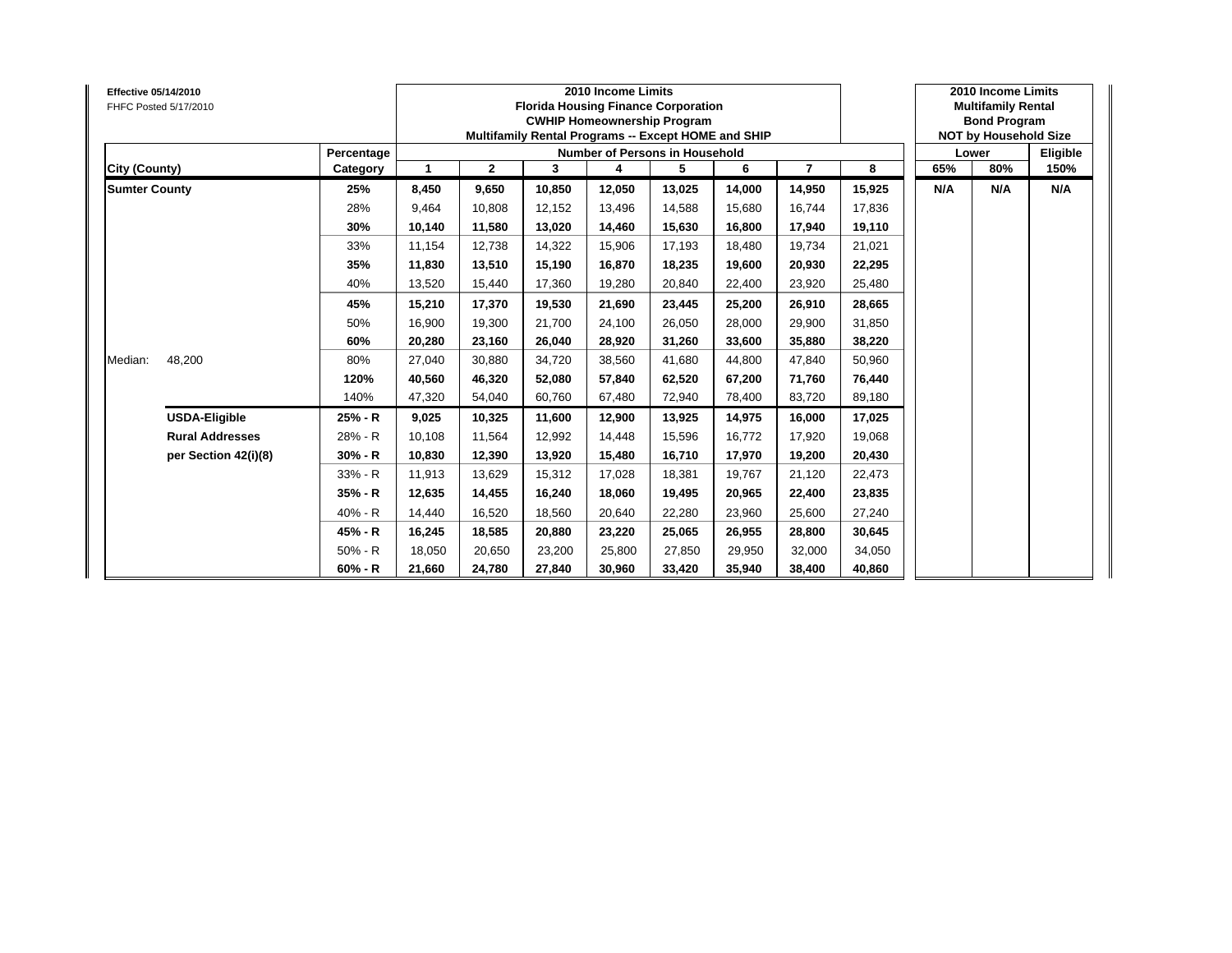| Effective 05/14/2010   | FHFC Posted 5/17/2010      |            |              |              |        | 2010 Income Limits<br><b>Florida Housing Finance Corporation</b><br><b>CWHIP Homeownership Program</b><br>Multifamily Rental Programs -- Except HOME and SHIP |        |        |                |        |     | 2010 Income Limits<br><b>Multifamily Rental</b><br><b>Bond Program</b><br><b>NOT by Household Size</b> |          |
|------------------------|----------------------------|------------|--------------|--------------|--------|---------------------------------------------------------------------------------------------------------------------------------------------------------------|--------|--------|----------------|--------|-----|--------------------------------------------------------------------------------------------------------|----------|
|                        |                            | Percentage |              |              |        | Number of Persons in Household                                                                                                                                |        |        |                |        |     | Lower                                                                                                  | Eligible |
| City (County)          |                            | Category   | $\mathbf{1}$ | $\mathbf{2}$ | 3      | 4                                                                                                                                                             | 5      | 6      | $\overline{7}$ | 8      | 65% | 80%                                                                                                    | 150%     |
| <b>Suwannee County</b> |                            | 25%        | 8,275        | 9,450        | 10,625 | 11,800                                                                                                                                                        | 12,750 | 13,700 | 14,650         | 15,600 | N/A | N/A                                                                                                    | N/A      |
|                        |                            | 28%        | 9,268        | 10,584       | 11,900 | 13,216                                                                                                                                                        | 14,280 | 15,344 | 16,408         | 17,472 |     |                                                                                                        |          |
|                        |                            | 30%        | 9,930        | 11,340       | 12,750 | 14,160                                                                                                                                                        | 15,300 | 16,440 | 17,580         | 18,720 |     |                                                                                                        |          |
|                        |                            | 33%        | 10,923       | 12,474       | 14,025 | 15,576                                                                                                                                                        | 16,830 | 18,084 | 19,338         | 20,592 |     |                                                                                                        |          |
|                        |                            | 35%        | 11,585       | 13,230       | 14,875 | 16,520                                                                                                                                                        | 17,850 | 19,180 | 20,510         | 21,840 |     |                                                                                                        |          |
|                        |                            | 40%        | 13,240       | 15,120       | 17,000 | 18,880                                                                                                                                                        | 20,400 | 21,920 | 23,440         | 24,960 |     |                                                                                                        |          |
|                        |                            | 45%        | 14,895       | 17,010       | 19,125 | 21,240                                                                                                                                                        | 22,950 | 24,660 | 26,370         | 28,080 |     |                                                                                                        |          |
|                        |                            | 50%        | 16,550       | 18,900       | 21,250 | 23,600                                                                                                                                                        | 25,500 | 27,400 | 29,300         | 31,200 |     |                                                                                                        |          |
|                        |                            | 60%        | 19,860       | 22,680       | 25,500 | 28,320                                                                                                                                                        | 30,600 | 32,880 | 35,160         | 37,440 |     |                                                                                                        |          |
| Median:                | 44,300                     | 80%        | 26,480       | 30,240       | 34,000 | 37,760                                                                                                                                                        | 40,800 | 43,840 | 46,880         | 49,920 |     |                                                                                                        |          |
|                        |                            | 120%       | 39,720       | 45,360       | 51,000 | 56,640                                                                                                                                                        | 61,200 | 65,760 | 70,320         | 74,880 |     |                                                                                                        |          |
|                        |                            | 140%       | 46,340       | 52,920       | 59,500 | 66,080                                                                                                                                                        | 71,400 | 76,720 | 82,040         | 87,360 |     |                                                                                                        |          |
|                        | <b>HERA Special Limits</b> | 25% - HS   | 8,275        | 9,450        | 10,650 | 11,825                                                                                                                                                        | 12,775 | 13,725 | 14,675         | 15,600 |     |                                                                                                        |          |
|                        | per Section 142(d)(2)(E)   | 28% - HS   | 9,268        | 10.584       | 11,928 | 13,244                                                                                                                                                        | 14,308 | 15,372 | 16,436         | 17,472 |     |                                                                                                        |          |
|                        | (est. 2009)                | 30% - HS   | 9,930        | 11,340       | 12,780 | 14,190                                                                                                                                                        | 15,330 | 16,470 | 17,610         | 18,720 |     |                                                                                                        |          |
|                        |                            | 33% - HS   | 10,923       | 12,474       | 14,058 | 15,609                                                                                                                                                        | 16,863 | 18,117 | 19,371         | 20,592 |     |                                                                                                        |          |
|                        |                            | 35% - HS   | 11,585       | 13,230       | 14,910 | 16,555                                                                                                                                                        | 17,885 | 19,215 | 20,545         | 21,840 |     |                                                                                                        |          |
|                        |                            | 40% - HS   | 13,240       | 15,120       | 17,040 | 18,920                                                                                                                                                        | 20,440 | 21,960 | 23,480         | 24,960 |     |                                                                                                        |          |
|                        |                            | 45% - HS   | 14,895       | 17,010       | 19,170 | 21,285                                                                                                                                                        | 22,995 | 24,705 | 26,415         | 28,080 |     |                                                                                                        |          |
|                        |                            | 50% - HS   | 16,550       | 18,900       | 21,300 | 23,650                                                                                                                                                        | 25,550 | 27,450 | 29,350         | 31,200 |     |                                                                                                        |          |
|                        |                            | 60% - HS   | 19,860       | 22,680       | 25,560 | 28,380                                                                                                                                                        | 30,660 | 32,940 | 35,220         | 37,440 |     |                                                                                                        |          |
|                        | <b>USDA-Eligible</b>       | 25% - R    | 9,025        | 10,325       | 11,600 | 12,900                                                                                                                                                        | 13,925 | 14,975 | 16,000         | 17,025 |     |                                                                                                        |          |
|                        | <b>Rural Addresses</b>     | 28% - R    | 10,108       | 11,564       | 12,992 | 14,448                                                                                                                                                        | 15,596 | 16,772 | 17,920         | 19,068 |     |                                                                                                        |          |
|                        | per Section 42(i)(8)       | 30% - R    | 10,830       | 12,390       | 13,920 | 15,480                                                                                                                                                        | 16,710 | 17,970 | 19,200         | 20,430 |     |                                                                                                        |          |
|                        |                            | 33% - R    | 11,913       | 13,629       | 15,312 | 17,028                                                                                                                                                        | 18,381 | 19,767 | 21,120         | 22,473 |     |                                                                                                        |          |
|                        |                            | $35% - R$  | 12,635       | 14,455       | 16,240 | 18,060                                                                                                                                                        | 19,495 | 20,965 | 22,400         | 23,835 |     |                                                                                                        |          |
|                        |                            | 40% - R    | 14,440       | 16,520       | 18,560 | 20,640                                                                                                                                                        | 22,280 | 23,960 | 25,600         | 27,240 |     |                                                                                                        |          |
|                        |                            | 45% - R    | 16,245       | 18,585       | 20,880 | 23,220                                                                                                                                                        | 25,065 | 26,955 | 28,800         | 30,645 |     |                                                                                                        |          |
|                        |                            | $50% - R$  | 18,050       | 20,650       | 23,200 | 25,800                                                                                                                                                        | 27,850 | 29,950 | 32,000         | 34,050 |     |                                                                                                        |          |
|                        |                            | $60% - R$  | 21,660       | 24,780       | 27,840 | 30,960                                                                                                                                                        | 33,420 | 35,940 | 38,400         | 40,860 |     |                                                                                                        |          |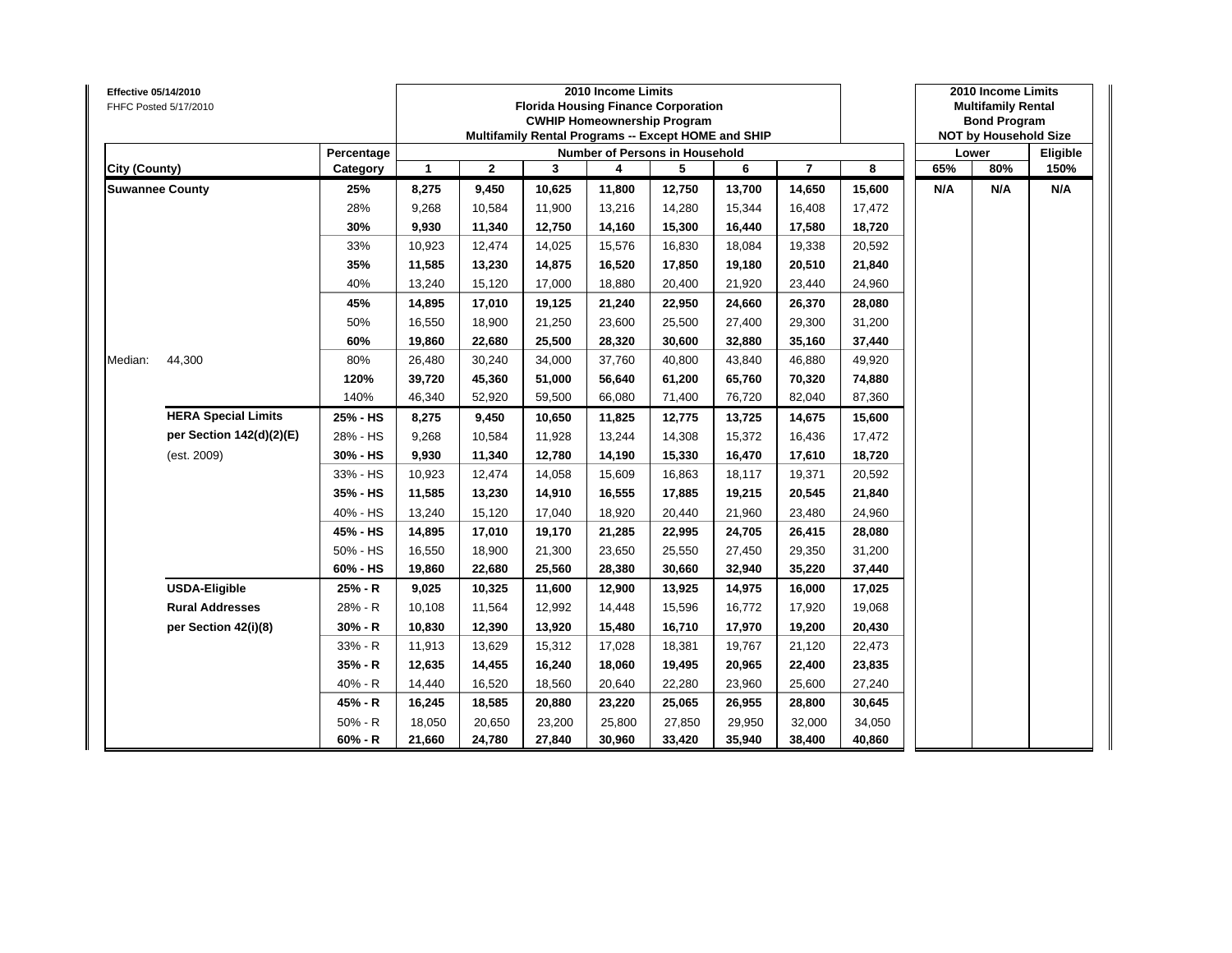| Effective 05/14/2010 | FHFC Posted 5/17/2010      |            |              |              | <b>Florida Housing Finance Corporation</b><br>Multifamily Rental Programs -- Except HOME and SHIP | 2010 Income Limits<br><b>CWHIP Homeownership Program</b> |        |        |                |        |     | 2010 Income Limits<br><b>Multifamily Rental</b><br><b>Bond Program</b><br><b>NOT by Household Size</b> |          |
|----------------------|----------------------------|------------|--------------|--------------|---------------------------------------------------------------------------------------------------|----------------------------------------------------------|--------|--------|----------------|--------|-----|--------------------------------------------------------------------------------------------------------|----------|
|                      |                            | Percentage |              |              |                                                                                                   | Number of Persons in Household                           |        |        |                |        |     | Lower                                                                                                  | Eligible |
| City (County)        |                            | Category   | $\mathbf{1}$ | $\mathbf{2}$ | 3                                                                                                 | 4                                                        | 5      | 6      | $\overline{7}$ | 8      | 65% |                                                                                                        | 150%     |
| <b>Taylor County</b> |                            | 25%        | 8,275        | 9,450        | 10,625                                                                                            | 11,800                                                   | 12,750 | 13,700 | 14,650         | 15,600 | N/A | N/A                                                                                                    | N/A      |
|                      |                            | 28%        | 9,268        | 10,584       | 11,900                                                                                            | 13,216                                                   | 14,280 | 15,344 | 16,408         | 17,472 |     |                                                                                                        |          |
|                      |                            | 30%        | 9,930        | 11,340       | 12,750                                                                                            | 14,160                                                   | 15,300 | 16,440 | 17,580         | 18,720 |     |                                                                                                        |          |
|                      |                            | 33%        | 10,923       | 12,474       | 14,025                                                                                            | 15,576                                                   | 16,830 | 18.084 | 19,338         | 20,592 |     |                                                                                                        |          |
|                      |                            | 35%        | 11,585       | 13,230       | 14,875                                                                                            | 16,520                                                   | 17,850 | 19,180 | 20,510         | 21,840 |     |                                                                                                        |          |
|                      |                            | 40%        | 13,240       | 15,120       | 17,000                                                                                            | 18,880                                                   | 20,400 | 21,920 | 23,440         | 24,960 |     |                                                                                                        |          |
|                      |                            | 45%        | 14,895       | 17,010       | 19,125                                                                                            | 21,240                                                   | 22,950 | 24,660 | 26,370         | 28,080 |     |                                                                                                        |          |
|                      |                            | 50%        | 16,550       | 18,900       | 21,250                                                                                            | 23,600                                                   | 25,500 | 27,400 | 29,300         | 31,200 |     |                                                                                                        |          |
|                      |                            | 60%        | 19,860       | 22,680       | 25,500                                                                                            | 28,320                                                   | 30,600 | 32,880 | 35,160         | 37,440 |     |                                                                                                        |          |
| Median:              | 45,700                     | 80%        | 26,480       | 30,240       | 34,000                                                                                            | 37,760                                                   | 40,800 | 43,840 | 46,880         | 49,920 |     |                                                                                                        |          |
|                      |                            | 120%       | 39,720       | 45,360       | 51,000                                                                                            | 56,640                                                   | 61,200 | 65,760 | 70,320         | 74,880 |     | 80%                                                                                                    |          |
|                      |                            | 140%       | 46,340       | 52,920       | 59,500                                                                                            | 66,080                                                   | 71,400 | 76,720 | 82,040         | 87,360 |     |                                                                                                        |          |
|                      | <b>HERA Special Limits</b> | 25% - HS   | 8,375        | 9,575        | 10,775                                                                                            | 11,975                                                   | 12,925 | 13,900 | 14,850         | 15,800 |     |                                                                                                        |          |
|                      | per Section 142(d)(2)(E)   | 28% - HS   | 9,380        | 10,724       | 12,068                                                                                            | 13,412                                                   | 14,476 | 15,568 | 16,632         | 17,696 |     |                                                                                                        |          |
|                      | (est. 2009)                | 30% - HS   | 10,050       | 11,490       | 12,930                                                                                            | 14,370                                                   | 15,510 | 16,680 | 17,820         | 18,960 |     |                                                                                                        |          |
|                      |                            | 33% - HS   | 11,055       | 12,639       | 14,223                                                                                            | 15,807                                                   | 17,061 | 18,348 | 19,602         | 20,856 |     |                                                                                                        |          |
|                      |                            | 35% - HS   | 11,725       | 13,405       | 15,085                                                                                            | 16,765                                                   | 18,095 | 19,460 | 20,790         | 22,120 |     |                                                                                                        |          |
|                      |                            | 40% - HS   | 13,400       | 15,320       | 17,240                                                                                            | 19,160                                                   | 20,680 | 22,240 | 23,760         | 25,280 |     |                                                                                                        |          |
|                      |                            | 45% - HS   | 15,075       | 17,235       | 19,395                                                                                            | 21,555                                                   | 23,265 | 25,020 | 26,730         | 28,440 |     |                                                                                                        |          |
|                      |                            | 50% - HS   | 16,750       | 19,150       | 21,550                                                                                            | 23,950                                                   | 25,850 | 27,800 | 29,700         | 31,600 |     |                                                                                                        |          |
|                      |                            | 60% - HS   | 20,100       | 22,980       | 25,860                                                                                            | 28,740                                                   | 31,020 | 33,360 | 35,640         | 37,920 |     |                                                                                                        |          |
|                      | <b>USDA-Eligible</b>       | 25% - R    | 9,025        | 10,325       | 11,600                                                                                            | 12,900                                                   | 13,925 | 14,975 | 16,000         | 17,025 |     |                                                                                                        |          |
|                      | <b>Rural Addresses</b>     | 28% - R    | 10,108       | 11,564       | 12,992                                                                                            | 14,448                                                   | 15,596 | 16,772 | 17,920         | 19,068 |     |                                                                                                        |          |
|                      | per Section 42(i)(8)       | $30% - R$  | 10,830       | 12,390       | 13,920                                                                                            | 15,480                                                   | 16,710 | 17,970 | 19,200         | 20,430 |     |                                                                                                        |          |
|                      |                            | 33% - R    | 11,913       | 13,629       | 15,312                                                                                            | 17,028                                                   | 18,381 | 19,767 | 21,120         | 22,473 |     |                                                                                                        |          |
|                      |                            | 35% - R    | 12,635       | 14,455       | 16,240                                                                                            | 18,060                                                   | 19,495 | 20,965 | 22,400         | 23,835 |     |                                                                                                        |          |
|                      |                            | 40% - R    | 14,440       | 16,520       | 18,560                                                                                            | 20,640                                                   | 22,280 | 23,960 | 25,600         | 27,240 |     |                                                                                                        |          |
|                      |                            | 45% - R    | 16,245       | 18,585       | 20,880                                                                                            | 23,220                                                   | 25,065 | 26,955 | 28,800         | 30,645 |     |                                                                                                        |          |
|                      |                            | $50% - R$  | 18,050       | 20,650       | 23,200                                                                                            | 25,800                                                   | 27,850 | 29,950 | 32,000         | 34,050 |     |                                                                                                        |          |
|                      |                            | $60% - R$  | 21,660       | 24,780       | 27,840                                                                                            | 30,960                                                   | 33,420 | 35,940 | 38,400         | 40,860 |     |                                                                                                        |          |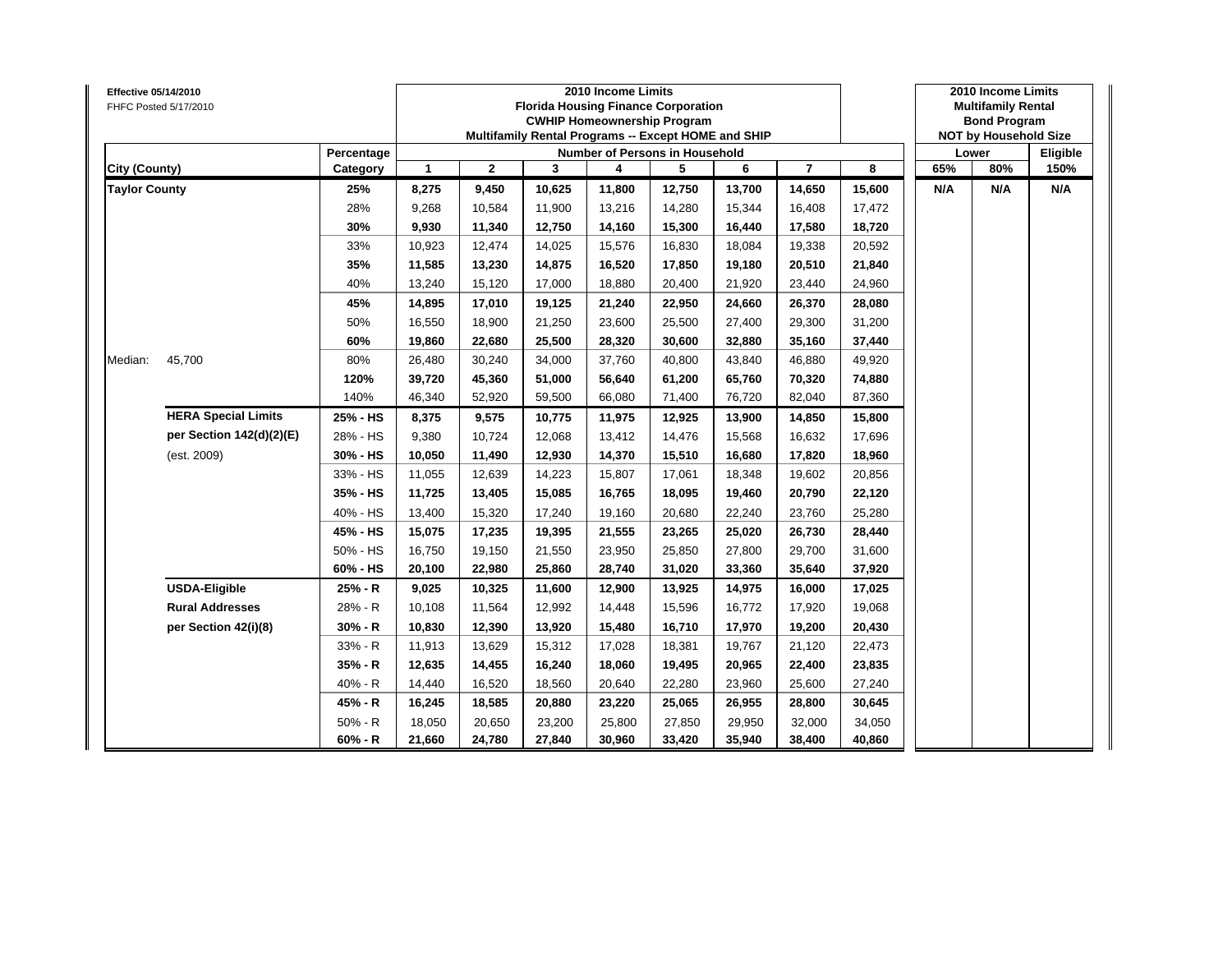| <b>Effective 05/14/2010</b> | FHFC Posted 5/17/2010  |            |             |              |        | 2010 Income Limits<br><b>Florida Housing Finance Corporation</b><br><b>CWHIP Homeownership Program</b><br>Multifamily Rental Programs -- Except HOME and SHIP |        |        |                |        |     | 2010 Income Limits<br><b>Multifamily Rental</b><br><b>Bond Program</b><br><b>NOT by Household Size</b> |          |
|-----------------------------|------------------------|------------|-------------|--------------|--------|---------------------------------------------------------------------------------------------------------------------------------------------------------------|--------|--------|----------------|--------|-----|--------------------------------------------------------------------------------------------------------|----------|
|                             |                        | Percentage |             |              |        | <b>Number of Persons in Household</b>                                                                                                                         |        |        |                |        |     | Lower                                                                                                  | Eligible |
| City (County)               |                        | Category   | $\mathbf 1$ | $\mathbf{2}$ | 3      | 4                                                                                                                                                             | 5      | 6      | $\overline{7}$ | 8      | 65% | 80%                                                                                                    | 150%     |
| <b>Union County</b>         |                        | 25%        | 8,575       | 9,800        | 11,025 | 12,225                                                                                                                                                        | 13,225 | 14,200 | 15,175         | 16,150 | N/A | N/A                                                                                                    | N/A      |
|                             |                        | 28%        | 9,604       | 10,976       | 12,348 | 13,692                                                                                                                                                        | 14,812 | 15,904 | 16,996         | 18,088 |     |                                                                                                        |          |
|                             |                        | 30%        | 10,290      | 11,760       | 13,230 | 14,670                                                                                                                                                        | 15,870 | 17,040 | 18,210         | 19,380 |     |                                                                                                        |          |
|                             |                        | 33%        | 11,319      | 12,936       | 14,553 | 16,137                                                                                                                                                        | 17,457 | 18,744 | 20,031         | 21,318 |     |                                                                                                        |          |
|                             |                        | 35%        | 12,005      | 13,720       | 15,435 | 17,115                                                                                                                                                        | 18,515 | 19.880 | 21,245         | 22,610 |     |                                                                                                        |          |
|                             |                        | 40%        | 13,720      | 15,680       | 17,640 | 19,560                                                                                                                                                        | 21,160 | 22,720 | 24,280         | 25,840 |     |                                                                                                        |          |
|                             |                        | 45%        | 15,435      | 17,640       | 19.845 | 22,005                                                                                                                                                        | 23,805 | 25.560 | 27,315         | 29,070 |     |                                                                                                        |          |
|                             |                        | 50%        | 17,150      | 19,600       | 22,050 | 24,450                                                                                                                                                        | 26,450 | 28,400 | 30,350         | 32,300 |     |                                                                                                        |          |
|                             |                        | 60%        | 20,580      | 23,520       | 26,460 | 29,340                                                                                                                                                        | 31,740 | 34,080 | 36,420         | 38,760 |     |                                                                                                        |          |
| Median:                     | 48,900                 | 80%        | 27,440      | 31,360       | 35,280 | 39,120                                                                                                                                                        | 42,320 | 45,440 | 48,560         | 51,680 |     |                                                                                                        |          |
|                             |                        | 120%       | 41,160      | 47,040       | 52,920 | 58,680                                                                                                                                                        | 63,480 | 68.160 | 72,840         | 77,520 |     |                                                                                                        |          |
|                             |                        | 140%       | 48,020      | 54,880       | 61,740 | 68,460                                                                                                                                                        | 74,060 | 79,520 | 84,980         | 90,440 |     |                                                                                                        |          |
|                             | <b>USDA-Eligible</b>   | 25% - R    | 9,025       | 10,325       | 11,600 | 12,900                                                                                                                                                        | 13,925 | 14,975 | 16,000         | 17,025 |     |                                                                                                        |          |
|                             | <b>Rural Addresses</b> | 28% - R    | 10,108      | 11,564       | 12,992 | 14,448                                                                                                                                                        | 15,596 | 16,772 | 17,920         | 19,068 |     |                                                                                                        |          |
|                             | per Section 42(i)(8)   | $30% - R$  | 10,830      | 12,390       | 13,920 | 15,480                                                                                                                                                        | 16,710 | 17.970 | 19,200         | 20,430 |     |                                                                                                        |          |
|                             |                        | 33% - R    | 11,913      | 13,629       | 15,312 | 17,028                                                                                                                                                        | 18,381 | 19,767 | 21,120         | 22,473 |     |                                                                                                        |          |
|                             |                        | 35% - R    | 12,635      | 14,455       | 16,240 | 18,060                                                                                                                                                        | 19,495 | 20,965 | 22,400         | 23,835 |     |                                                                                                        |          |
|                             |                        | 40% - R    | 14,440      | 16,520       | 18,560 | 20,640                                                                                                                                                        | 22,280 | 23,960 | 25,600         | 27,240 |     |                                                                                                        |          |
|                             |                        | 45% - R    | 16,245      | 18,585       | 20,880 | 23,220                                                                                                                                                        | 25,065 | 26,955 | 28,800         | 30,645 |     |                                                                                                        |          |
|                             |                        | $50% - R$  | 18,050      | 20,650       | 23,200 | 25,800                                                                                                                                                        | 27,850 | 29,950 | 32,000         | 34,050 |     |                                                                                                        |          |
|                             |                        | $60% - R$  | 21,660      | 24,780       | 27,840 | 30,960                                                                                                                                                        | 33,420 | 35,940 | 38,400         | 40,860 |     |                                                                                                        |          |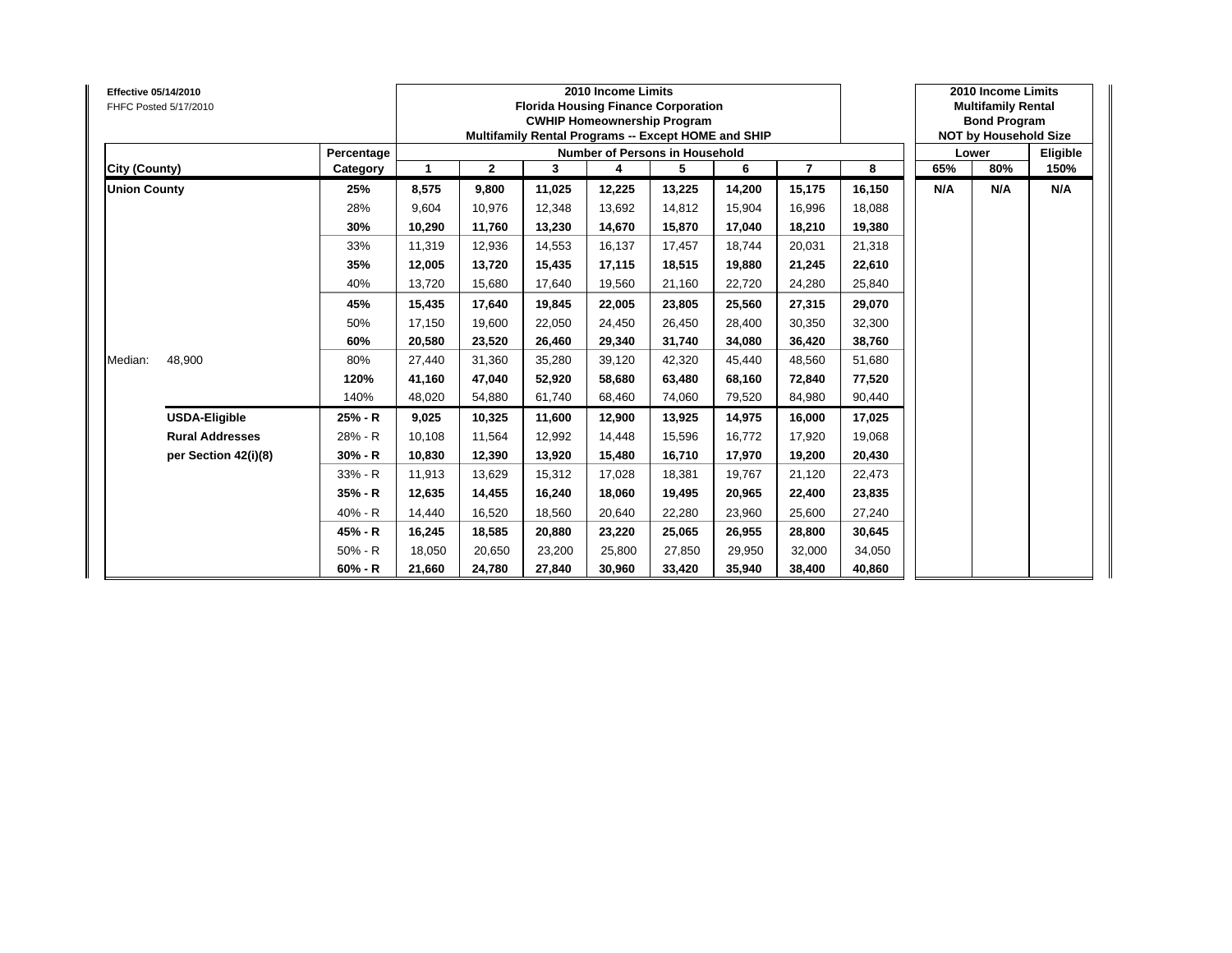| <b>Effective 05/14/2010</b> | FHFC Posted 5/17/2010      |            |        |              |        | 2010 Income Limits<br><b>Florida Housing Finance Corporation</b><br><b>CWHIP Homeownership Program</b><br>Multifamily Rental Programs -- Except HOME and SHIP |        |        |                |        | 2010 Income Limits<br><b>Multifamily Rental</b><br><b>Bond Program</b><br><b>NOT by Household Size</b><br>Lower<br>65%<br>80%<br>N/A<br>N/A |          |
|-----------------------------|----------------------------|------------|--------|--------------|--------|---------------------------------------------------------------------------------------------------------------------------------------------------------------|--------|--------|----------------|--------|---------------------------------------------------------------------------------------------------------------------------------------------|----------|
|                             |                            | Percentage |        |              |        | <b>Number of Persons in Household</b>                                                                                                                         |        |        |                |        |                                                                                                                                             | Eligible |
| City (County)               |                            | Category   | 1      | $\mathbf{2}$ | 3      | 4                                                                                                                                                             | 5      | 6      | $\overline{7}$ | 8      |                                                                                                                                             | 150%     |
| <b>Walton County</b>        |                            | 25%        | 8,925  | 10,200       | 11,475 | 12,750                                                                                                                                                        | 13,775 | 14,800 | 15,825         | 16,850 |                                                                                                                                             | N/A      |
|                             |                            | 28%        | 9,996  | 11,424       | 12,852 | 14,280                                                                                                                                                        | 15,428 | 16,576 | 17,724         | 18,872 |                                                                                                                                             |          |
|                             |                            | 30%        | 10,710 | 12,240       | 13,770 | 15,300                                                                                                                                                        | 16,530 | 17,760 | 18,990         | 20,220 |                                                                                                                                             |          |
|                             |                            | 33%        | 11,781 | 13,464       | 15,147 | 16,830                                                                                                                                                        | 18,183 | 19,536 | 20,889         | 22,242 |                                                                                                                                             |          |
|                             |                            | 35%        | 12,495 | 14,280       | 16.065 | 17,850                                                                                                                                                        | 19,285 | 20,720 | 22,155         | 23,590 |                                                                                                                                             |          |
|                             |                            | 40%        | 14,280 | 16,320       | 18,360 | 20,400                                                                                                                                                        | 22,040 | 23,680 | 25,320         | 26,960 |                                                                                                                                             |          |
|                             |                            | 45%        | 16,065 | 18,360       | 20,655 | 22,950                                                                                                                                                        | 24,795 | 26,640 | 28,485         | 30,330 |                                                                                                                                             |          |
|                             |                            | 50%        | 17,850 | 20,400       | 22,950 | 25,500                                                                                                                                                        | 27,550 | 29,600 | 31,650         | 33,700 |                                                                                                                                             |          |
|                             |                            | 60%        | 21,420 | 24,480       | 27,540 | 30,600                                                                                                                                                        | 33,060 | 35,520 | 37,980         | 40,440 |                                                                                                                                             |          |
| Median:                     | 51,000                     | 80%        | 28,560 | 32,640       | 36,720 | 40,800                                                                                                                                                        | 44,080 | 47.360 | 50,640         | 53,920 |                                                                                                                                             |          |
|                             |                            | 120%       | 42,840 | 48,960       | 55.080 | 61,200                                                                                                                                                        | 66,120 | 71,040 | 75,960         | 80,880 |                                                                                                                                             |          |
|                             |                            | 140%       | 49,980 | 57,120       | 64,260 | 71,400                                                                                                                                                        | 77,140 | 82,880 | 88,620         | 94,360 |                                                                                                                                             |          |
|                             | <b>HERA Special Limits</b> | 25% - HS   | 9,325  | 10,650       | 12,000 | 13,325                                                                                                                                                        | 14,400 | 15,450 | 16,525         | 17,600 |                                                                                                                                             |          |
|                             | per Section 142(d)(2)(E)   | 28% - HS   | 10,444 | 11,928       | 13,440 | 14,924                                                                                                                                                        | 16,128 | 17,304 | 18,508         | 19,712 |                                                                                                                                             |          |
|                             | (est. 2010)                | 30% - HS   | 11,190 | 12,780       | 14,400 | 15,990                                                                                                                                                        | 17,280 | 18.540 | 19,830         | 21,120 |                                                                                                                                             |          |
|                             |                            | 33% - HS   | 12,309 | 14,058       | 15,840 | 17,589                                                                                                                                                        | 19,008 | 20,394 | 21,813         | 23,232 |                                                                                                                                             |          |
|                             |                            | 35% - HS   | 13,055 | 14,910       | 16,800 | 18,655                                                                                                                                                        | 20,160 | 21,630 | 23,135         | 24,640 |                                                                                                                                             |          |
|                             |                            | 40% - HS   | 14,920 | 17,040       | 19,200 | 21,320                                                                                                                                                        | 23,040 | 24,720 | 26,440         | 28,160 |                                                                                                                                             |          |
|                             |                            | 45% - HS   | 16,785 | 19,170       | 21,600 | 23,985                                                                                                                                                        | 25,920 | 27,810 | 29,745         | 31,680 |                                                                                                                                             |          |
|                             |                            | 50% - HS   | 18,650 | 21,300       | 24,000 | 26,650                                                                                                                                                        | 28,800 | 30,900 | 33,050         | 35,200 |                                                                                                                                             |          |
|                             |                            | 60% - HS   | 22,380 | 25,560       | 28,800 | 31,980                                                                                                                                                        | 34,560 | 37,080 | 39,660         | 42,240 |                                                                                                                                             |          |